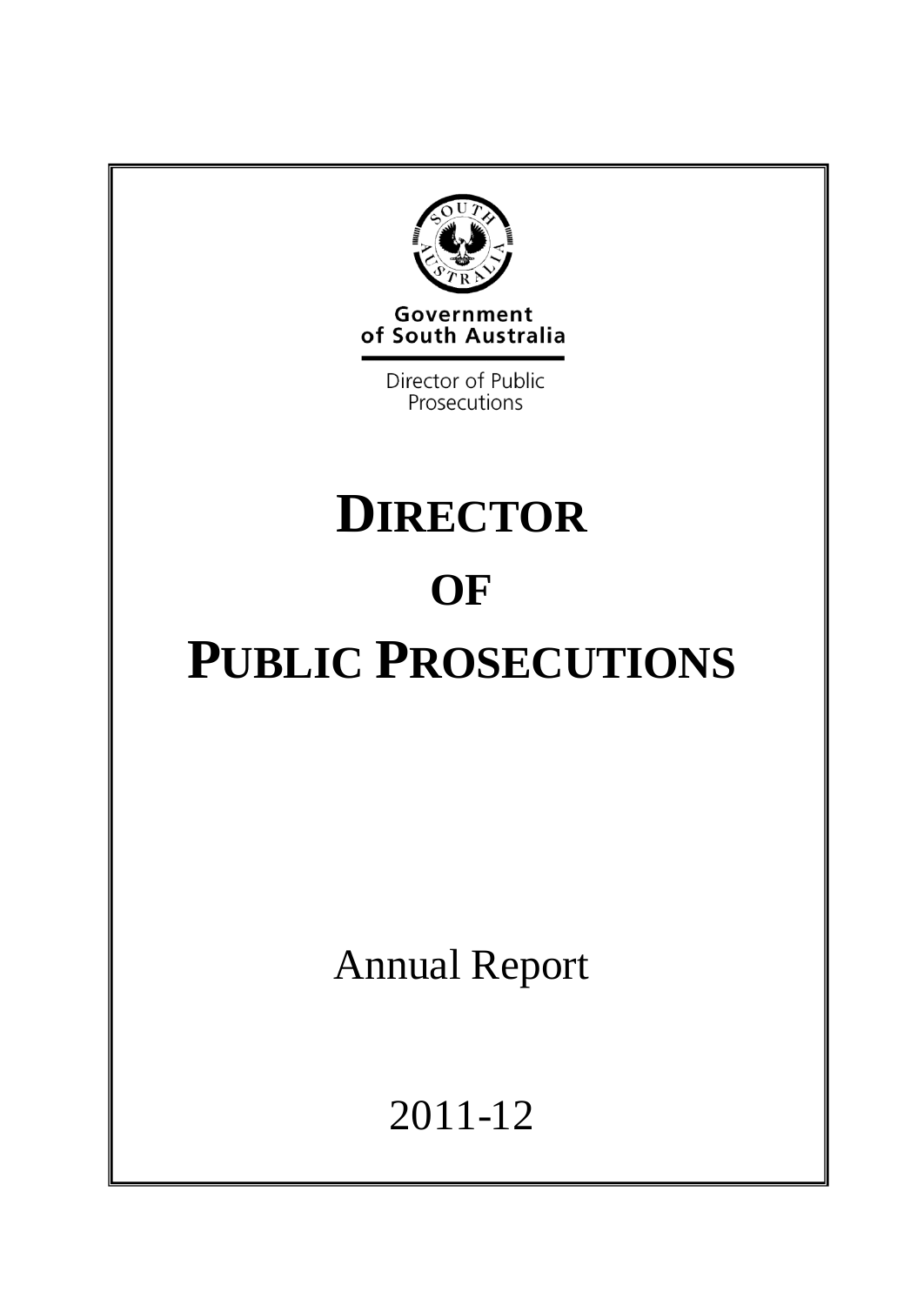**Office of the Director of Public Prosecutions Level 7, 45 Pirie Street (GPO Box 464) ADELAIDE 5000**

> **Phone: (08) 8207 1529 Fax: (08) 8207 1799 Email: dpp@agd.sa.gov.au www.dpp.sa.gov.au**

> > **ISSN 1833-7902**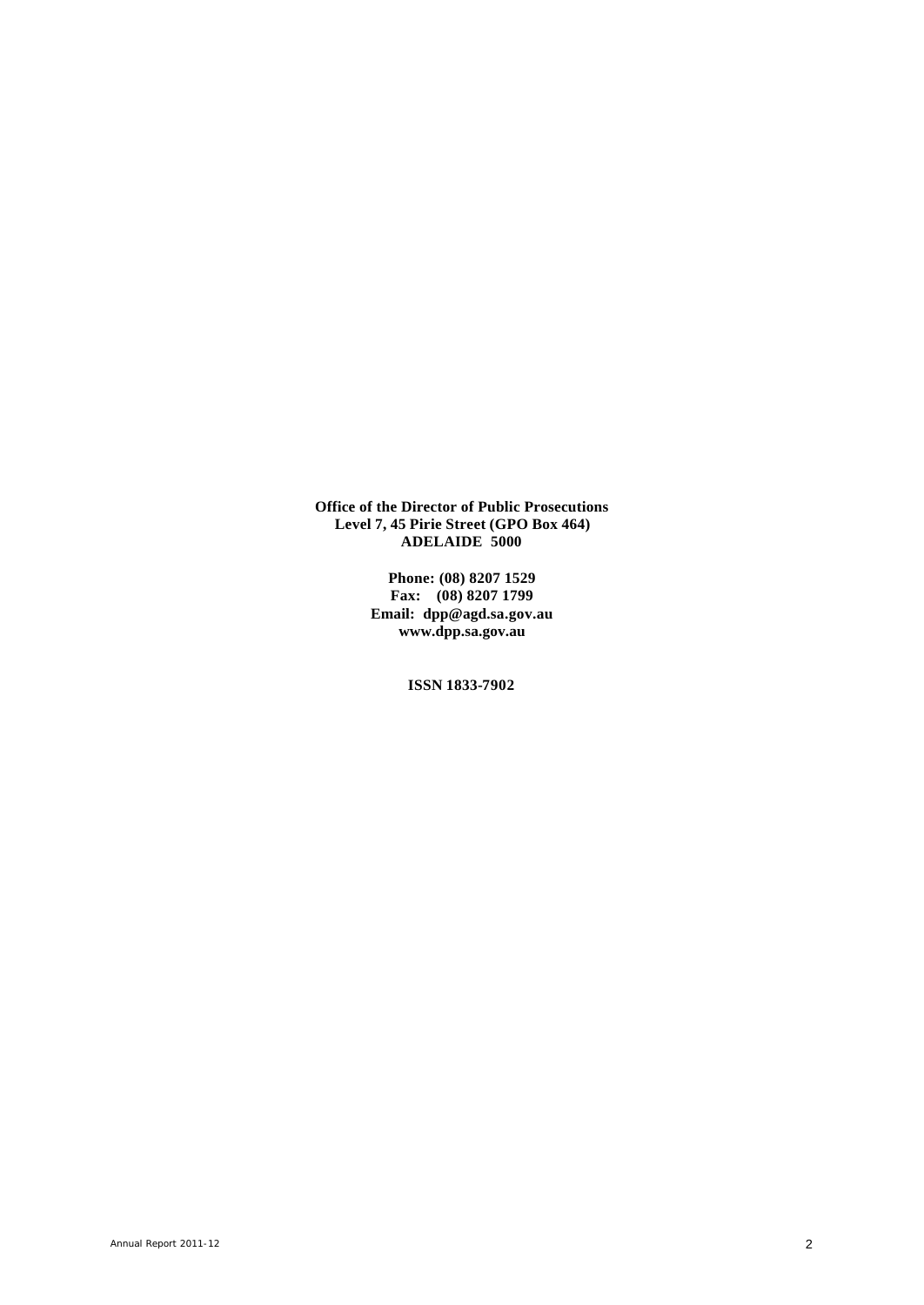# **Contents**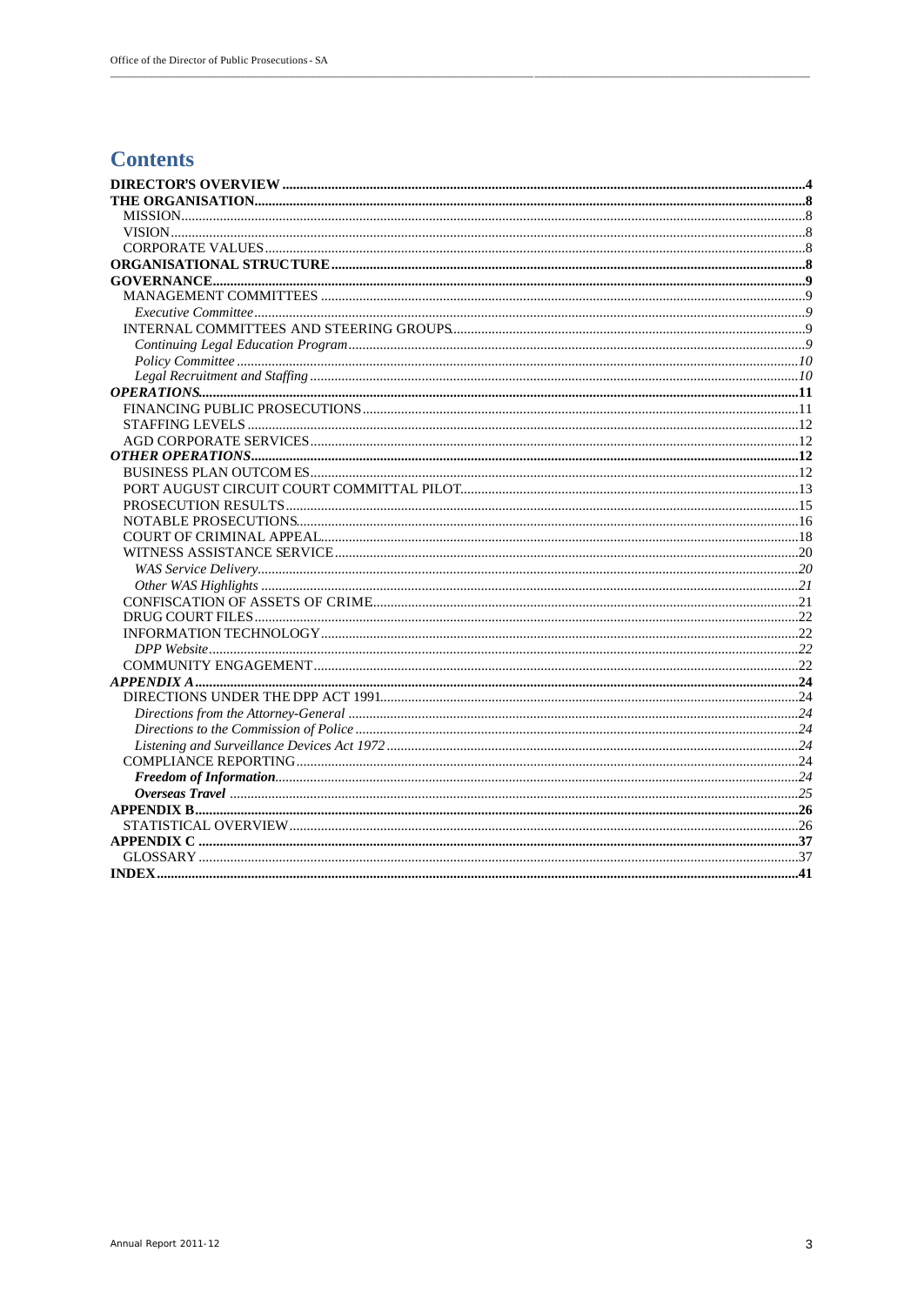#### **DIRECTOR'S OVERVIEW**

This annual report marks the 20 year anniversary of the Office of the Director of Public Prosecutions. The Office was established through the Director of Public Prosecutions Act, 1991 and the Office came into existence on 6 July 1992. South Australia became the last State or Territory to adopt an independent statutory prosecuting authority. This anniversary is a timely reminder of why the Office was established. It was brought into existence so that this State would have an independent prosecution authority. As the first Director, Mr Paul Rofe QC stated in the first Annual Report:

*"The rationale for an independent statutory prosecuting authority is obvious. The prosecution function in the criminal justice system needs to be free from any actual or perceived influence."*

The community can be confident that I, and my staff, are fiercely independent and there has been no hint of any political interference in the work of this Office in the last 12 months.

As others have observed before me, the independence of the Office is not absolute. There is the potential within the DPP Act for directions to be given by the Attorney General. None have been given in the last 12 months. As should be the case with any Attorney General, the current Attorney General shows a keen interest in the criminal justice system and has wanted to inform himself as to how the criminal justice system might be improved. His interest has been healthy and has been welcome but he has in no way interfered with the independence of the Office.

Given the Office's 20 year anniversary it is appropriate to look back over the last 20 years to consider some of the things that have been achieved. There have been many high profile cases. There have been controversial cases and issues. There have been times when the Office has been under considerable scrutiny. Throughout all of this the Office has been able to focus upon its core responsibility of providing the best possible prosecution service with the resources available to it. The work of this Office has routinely had a positive impact upon the lives of people who have been subjected to serious crime.

It is also instructive to look at what the Office was like 20 years ago and how it compares to today. On the day that the Office opened its doors there were 44 staff. Today, the Office is supposedly funded for 145.18 staff. However, it must be noted that, in order to meet the budget provided, I am unable to employ that number. The amount of money provided to the Office in its budget for all of the other things required to run an office such as this is so inadequate that I must operate at a less than complete staffing complement in order to make up the shortfall. For most of the past 12 months the Office has had approximately 10-12 staff less than our full complement. Notwithstanding, the Office's budget was still exceeded. This, the increasing level of work and its increasing complexity, places the Office under continuing pressure to meet its obligations to the court and to the community in the way it should be expected.

Over the last 12 months considerable efforts have been put into reducing the amount of money that is spent on "briefing out" matters to external counsel at the time of trial. I am pleased to say that in the last 12 months the Office has been able to reduce that amount from \$830,000 to \$555,000. Increasing the amount of trial work that is done within the Office has the significant added benefit of giving the Office greater oversight of the quality of the work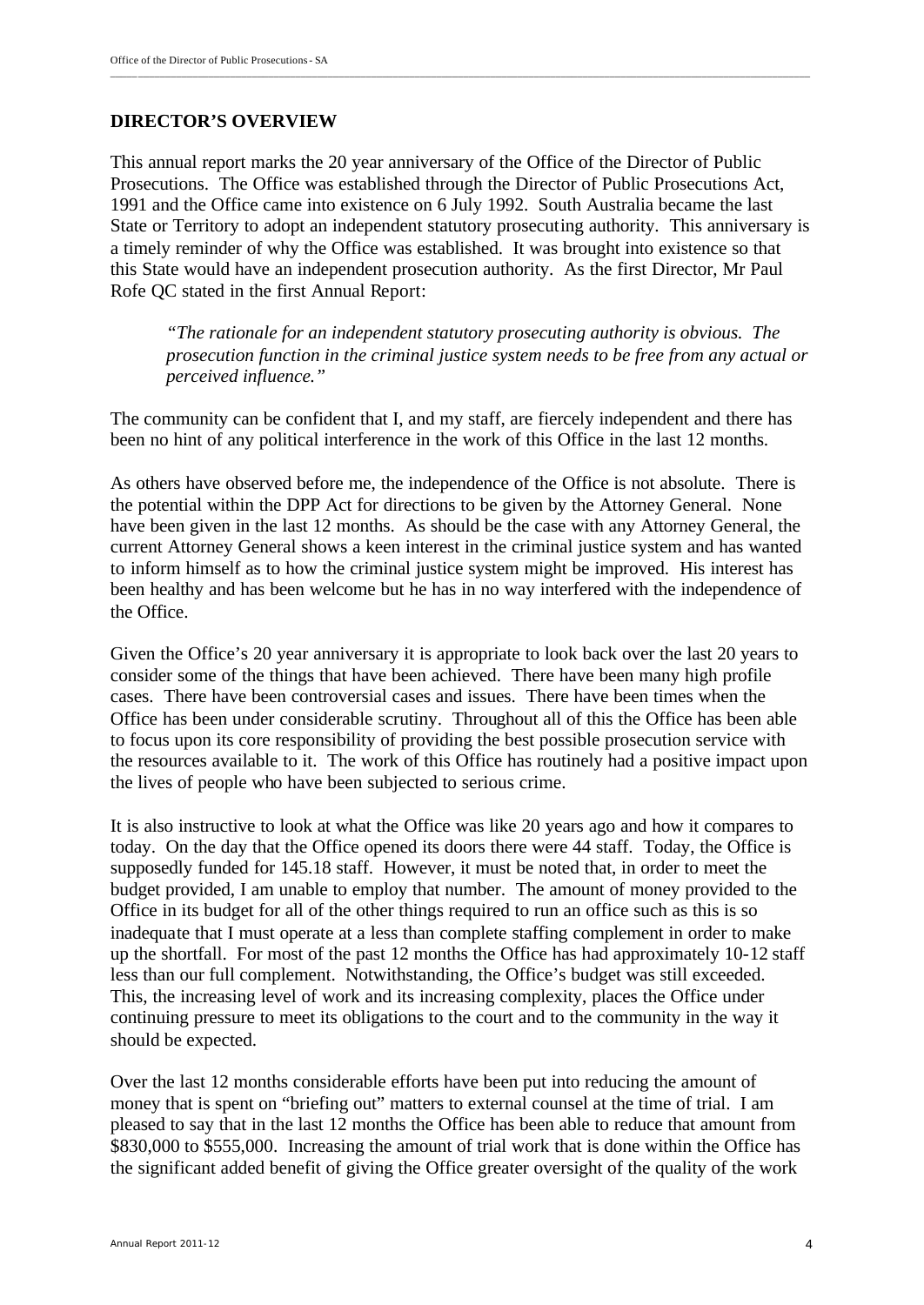that is done at trial. Subject to resources, the efforts to reduce the amount of money spent on briefing out and to do as much of that work in-house as possible under the influence of senior lawyers in the Office will continue.

In 1992, a single solicitor in the Office handled all of the files involving sexual offences against children. Today, there is not a single staff member who does not deal with such matters as part of their everyday practice. The amount of work of this type has plainly increased since 1992. I suggest that there is a greater recognition in the community that such offending takes place and more complainants are coming forward. It is a sad reflection on our society that such offending is so prevalent. This work remains very difficult for all of those involved. I am confident that the Office handles these matters better today than it did in 1992. I mean no criticism by that observation. However, over time I am confident that we have learnt how to prosecute such matters better. In addition, there has been important legislative reform that has, among other things, permitted alleged victims to give their evidence without having to see the accused.

Further, one of the most significant developments in the Office in the last 20 years has been the creation of, and growth of, the Witness Assistance Service. Today there are 11 Witness Assistance Officers. This dedicated team of social workers provided support to complainants and their families in 1041 matters for the year. Four of these Witness Assistance Officers are dedicated to matters involving child complainants. The overwhelming majority of those involve alleged sexual offences. The Witness Assistance Officers work collaboratively with solicitors and prosecutors to support complainants and their families to understand the criminal justice system. For those matters that proceed to trial, the Witness Assistance Officers provide essential support in preparing witnesses for the experience of giving evidence. In 1992 there were no such staff in the Office. The first Witness Assistance Officer joined the Office in 1995 and for many years there was only one. The creation of a Witness Assistance Service and the growth of that service, is one of the most significant achievements of the Office in the last 20 years. This Office has led the way in providing additional services to victims. During this year, with the support of the Commissioner for Victim's Rights, a dedicated meeting room for child victims was opened in the Office.

Among the senior lawyers in the Office in 1992 was a prosecutor who held the position of Crown Counsel. This was a position for an experienced senior counsel. This position existed until 2004 but was never filled after that. I am pleased that shortly after my appointment as Director it has recently been "recreated" as the position of Chief Crown Prosecutor. The Office requires the Chief Crown Prosecutor to conduct lengthy and complex trials and appeals. These are matters that require detailed and lengthy preparation by a person with the skills and experience of senior counsel. It is imperative that these complex matters are handled by a counsel of considerable ability and experience without this person being distracted by other responsibilities.

In May of this year James Pearce QC was appointed to this position. With the greatest respect to others, in my opinion Mr Pearce QC is the leading jury advocate in this State. His appointment is proper recognition of his skill and value to the Office.

In addition approval has been given for the creation of two new positions - Deputy Director (Solicitor) and Deputy Director (Counsel). In the past, there has only been a single Deputy Director. The creation of these two roles is important. The work of the Office has grown to the point that there needs to be a Deputy Director directly responsible for each of the different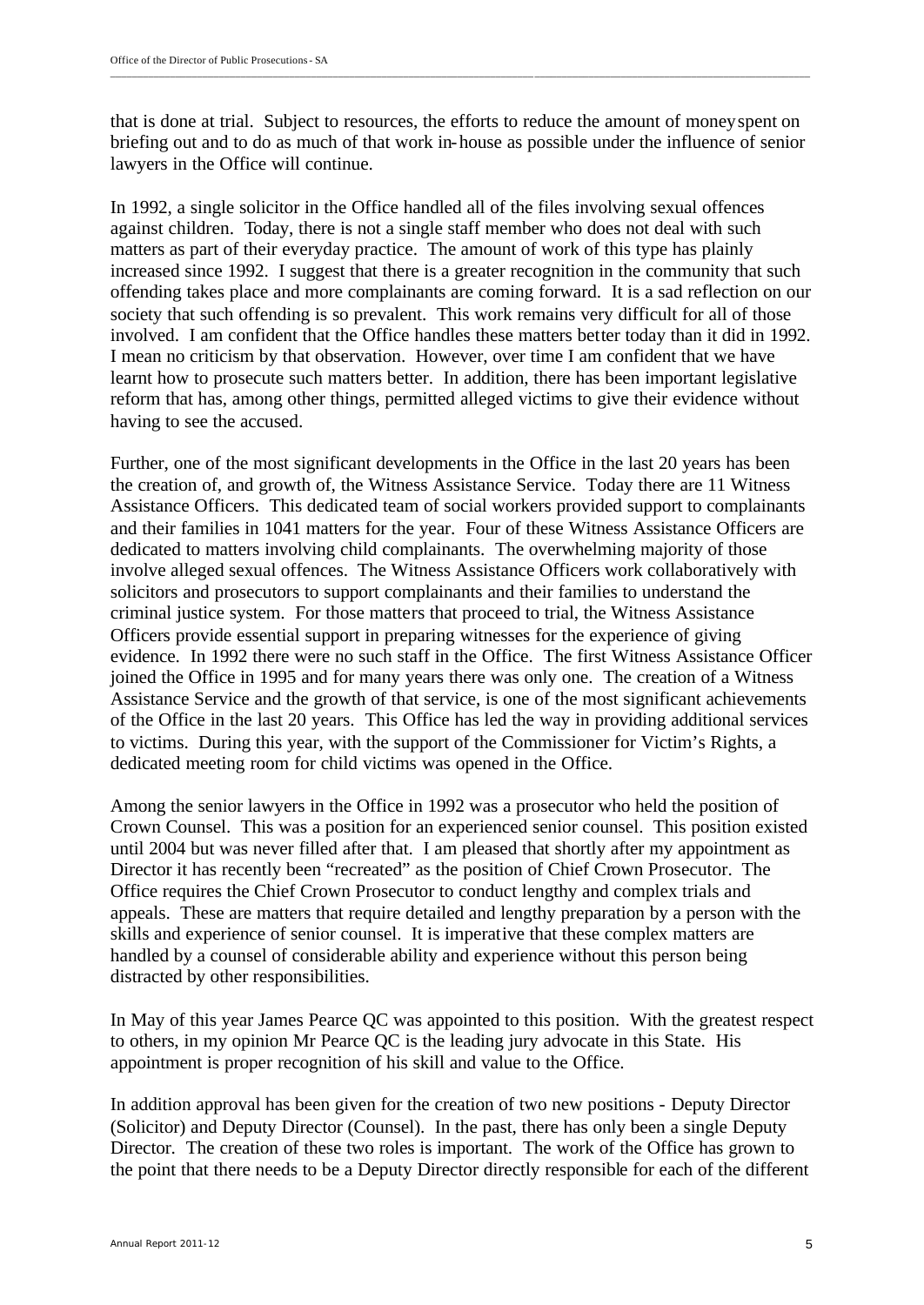types of work the Office does. The work done by trial counsel and the work done by the solicitors who handle, and resolve, the bulk of the legal work of the Office is different.

The Deputy Director (Solicitor) will have the core responsibility of managing the solicitor work of the Office while the Deputy Director (Counsel) will have the core responsibility of managing the trial counsel in the Office as well as conducting complex trials and appeals. Having two Deputy Directors will help me to maintain a presence in court and contribute on a day to day basis to the development of policy that hopefully will have a positive impact upon the criminal justice system. It will also assist me in maintaining meaningful contact with my staff.

The creation of new roles referred to above is not the only significant change that has taken place in the last 12 months. In April of this year my predecessor, Mr Stephen Pallaras QC, completed his 7 year term as Director. Many things changed during Stephen's tenure. There was more than one restructure of the Office. The budget and staffing of the Office increased and Stephen was tireless in maintaining a public profile that contributed to the role of the Office being promoted and better understood. It is important that I acknowledge the service that he provided to this Office and to the State of South Australia.

It has been instructive for me to look back over the last 20 years of the Office in order to write this forward. The Office has a very proud history. It has done a great deal of important work. It has done that work well and South Australians have been very well served. It is plain that the Office has increased dramatically in this period and far more than an increase in resources has recognised.

There are many reasons for this. They include a consistent drive by Governments to increase the seriousness of certain offences with the consequence that some offences that previously could have been dealt with in the Magistrates Court now must be handled by this Office. There have been many, many amendments to legislation relevant to the criminal law. If there has been a legislative amendment in the last 20 years that has made things simpler for this Office, it has escaped me. In addition, police have different investigative techniques available to them than they did 20 years ago and the use of forensic evidence has become far more common. In my view, the expectations of the courts have also become greater and this Office must consult with, and inform victims, in a much more detailed way than ever before. In short, the number of matters that this Office handles has not only increased but each matter is also more complex.

To review the history of the Office I have perused a number of past annual reports. In those reports, resources is a constant theme. It is an issue that has not gone away.

In the first few weeks of my assuming the position as Director it was necessary for me to seriously explore the possibility of ceasing to take responsibility for major indictable matters in the Magistrates Courts. This was necessary because the Office faced additional budget cuts in the 2012-13 year and beyond. These proposed cuts meant that the Office needed to look at ways of reducing its workload. For the criminal justice system, ceasing to have responsibility for major indictable matters in the metropolitan courts would have been a retrograde step. The involvement of this Office so early in the life of a prosecution is essential for an effective and efficient service. Matters can be appropriately negotiated by experienced lawyers. For those matters that cannot be resolved - the preparation for the trial can begin. This Office's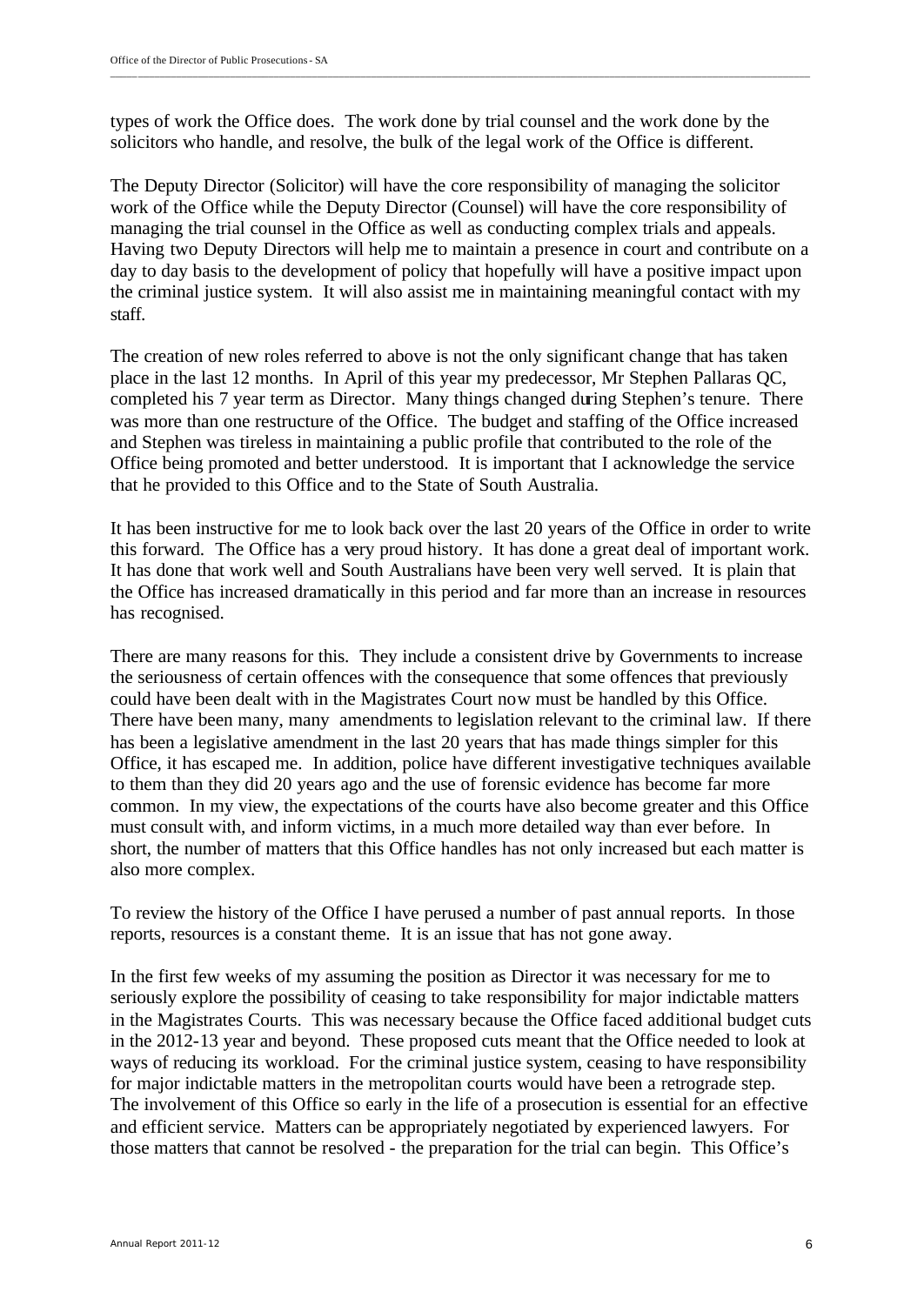involvement saves significant resources for police and for the courts. It also contributes to the best possible outcomes being achieved for victims and the accused.

However, the proposed cuts, coupled with a failure of the Government to meet the Office's request for additional resources to meet additional workloads, meant that such a significant step had to be seriously contemplated.

In the end, it was not a step that I needed to take. Shortly after the State Budget, I was advised that although the Office had been unsuccessful in receiving additional resources for its increased workload, the foreshadowed budget cuts did not have to be made. This enabled me not to take the step of withdrawing this Office's involvement in major indictable matters in the Magistrates Courts.

Nonetheless the Office remains under pressure. The request for additional resources in advance of the State Budget was a responsible and justifiable one based on workloads. Obviously enough, not having to make the foreshadowed cuts was welcome news but I have noted above that I am not funded sufficiently to be able to employ all of the staff that I should have. It can be anticipated that the issue of adequate resourcing of this Office will be something that I will be taking up in my term as Director.

I conclude by thanking all of my staff for their work in the last 12 months. All have worked tirelessly to meet the expectations that the people of South Australia should have of this Office.

**Adam Kimber SC** Director of Public Prosecutions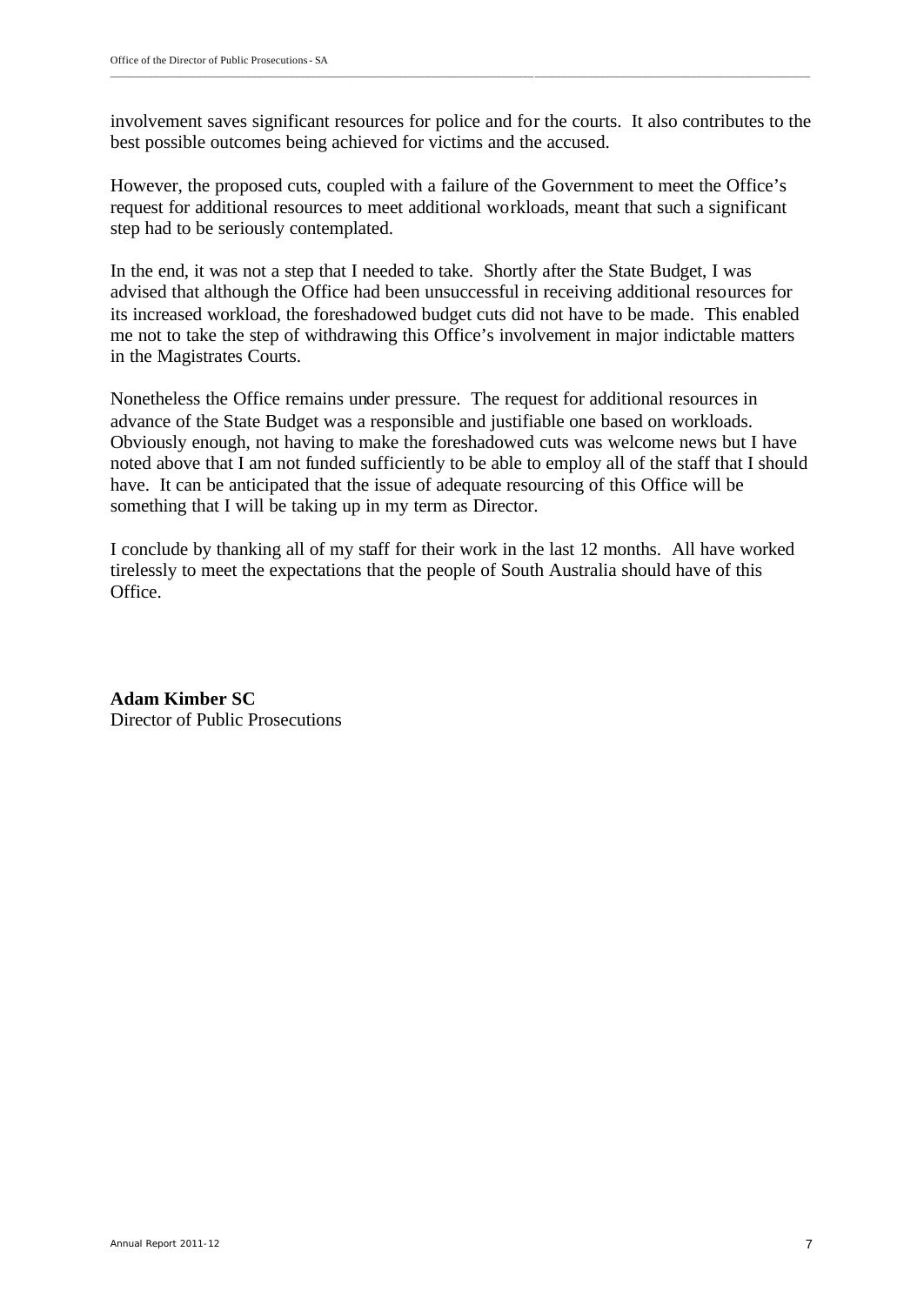## **THE ORGANISATION**

## **Mission**

To provide the people of South Australia with an independent and effective criminal prosecution service which is timely, efficient and just.

## **Vision**

The Director and staff are committed to providing a criminal prosecution service which:

- applies the highest ethical and professional standards instituting, and where necessary terminating proceedings, without fear or favour in order to provide public confidence in the administration of justice within South Australia;
- is recognised for its independence, professionalism and standards of excellence;
- endeavours to deal with victims of crime with sensitivity and respects their special needs; and
- strives for excellence, efficiency and effective communication in its work with police, the courts and other entities within the criminal justice system.

## **Corporate Values**

The values which provide a framework for the functions within the Office are:

- the highest standard of ethical and professional conduct, objectivity, honesty and sensitivity;
- full public accountability for the quality of service provided by the Office and for the administration of public funds;
- a commitment to excellence by regular review and continuous improvement of its performance;
- a commitment to the promotion of competence and professionalism in staff through training and continuous staff development, recognising that staff are our most important resource; and
- sensitivity to and understanding of the needs of victims and witnesses.

## **ORGANISATIONAL STRUCTURE**

# **Organisational Structure to May 2012**

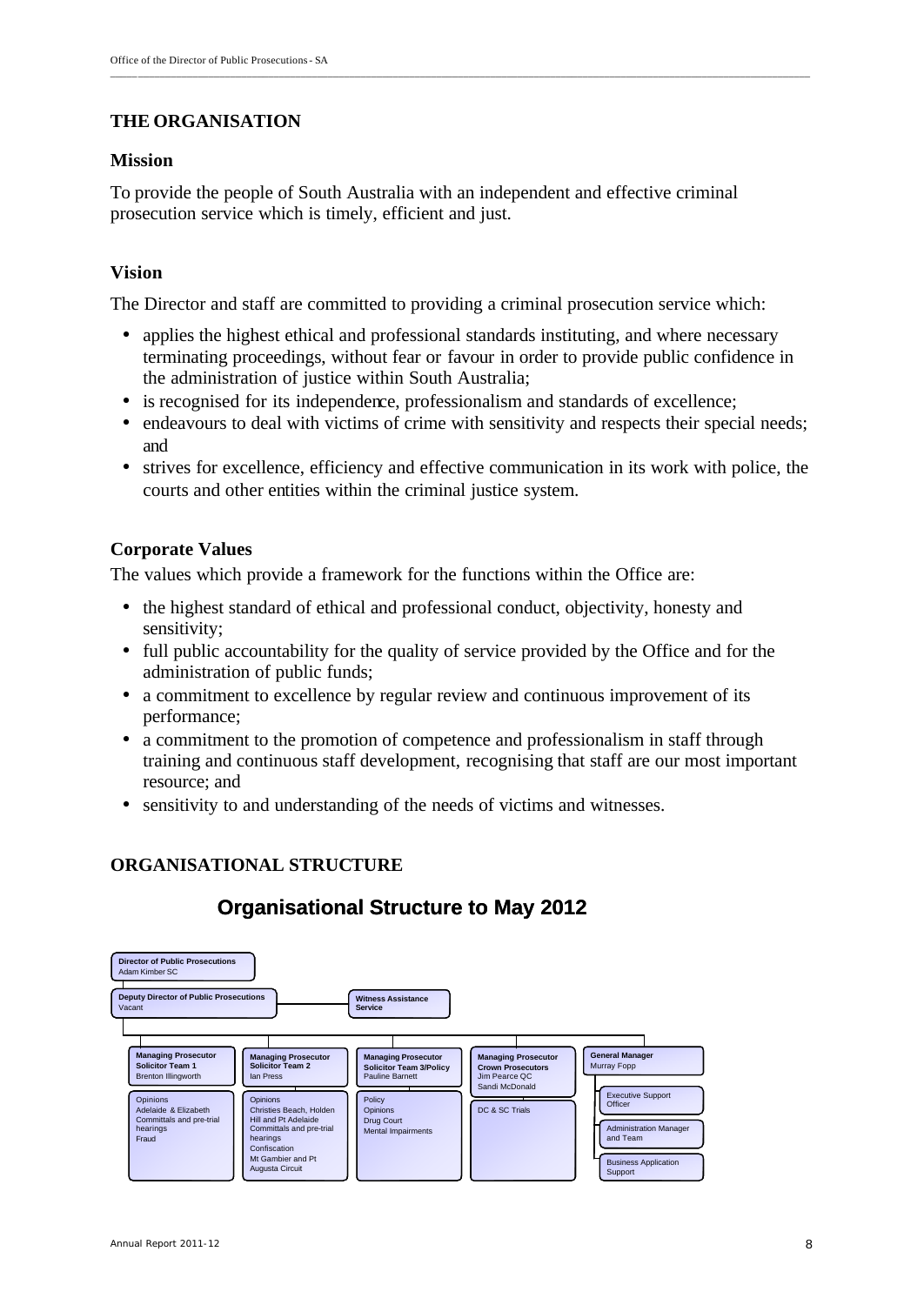

# **Organisational Structure from May 2012**

\_\_\_\_\_\_\_\_\_\_\_\_\_\_\_\_\_\_\_\_\_\_\_\_\_\_\_\_\_\_\_\_\_\_\_\_\_\_\_\_\_\_\_\_\_\_\_\_\_\_\_\_\_\_\_\_\_\_\_\_\_\_\_\_\_\_\_\_\_\_\_\_\_\_\_\_\_\_ \_\_\_\_\_\_\_\_\_\_\_\_\_\_\_\_\_\_\_\_\_\_\_\_\_\_\_\_\_\_\_\_\_\_\_\_\_\_\_\_\_\_\_\_\_\_\_\_\_\_\_

## **GOVERNANCE**

#### **Management Committees**

#### *Executive Committee*

The *Executive Committee* consists of the Director, Deputy Directors and General Manager (Chair). The Executive Committee meets monthly and has overall responsibility for the establishment, implementation and evaluation of the strategic direction of the Office. It has final responsibility for policy and also determines appropriate responses to the important legal issues affecting the Office. With the change to the senior executive structure in May 2012, the composition of the Committee changes. The Committee continues to be supported by three sub-committees—Legal Policy and Practice Management, Corporate Support, and Training & Professional Deve lopment—each headed by a member of the Executive Committee.

## **Internal Committees and Steering Groups**

#### *Continuing Legal Education Program*

In its second year of operation the Mandatory Continuing Professional Development scheme, in conjunction with this Office's Continuing Legal Education (CLE) program, has seen a variety of topics presented to the legal practitioners of this Office.

The CLE committee has worked towards ensuring that solicitors and prosecutors of this Office are presented with a range of topics relevant and specific to the work of the ODPP.

The range of presenters has been as diverse as the range of topics offered: Members of SAPOL, Forensic Science SA, the Judiciary, ODPP managing prosecutors, members of the Bar and members of the Legal Practitioners Board. They have all generously contributed their time and have presented on such topics as negotiating with defence, car crash reconstruction, prosecution openings and closings, the *Witness Protection Act (1996),*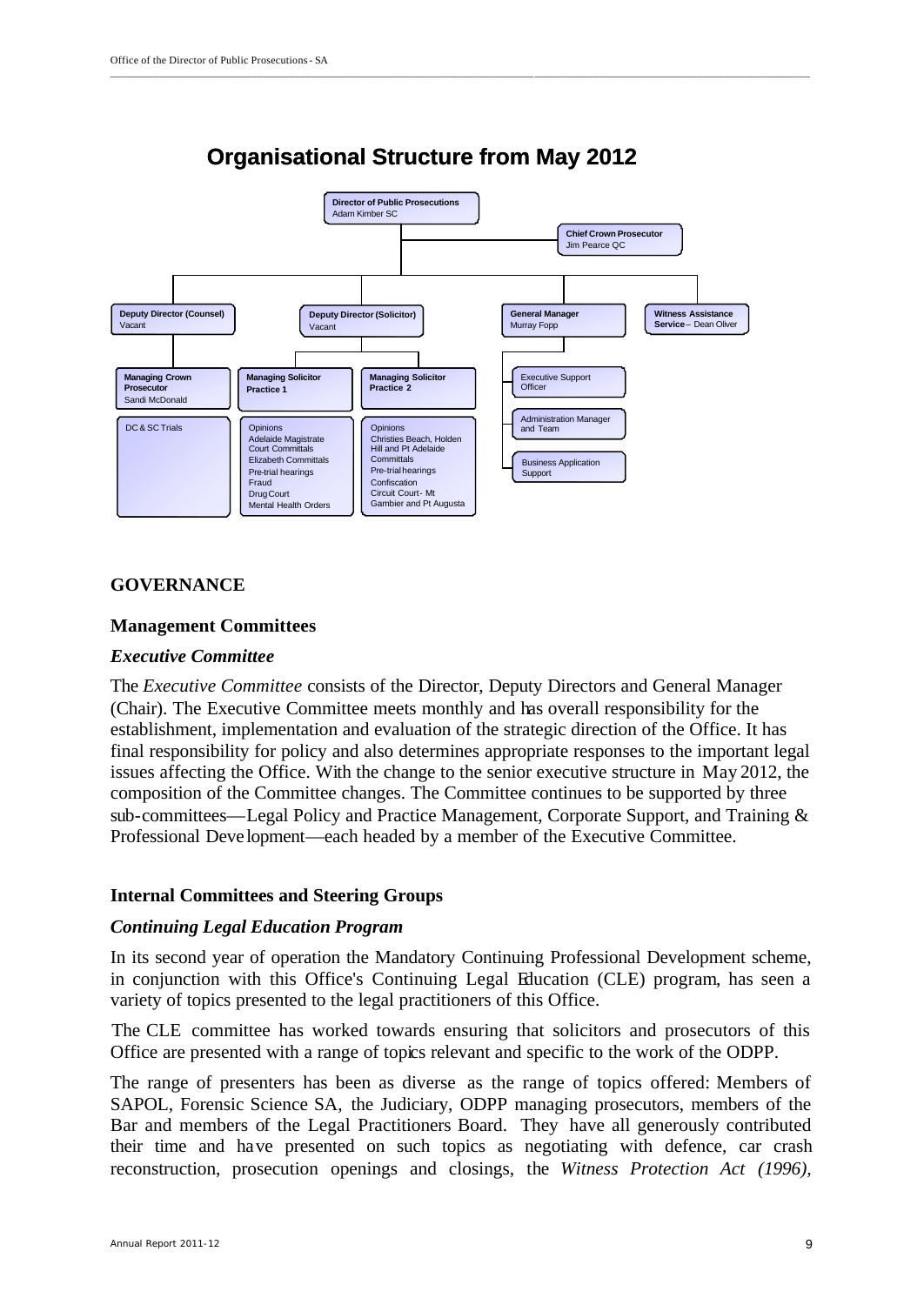disclosure, courtroom advocacy, the workings of the Legal Practitioners Conduct Board, and a review of *The Evidence (Discreditable Conduct) Amendment Act* 2011.

The program continues to offer its reciprocal arrangement with the Crown Solicitors Office when sessions are organised which are relevant to that organisation.

## *Policy Committee*

The Policy Committee comprises members from within the office of the DPP and from the Legislative Services Section of the Attorney-General's Department. It generally meets every 6 weeks to consider and provide feedback as appropriate on issues arising from within the Office as well as referrals from the broader Department.

In 2011-12, the Committee reviewed and provided feedback to the Director of Public Prosecutions or the Attorney-General, as appropriate, on issues including:

- Legislative reform of child pornography offences
- The Summary Offences (Filming Offences) Bill
- The Legal Practitioners (Miscellaneous) Amendment Bill 2012

## *Legal Recruitment and Staffing*

This year saw two significant appointments- Mr Adam Kimber SC as the Director of Public Prosecutions and Mr James Pearce QC as Chief Crown Prosecutor. The appointment of Adam Kimber SC as Director meant the Office was without a Deputy Director for a number of months during this year. Prior to the end of the year, approval was given for the Office to establish the positions of Deputy Director (Solicitor) and Deputy Director (Counsel). This will result in a change to the management structure of the Office. The selection process was underway as at the end of the financial year. The Office also advertised for applicants to fill the managerial positions left vacant in 2010-11. These three managerial positions were filled by internal applicants.

The approved staff establishment for 2011-12 was 145.18 FTE. This number comprised 89.8 legal staff, 44.3 admin staff and 11 Witness Assistance Officers. A number of legal staff returned from maternity leave and leave without pay. The return of these experienced lawyers greatly benefitted the office.

Throughout the year, the number of staff actually employed by the ODPP was less than 145. As a result of budgetary savings allocated to all sections of the Attorney-General's Department, the ODPP did not replace all staff on leave and delayed the replacing of some staff upon their resignation. This necessarily impacted upon both legal and administrative staff in all sections of the Office.

The number of files received by the Office did not decline, but at times the number of staff left to deal with those files did. Immediately prior to June 30 however, the Office was able to advertise for LEC1 legal applicants to form a pool of entry level lawyers to replace and backfill at least some vacancies. A number of excellent candidates have again been selected for the pool to ease the pressures experienced by the Office when staff leave.

The last two months of the financial year saw 8 experienced staff leave or indicate their intention to leave in the near future. These temporary absences are due to staff transferring to other Government agencies and maternity leave. The introduction into the Office of a large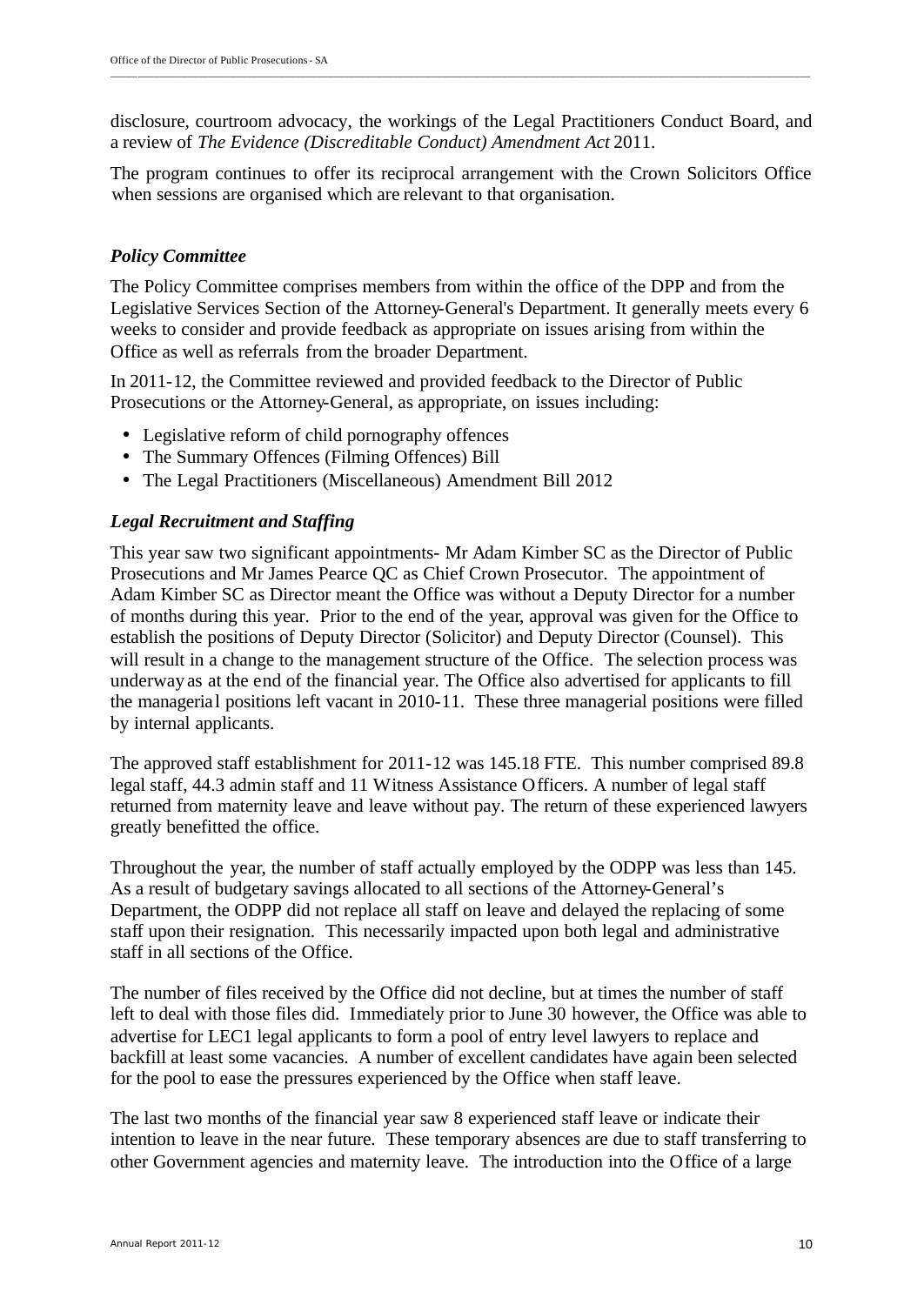number of inexperienced lawyers presents challenges for the Office. However the comprehensive CLE program and structured supervision from managers will assist to minimise the impact of this change.

Whilst the Office continues to consider strategies to retain staff, it has been noted that the retention rate of the ODPP is similar to other comparable Government agencies. The number of staff leaving on parental leave or to obtain experience in other Government agencies is largely beyond the control of the Office. With that in mind, the Office continues to concentrate on processes designed to efficiently and thoroughly train and supervise new staff and provide options for those returning to the Office in need of flexible working arrangements.

#### *OPERATIONS*

#### **Financing Public Prosecutions**

Parliament increased the appropriation for *Public Prosecutions* by \$1,133,000 to \$20,188,000 in 2011-12<sup>1</sup>.

From this appropriation, the Office received \$17,454,000, with a further \$405,000 revenue from the Victims of Crime Fund to fund confiscation of the proceeds of crime<sup>2</sup>.

The Office understands that approximately one million dollars of the increased appropriation was for reimbursing the Courts Administration Authority for *witness costs*. The remainder of the appropriation withheld by the Attorney-General's Department (AGD)—approximately \$1.73 million—contributes to AGD corporate overheads and the provision of corporate services to the Office (other than rent, IT costs and financing charges which are recovered from the Office's allocated budget). The disposal of these withheld funds is reported by the Attorney-General's Department.

|                            | 2010-11<br>Allocation <sup>3</sup><br>$(\$,000s)$ | 2011-12<br>Allocation <sup>4</sup><br>$(\$,000s)$ | 2011-12<br>Actual <sup>5</sup><br>$(\$,000s)$ |
|----------------------------|---------------------------------------------------|---------------------------------------------------|-----------------------------------------------|
| <b>Revenue Sources</b>     |                                                   |                                                   |                                               |
| From Appropriation         | 17,360                                            | 17,454                                            | 17478                                         |
| Victim of Crime Fund       | 398                                               | 405                                               | 377                                           |
| Other                      | 18.5                                              | 19.1                                              | 16                                            |
| <b>Total Revenue</b>       | 17,777                                            | 17,878                                            | 17,871                                        |
| <b>Expenditure</b>         |                                                   |                                                   |                                               |
| Staff remuneration         | 14,239                                            | 14,674                                            | 14,316                                        |
| Goods and Services         | 1,319                                             | 950                                               | 1,565                                         |
| AGD Charges (Rent, IT etc) | 2,093                                             | 2,149                                             | 2,292                                         |
| <b>AGD</b> Depreciation    | 129                                               | 129                                               | 129                                           |
| <b>Total Expenses</b>      | 17,780                                            | 17,902                                            | 18,302                                        |

j

<sup>1</sup> Source: 2011-12 Budget Paper 4, Vol 1 - Agency Statement Statement, p.20.

 $2$  These funds cover the salaries of the Confiscation Unit which pays the proceeds of confiscations back into the Fund.

<sup>&</sup>lt;sup>3</sup> Source: 2010-11 ODPP Budget Assumptions, Attorney-General's Department

<sup>4</sup> Source: 2011-12 Budget Assumptions, Attorney-General's Department

<sup>&</sup>lt;sup>5</sup> Source: 2011-12 ODPP Finance Operating Statement for Period 14, Attorney-General's Department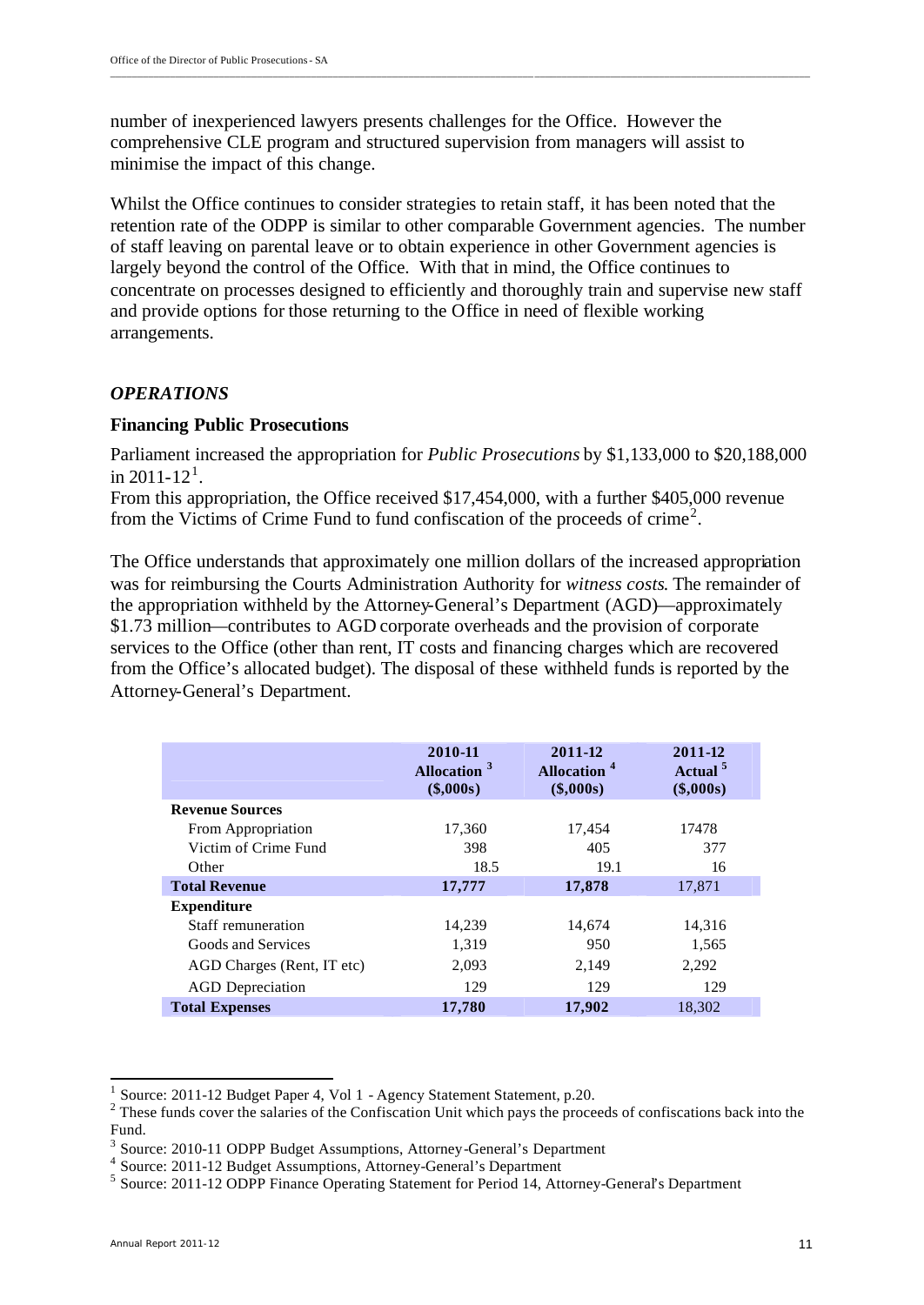Even with a small staff increase, Salary expenditure increased by just 0.6% over the previous year—less than inflation—due to vacancies maintained to meet savings targets and to fund the shortfall in the Goods and Services allocation.

The funding for Goods and Services again fell well short of the actual cost—this year, by \$758,000. While this funding model is maintained, the Office will be unable to balance its budget without seriously depleting its workforce which already operates above safe workloads recommended by an independent organisational review and at levels well in excess of other Australian jurisdictions.

## **Staffing levels**

In April 2008 the Government announced that an additional 7 FTE positions would be funded from 2011-12 and the remaining 5.9FTE funded for work flowing from the Children in State Care Commission of Inquiry would expire on 30 June 2011. The net result was an increase of 1.1 FTE in 2011-12 compared to the previous year.

|                                       | Approved<br>for<br>2010-11 | Approved<br>for<br>2011-12 | Change in<br>2010-11 |
|---------------------------------------|----------------------------|----------------------------|----------------------|
| <b>Executive Group</b>                | 3                          | 3                          |                      |
| Legal (Including<br>managers)         | 87.43                      | 88.83                      | $+1.4$               |
| Witness Assistance<br><b>Officers</b> | 11.6                       | 11.0                       | $-0.6$               |
| Administration staff                  | 42.05                      | 42.35                      | $+0.3$               |
| Total FTE <sup>1</sup>                | 144.08                     | 145.18                     | $+1.1$               |

The Commissioner for Victims' Rights funds three full- and one part-time Witness Assistance Officers dedicated to the provision of services to child victims and witnesses, and also funds the salaries of up to 4.5FTE legal and administration staff working on the confiscation of assets of crime. Further details about the Office's confiscation activities can be found on page 17.

## *AGD Corporate Services*

The Office continues to rely on the AGD for corporate services—human resources, facilities management, finance, procurement, security, WPH&W, ICT, corporate communications, media monitoring and library. We thank the individuals and teams involved for their assistance throughout the year. We are particularly encouraged by those who have shown a desire to assist; to see the issues from the perspective of the Office and its staff; and to advocate for the Office's needs.

## *OTHER OPERATIONS*

#### *Business Plan Outcomes*

The following initiatives were identified in the 2011-12 ODPP Business Plan. A comment on the outcome accompanies each.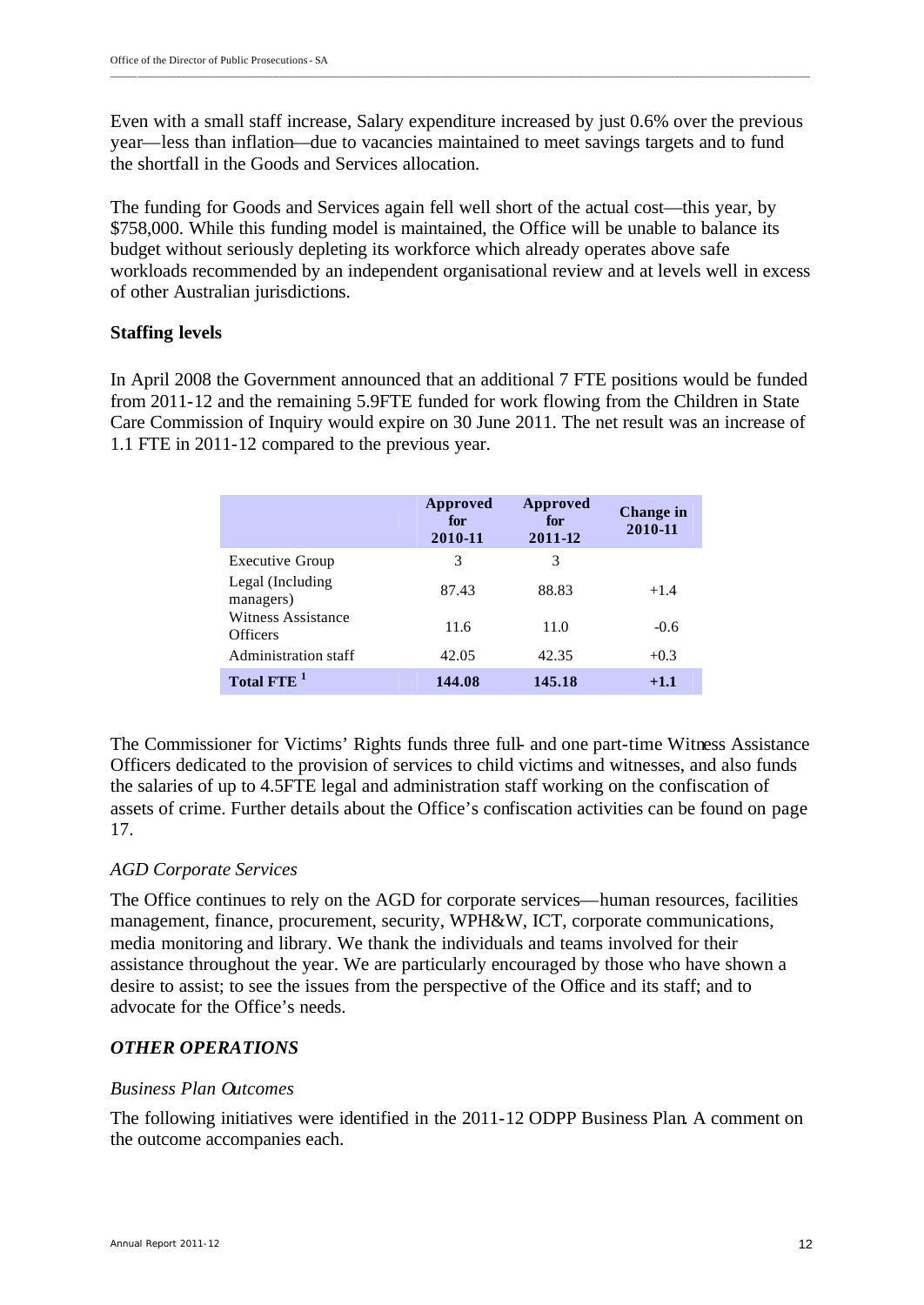## **Special Directions Hearings in the District Court**

Extra work is needed to support SDH in the District Court. However, there has been a net benefit to the Office and CJS because Judges expect prosecution and defence counsel to be prepared and offer views on the strength of the prosecution case. This guidance at an early stage assists all parties and encourages early resolution by way of a plea or reducing (or dropping) charges when appropriate.

## **Publishing of Director's Statement of Prosecution Policy and Guidelines**

The Policy and Guideline is an internal document to guide staff and briefed counsel. With a new Director in place, the draft will undergo a final review prior to publication.

## **Promote and support staff engagement with leadership and management develop**

Ten future leaders commenced tertiary leadership and management development programs from Cert IV to graduate diplomas. .

#### **Respond to client satisfaction survey – better satisfy witnesses and victims**

Two initiatives were developed for consideration: expanding the survey to include witnesses not assisted by the WAS; and developing action plans to improve ODPP performance against high-importance (to respondents) survey measures. Due to resource limitations, the ODPP Executive decided not to proceed with either.

#### **Assist disabled witne sses and victims to give evidence in court proceedings**

DPP, Stephen Pallaras QC, met with the Commissioner for Victims' Rights and the Disability Party MHR. However, the ODPP was not briefed to prosecute any matters with victims or witnesses with the level of disability covered by legislation that prompted this initiative.

## *Port August Circuit Court Committal Pilot*

With encouragement from the magistrate presiding over committals in the PA magistrates court, this office agreed to a six month trial during which its solicitors would assume the role, usually performed by police, of appearing for the crown during the committal stage of serious indictable criminal prosecutions.

The pilot commenced in May 2011 and concluded in on 13 February 2012. Appearances were conducted by CCTV with Circuit solicitors appearing from 45 Pirie Street. Proofings were also conducted by CCTV in conjunction with face-to-face proofings for sensitive matters when solicitors attended at Port Augusta for the District Court Circuit.

Between the period 1 May and 31 December 2011, the matters of thirty-two accused were finalised by this Office under the pilot. Of the 32 matters finalised, the Office succeeded in ensuring only 6 were committed for trial (18.75%) and 12 were committed for sentence (37.5%). Of the remaining 14 (43.75%), 8 (25%) were TNE'd altogether, 2 (6.25%) resolved by a plea to minor indictable/summary charges and 4 (12.5%) were returned to SAPOL on minor indictable/summary charges.

When compared to data kept by this Office for matters received from the whole of the Northern Circuit area in the 6 months before the pilot commenced (1 November 2010 to 30 April 2011) the figures compare favourably In that period, the ODPP received matters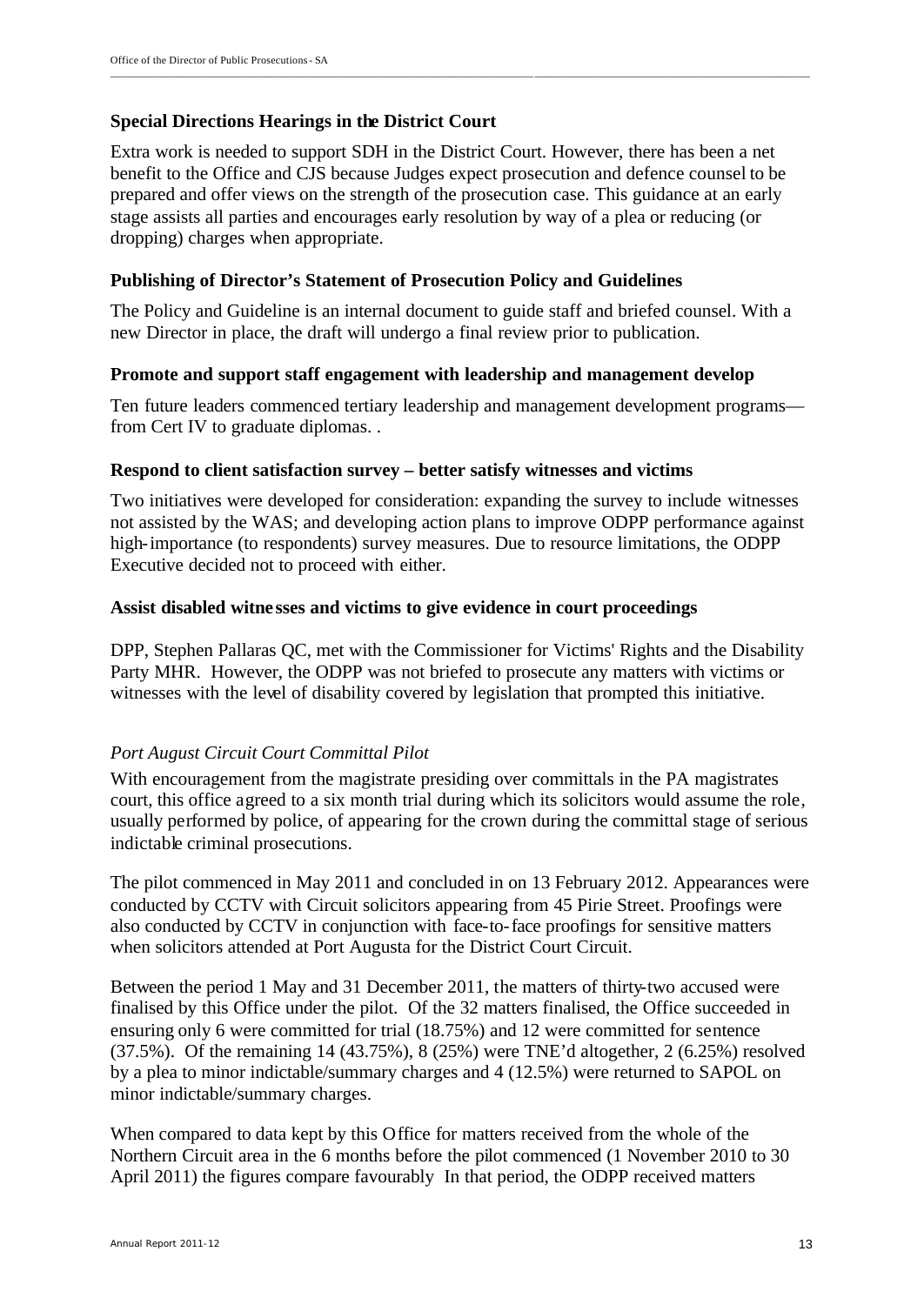relating to 78 accused. Of those matters, 10 were committed for sentence (12.82%) with the balance (68 matters) committed for trial (87.18%); of those 68 matters committed for trial; 20 were immediately the subject of a White Paper and did not progress past arraignment (29.41%), 21 (30.88%) were resolved by way of a plea and 13 were discontinued after arraignment (19.11%), 4 matters proceeded to trial and verdict and one accused was found unfit to stand trial (7.35%); 9 matters (13.23%) remained unresolved at the time of concluding the pilot.

\_\_\_\_\_\_\_\_\_\_\_\_\_\_\_\_\_\_\_\_\_\_\_\_\_\_\_\_\_\_\_\_\_\_\_\_\_\_\_\_\_\_\_\_\_\_\_\_\_\_\_\_\_\_\_\_\_\_\_\_\_\_\_\_\_\_\_\_\_\_\_\_\_\_\_\_\_\_\_\_\_\_\_\_\_\_\_\_\_\_\_\_\_\_\_\_\_\_\_\_\_\_\_\_\_\_\_\_\_\_\_\_\_\_\_\_\_\_\_\_\_\_\_\_\_\_\_\_\_

From the point of view of this Office, the committal pilot was a success. The resolution rates of matters in the pilot is in line with data that this Office has collected about its performance in the metropolitan committal courts over many years, and justifies ODPP involvement in Committals.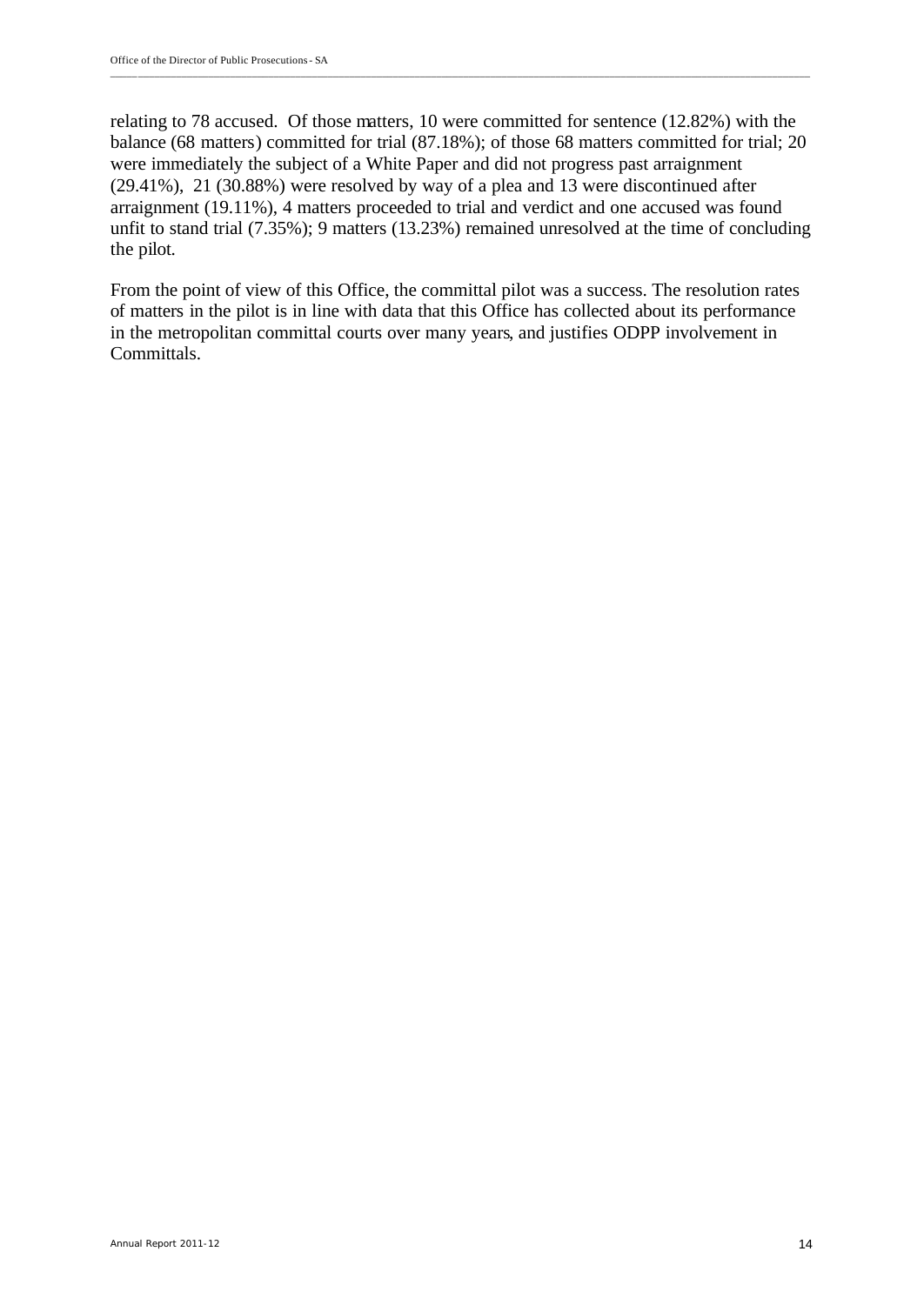## *Prosecution Results*

| <b>OUTPUT:</b>                                   |                                                                                                                                                                                                                                                                                                                                                                                                                                                                                                                                                                 | <b>KEY RESULT AREAS</b>                                                                                                                                                                                                                                                                                                                           |               |                                           |  |  |  |  |  |
|--------------------------------------------------|-----------------------------------------------------------------------------------------------------------------------------------------------------------------------------------------------------------------------------------------------------------------------------------------------------------------------------------------------------------------------------------------------------------------------------------------------------------------------------------------------------------------------------------------------------------------|---------------------------------------------------------------------------------------------------------------------------------------------------------------------------------------------------------------------------------------------------------------------------------------------------------------------------------------------------|---------------|-------------------------------------------|--|--|--|--|--|
| <b>Description:</b>                              |                                                                                                                                                                                                                                                                                                                                                                                                                                                                                                                                                                 | ODPP contributes to these outputs through providing advice to Police, assistance for<br>victims and witnesses, solicitor and counsel services on all matters ultimately heard in the<br>District and Supreme Courts and all matters finalised in the Magistrates Court, as well as<br>administration of confiscation orders issued by the Courts. |               |                                           |  |  |  |  |  |
| Performance<br><b>Indicators:</b><br>2011 - 2012 |                                                                                                                                                                                                                                                                                                                                                                                                                                                                                                                                                                 | <b>Descriptions</b>                                                                                                                                                                                                                                                                                                                               | <b>Target</b> | <b>Actual result for</b><br>$2011 - 2012$ |  |  |  |  |  |
| Quantity                                         |                                                                                                                                                                                                                                                                                                                                                                                                                                                                                                                                                                 | Early resolution in Magistrates Court (a)                                                                                                                                                                                                                                                                                                         | $>45\%$       | 57.19%                                    |  |  |  |  |  |
| <b>Guilty Pleas</b>                              |                                                                                                                                                                                                                                                                                                                                                                                                                                                                                                                                                                 | Early Pleas (b)                                                                                                                                                                                                                                                                                                                                   | $>20\%$       | 40.25%                                    |  |  |  |  |  |
|                                                  |                                                                                                                                                                                                                                                                                                                                                                                                                                                                                                                                                                 | Late Pleas (c)                                                                                                                                                                                                                                                                                                                                    | <40%          | 57.25%                                    |  |  |  |  |  |
|                                                  |                                                                                                                                                                                                                                                                                                                                                                                                                                                                                                                                                                 | Defendant pleads early to some charges, late to<br>other charges (d)                                                                                                                                                                                                                                                                              |               | 2.50%                                     |  |  |  |  |  |
| <b>Verdicts</b>                                  |                                                                                                                                                                                                                                                                                                                                                                                                                                                                                                                                                                 | Guilty Verdict at trial (e)                                                                                                                                                                                                                                                                                                                       | $>60\%$       | 58.40%                                    |  |  |  |  |  |
|                                                  |                                                                                                                                                                                                                                                                                                                                                                                                                                                                                                                                                                 | Overall conviction rate (f)                                                                                                                                                                                                                                                                                                                       | $>70\%$       | 68.78%                                    |  |  |  |  |  |
| <b>Nolles</b>                                    |                                                                                                                                                                                                                                                                                                                                                                                                                                                                                                                                                                 | Nolle Prosequi Rate (g)                                                                                                                                                                                                                                                                                                                           | <15%          | 15.69%                                    |  |  |  |  |  |
|                                                  |                                                                                                                                                                                                                                                                                                                                                                                                                                                                                                                                                                 | Late and Very Late Nolle Prosequi (h)                                                                                                                                                                                                                                                                                                             | $<$ 50%       | 68.84%                                    |  |  |  |  |  |
|                                                  |                                                                                                                                                                                                                                                                                                                                                                                                                                                                                                                                                                 | Very Late Nolle Prosequi (i)                                                                                                                                                                                                                                                                                                                      | <15%          | 51.76%                                    |  |  |  |  |  |
| <b>Footnotes</b>                                 | Prosecution Briefs resolved at the Committal Stage, i.e. the resolution is entered before<br>(a)<br>the matter is committed to the District or Supreme Court, shown as a percentage of the<br>total number of Prosecutions Briefs resolved within the reporting period (excluding<br>Circuit).<br>Prosecution Briefs resolved by way of a guilty plea at the Committal Stage, i.e. the plea<br>(b)<br>is entered in the Magistrates Court, shown as a percentage of the total number of briefs<br>resolved by way of a guilty plea within the reporting period. |                                                                                                                                                                                                                                                                                                                                                   |               |                                           |  |  |  |  |  |
|                                                  | (c)                                                                                                                                                                                                                                                                                                                                                                                                                                                                                                                                                             | Prosecution Briefs resolved by way of a guilty plea after being Committed for Trial, i.e<br>the plea is entered in the District or Supreme Court, shown as a percentage of the total<br>number of prosecution briefs resolved by way of a guilty plea within the reporting<br>period.                                                             |               |                                           |  |  |  |  |  |
|                                                  | Prosecution Briefs resolved by way of a guilty plea after being Committed for Trial and<br>(d)<br>Sentence, i.e. a plea to some of the charges is entered in the Magistrates Court, and a<br>plea to remaining charges is entered in the District or Supreme Court, shown as a<br>percentage of the total number of briefs resolved by way of a guilty plea within the<br>reporting period.                                                                                                                                                                     |                                                                                                                                                                                                                                                                                                                                                   |               |                                           |  |  |  |  |  |
|                                                  | (e)                                                                                                                                                                                                                                                                                                                                                                                                                                                                                                                                                             | Trials resolved by way of a guilty verdict, shown as a percentage of all trial verdicts<br>(Guilty, Not Guilty and Prasad) within the reporting period.                                                                                                                                                                                           |               |                                           |  |  |  |  |  |
|                                                  | (f)                                                                                                                                                                                                                                                                                                                                                                                                                                                                                                                                                             | Prosecution Briefs resolved by way of a conviction in the District or Supreme Courts<br>(either by guilty verdict or guilty plea), shown as a percentage of the total number of<br>Prosecution Briefs resolved in the District & Supreme Courts within the reporting<br>period.                                                                   |               |                                           |  |  |  |  |  |
|                                                  | (g)                                                                                                                                                                                                                                                                                                                                                                                                                                                                                                                                                             | Prosecution Briefs resolved by way of a Nolle Prosequi, shown as a percentage of the<br>total number of Prosecution Briefs resolved in the District & Supreme Court within the<br>reporting period.                                                                                                                                               |               |                                           |  |  |  |  |  |
|                                                  | (h)                                                                                                                                                                                                                                                                                                                                                                                                                                                                                                                                                             | Prosecution Briefs for which a Nolle Prosequi was entered after the brief was listed for<br>trial, shown as a percentage of the total number of prosecution briefs resolved by way of<br>a Nolle Prosequi within the time period.                                                                                                                 |               |                                           |  |  |  |  |  |
|                                                  | (i)                                                                                                                                                                                                                                                                                                                                                                                                                                                                                                                                                             | Prosecution Briefs for which a Nolle Prosequi was entered within a month before and a<br>week after the start date of the trial, shown as a percentage of the total number of<br>prosecution briefs resolved by way of a Nolle Prosequi within the time period.                                                                                   |               |                                           |  |  |  |  |  |

\_\_\_\_\_\_\_\_\_\_\_\_\_\_\_\_\_\_\_\_\_\_\_\_\_\_\_\_\_\_\_\_\_\_\_\_\_\_\_\_\_\_\_\_\_\_\_\_\_\_\_\_\_\_\_\_\_\_\_\_\_\_\_\_\_\_\_\_\_\_\_\_\_\_\_\_\_\_ \_\_\_\_\_\_\_\_\_\_\_\_\_\_\_\_\_\_\_\_\_\_\_\_\_\_\_\_\_\_\_\_\_\_\_\_\_\_\_\_\_\_\_\_\_\_\_\_\_\_\_

#### **Notes:**

- 1) These statistics exclude summary matters and drug court matters.
- 2) The glossary at Appendix D will assist with terms used in these statistics.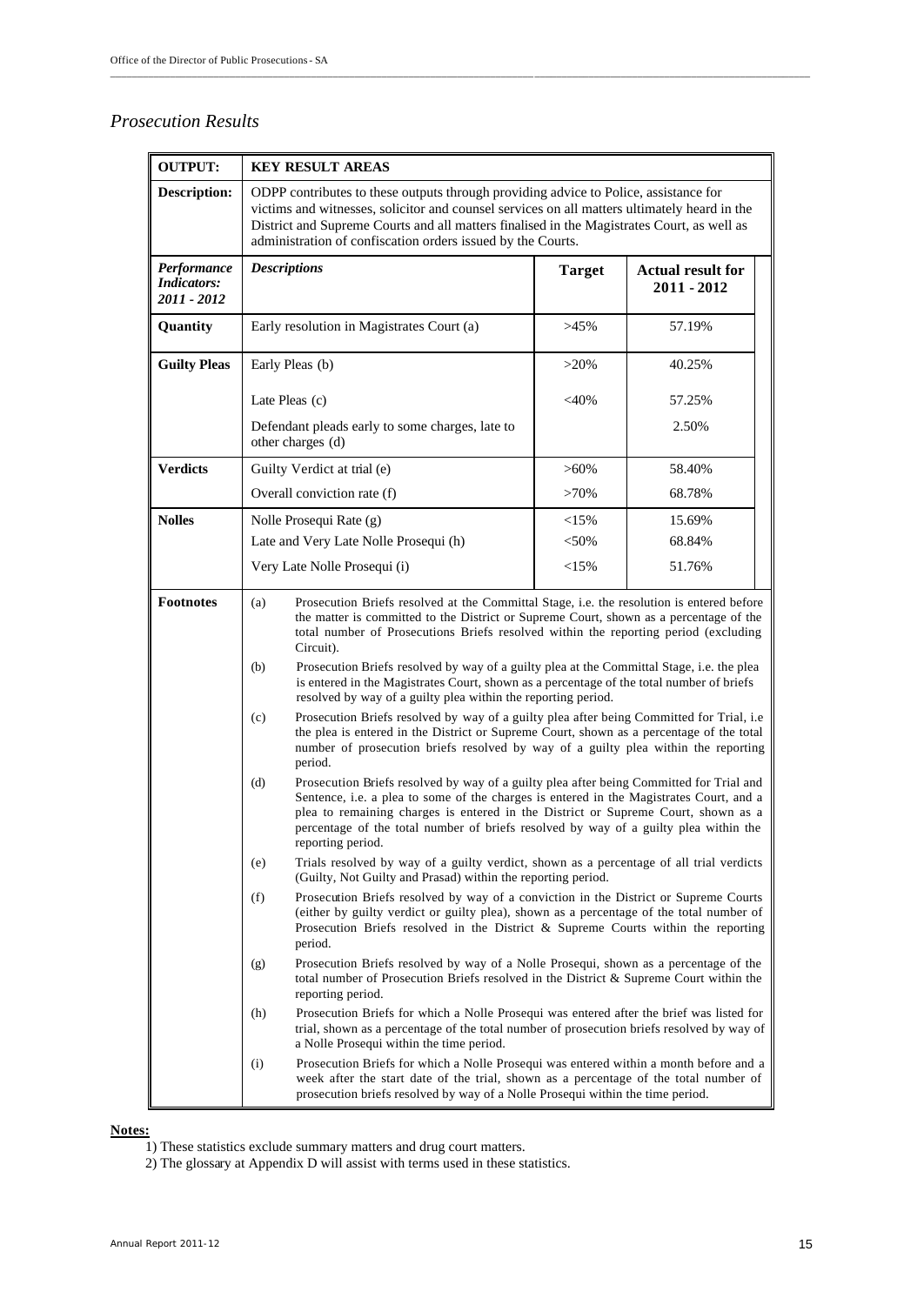## **Notable Prosecutions**

## *R v Kageregere*

Murder. The accused and his wife were recent immigrants from Burundi. There had been a history of domestic violence by the accused to his wife in Victoria. The couple had moved to South Australia with their young child to avoid the influence of her family. The accused was charged with murdering his wife by setting their flat alight which resulted in her burning to death. The accused elected for the trial to proceed by Judge alone. The Trial Judge found the accused guilty of Murder.

## *R v Heffernan and Stephens*

Murder. Having spent the day drinking and smoking cannabis these two accused went out looking for someone to rob. Tragically, they met the victim who was on his way home after a night out. The victim invited the two accused home for a drink. His sister found him dead the next day in the lounge room. He had been repeatedly stabbed and beaten. Some of the victim's property had been stolen. The case presented against the accused was circumstantial and was based primarily on items of the deceased's property as well as weapons used during the murder being located in the accused's possession. One of the accused also made admissions to his brother. A jury found both guilty of Murder.

## *R*v*P*

The accused was charged with the attempted murder and rape of his former partner. The events arose out of domestic discord and the accused wanting more out of the relationship than the victim was prepared to give. In the early hours of 8 June 2011 the victim returned to the home she shared with the accused after attending a social event at the home of a friend. There had been arguing on the telephone throughout the night. On arriving home the accused attacked the victim strangling her until she was unconscious. He then raped her. The victim had no recollection of having been raped because of her state of reduced consciousness following the strangulation. The rape was established by proving intimate injuries that she was found to have suffered together with some observations of the victim's 12 year old child who was home at the time.

While the attack was going on police arrived at the house. They located the accused on top of the victim in a bedroom of the house. He still had a knife in his hand and the victim had suffered a knife wound to her upper chest.

At trial the accused admitted having strangled and stabbed the victim. He denied that he had raped the victim and denied that in inflicting the injuries that he had intended to kill her.

The trial was heard without a jury. The accused was convicted of the Rape. He was acquitted of Attempted Murder. He had however pleaded guilty to the alternative charge of Causing Serious Harm with Intent to Cause Serious Harm.

## *R v Mannix, Melbourne and Ormond*

All three accused were charged with Murder and Aggravated Causing Serious Harm with Intent to Cause Serious Harm.

The two victims and a friend, who were all unknown to the accused, were walking home from an Australia Day Celebration past a property where all three defendants were staying.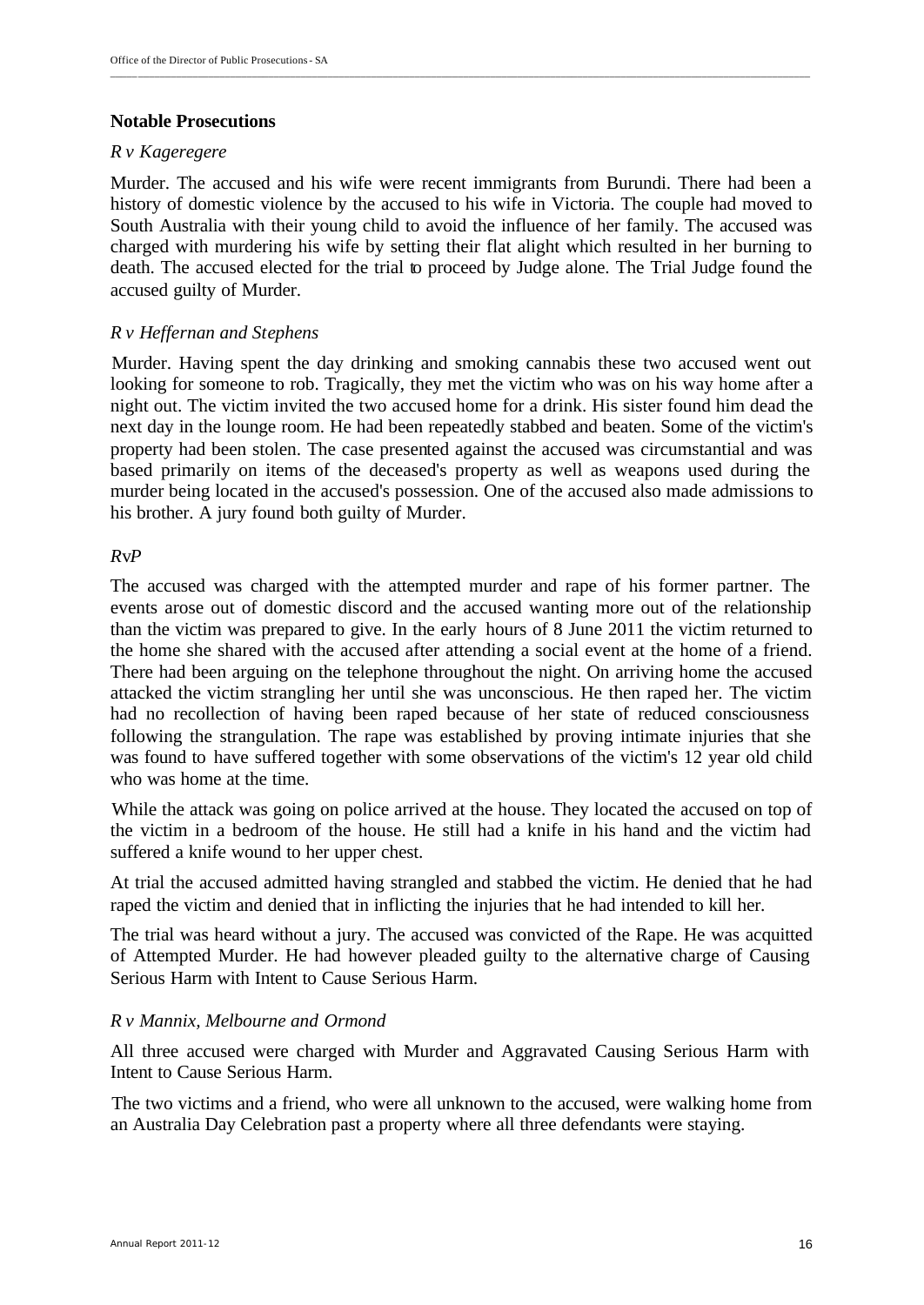The first accused got into an argument with the murder victim and dragged him into the front yard of the property. The second accused (who was the first defendant's brother) appeared from the property and struck the victim with a metal bar to the head and killing him.

The second accused then used the same bar to strike the second victim whose skull was fractured.

All three accused then joined in an attack upon the deceased and second victim.

The first accused pleaded guilty to Murder, and the second was convicted after trial. The third accused was acquitted of Murder but convicted of Causing Harm with Intent to Cause Harm to the second victim.

## R *v Francis*

Francis, an ex AFL football player, was charged with multiple offences of violence occurring over a 10 year period against his ex wife. The offences were part of an ongoing and abusive relationship in which the accused regularly threatened and beat his partner. Some of the offences of Aggravated Threatening Harm were tape recorded by his wife who was at the time a serving police officer.

The defendant was convicted of a number of offences after trial and sentenced to 4 years imprisonment with a non parole period of 15 months, the sentence being upheld on appeal.

## *R v Abrahimzadeh*

The accused and his wife had migrated to Australia when their three young children were still very young. The accused ran his household by terrorising his family with frequent violent outbursts. Eventually the accused's wife summonsed the courage to flee the family home and her husband taking the three children with her. They went into hiding. The accused eventually tracked his wife down at a community New Years function and repeatedly stabbed her to death in front of about 300 other guests.

The accused maintained his pleas of 'not guilty' and the matter proceeded to trial. After the prosecution had called all of the witnesses, the accused indicated that he would give evidence. Part way through cross examination he changed his plea to guilty. For the offence of Murder the accused was sentenced to life imprisonment with a non-parole period of 27 years.

## *R v B, B, R, S and W*

In August 2011, four youths and an adult stood trial in the Supreme Court for the stabbing murder of Akol Akok and the wounding of Dor Achiek. The charges arose out of an unprovoked attack on a group of Sudanese men who were socialising at an oval at Wingfield.

Originally, five youths and an adult were charged. Shortly before the trial began an immunity from prosecution was granted to one of the youths in return for his testimony at the trial.

The trial ran in excess of three months. The legal issues that arose during the trial included joint enterprise to commit murder, aiding and abetting murder and the permissible use of the evidence of an accomplice to the crime.

All accused were found guilty by verdict of the jury of the murder of Akol Akok and of Causing Harm with Intent to Cause Harm to Dor Achiek. Two of the accused have appealed their convictions.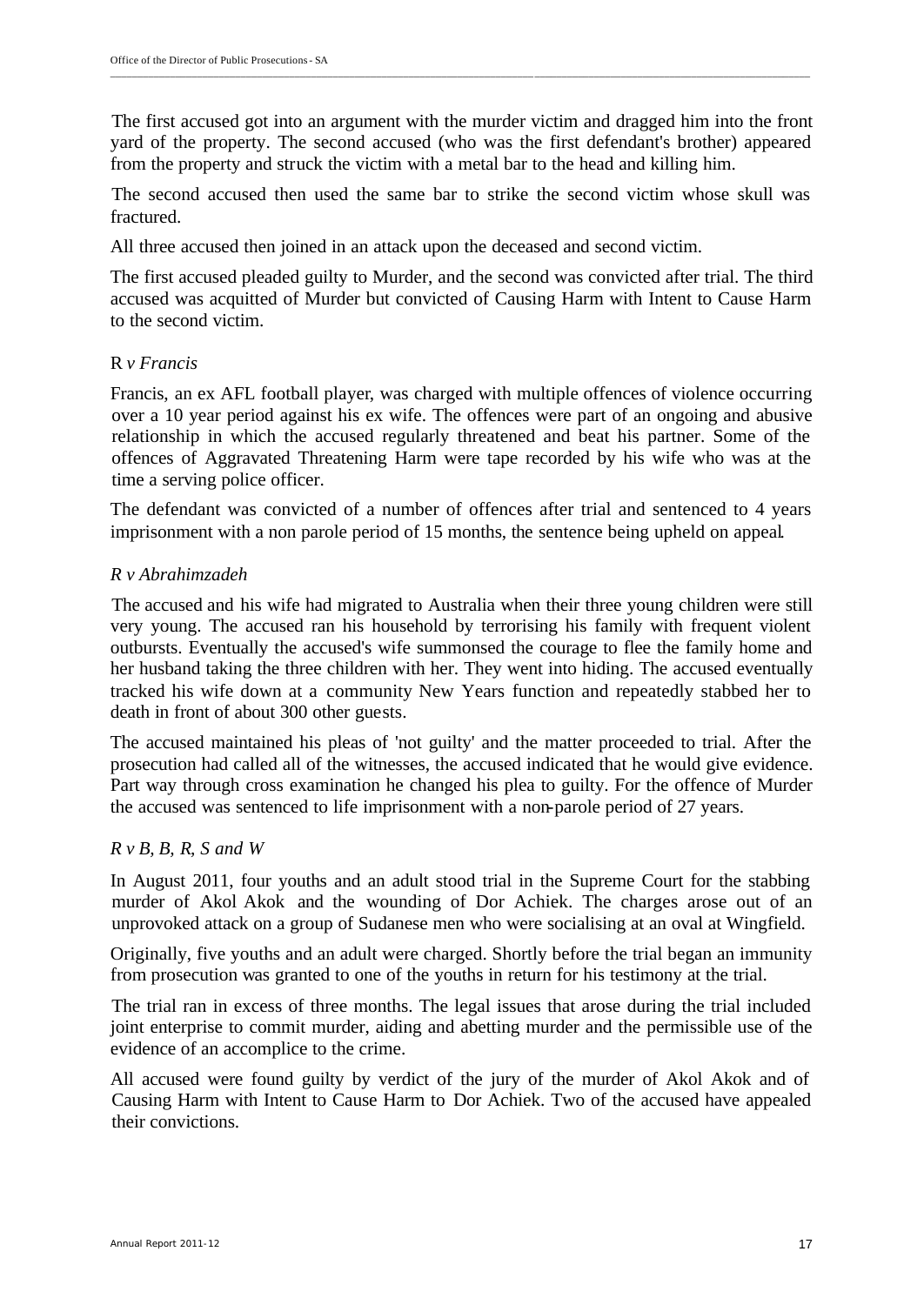## **Court of Criminal Appeal**

In 2011-2012 forty nine appeals against conviction were heard and finalised before the Court of Criminal Appeal. Thirty five of these appeals were dismissed.

As well as this there were fifty two defence appeals against sentence. Thirty one of these appeals were dismissed.

The Director sought permission to appeal the sentence imposed in thirteen matters. Permission was granted in seven and the sentences were increased.

## Appeals Against Conviction

The following matters are provided by way of illustration of the types of matters argued before the Court of Criminal Appeal in 2011-2012.

## *R v Wildy* **[2011] SASCFC 131**

The applicant was tried by jury with Indecent assault (two counts), attempted unlawful intercourse and unlawful sexual intercourse. The issue that arose on appeal was the use that could be made of the appellant's conduct in making two financial payments to the victim. the court was also required to consider the appropriate directions to be given to a jury in relation to such evidence. It was held that the evidence was properly admitted and the directions were adequate. The appeal was dismissed.

## *R v Kageregere* **[2012] SASCFC 17**

The appellant was charged with murder and arson. It was the prosecution case that he had set his flat alight deliberately intending to cause the death of his wife. The trial was conducted without a jury before the Chief Justice. The appellant complained about various aspects of the Reasoning of the trial judge in arriving at a finding of guilt in particular that the trial judge failed to give adequate consideration to the appellant's state of mind at the relevant time. The Court of Criminal Appeal held that there had been no error in the reasoning process of the trial judge.

## *R v Gavare* **[2012] SASCFC 52**

This was a matter that had attracted much media attention. The appellant had been charged with the murder of an elderly woman. It was the prosecution case that the appellant had killed the deceased for monetary gain. The appellant elected for trial by judge alone. At the appeal the appellant complained that the evidence was such that the Court should have returned a verdict of manslaughter as opposed to murder. that submission was rejected and the appeal was dismissed.

## *R v Heffernan; R v Stevens* **[2012] SASCFC 70**

Both appellants had been convicted of murder. They had accompanied the deceased to his home with the intention of robbing him. Whilst there a fight developed which culminated in the deceased's death. Both appellants appealed their convictions on the basis that the directions to the jury about self defence were inadequate. The directions on this topic were found to be adequate and the appeal was dismissed.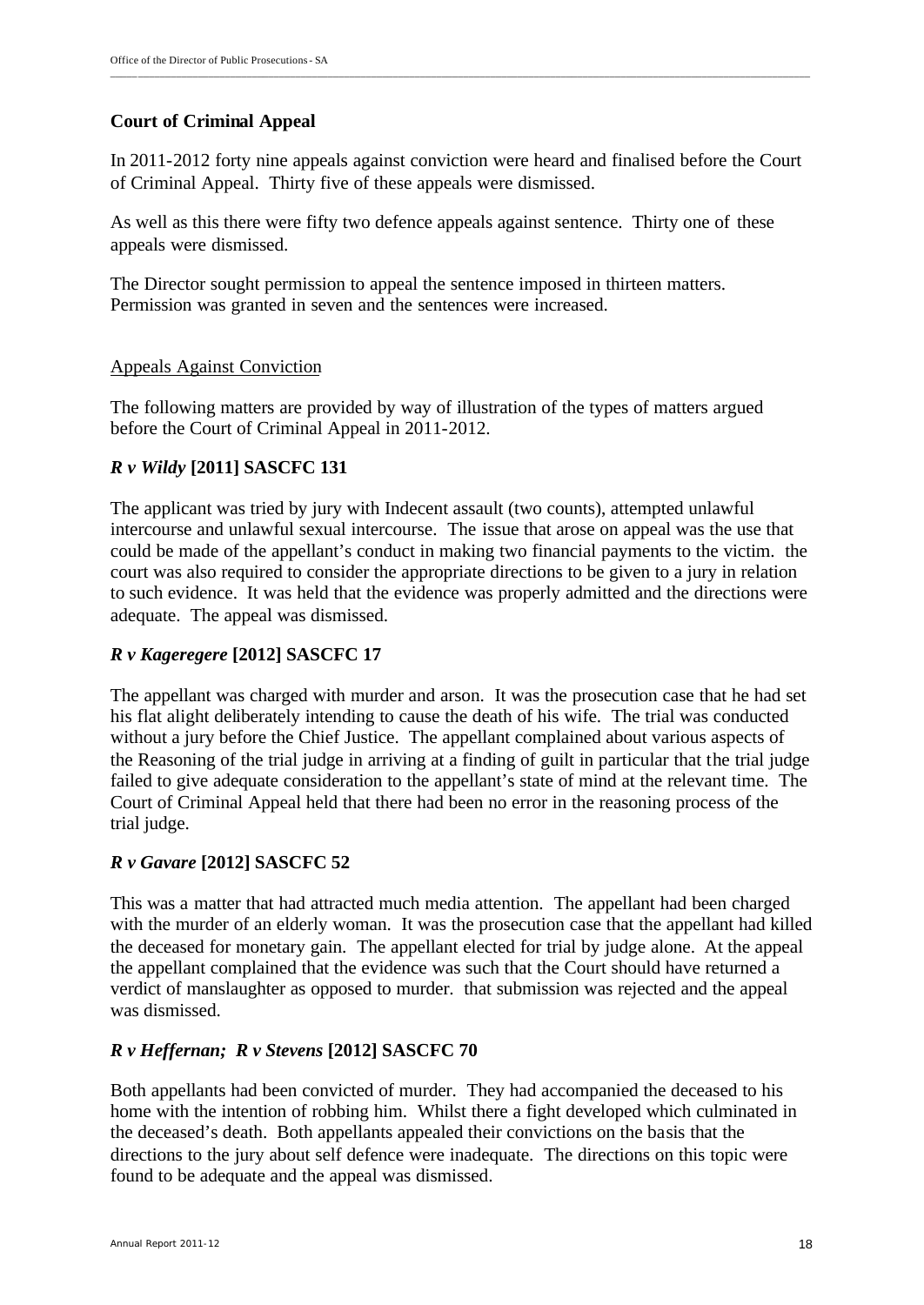## *R v Pearse* **[2011] SASCFC 65**

The appellant was found guilty by a jury of one count of causing death by dangerous driving. The appellant appealed that conviction on the basis that the trial judge had misdirected the jury as to the meaning of driving in a manner dangerous to the public. The appeal was dismissed on the basis that the directions that were given adequately conveyed to the jury the test that they should apply.

## Prosecution Appeals Against Sentence

## *R v Marien* **[2011] SASCFC 116**

The accused ('the respondent') had pleaded guilty to persistent sexual exploitation of a child. The victim was the daughter of the respondent's former partner. At the relevant time she was between nine and ten years old. The respondent was initially sentenced to a heard sentence of five years with a non parole period of three years and four months imprisonment. On appeal the sentence was increased to ten years imprisonment with a non parole period of five years.

## *R v McKay* **[2012] SASCFC 59**

The respondent had been found guilty by a jury of trafficking methylamphetamine. At the time of the offence he was subject to a suspended sentence for two previous convictions of possessing ecstasy for sale. The sentencing judge had revoked the suspended sentence (three years and six months with a non parole period of two years) and imposed a new sentence of two years to be served cumulatively on the earlier sentence. The total sentence was five years imprisonment with a non parole period of eighteen months. The Director appealed the sentence on the basis of both the inadequacy of an eighteen month non parole period as well as the erroneous approach adopted in terms of reviewing and extending the old non parole period. The appeal was allowed and the matter was remitted back to the District Court for resentencing.

## *R v Perdikoyiannis, Condo and Peabody* **[2011] SASCFC 82**

Each of the respondents pleaded guilty to aggravated causing serious harm with intent, theft and attempted theft. Condo pleaded guilty to some additional charges. Each of the offences occurred in the context of respondents settling a personal dispute in relation to the use of a motor vehicle. Each of the respondents had received the same head sentence despite significant differences in their backgrounds and criminal antecedents. The appeal was allowed and each of the respondents was given a new sentence that reflected their individual culpability and personal circumstances.

## *R v Smith* **[2012] SASCFC 77**

The respondent had pleaded guilty to the offence of trafficking in a large commercial quantity of a controlled drug (3, 4-methylenedioxymethcathinone). This drug had been found at the respondent's residence. He had been sentenced to a head sentence of twenty four months imprisonment with a non parole period of twelve months. That sentence was suspended. The Director appealed the sentence on the basis that it was manifestly inadequate and that the sentencing judge had erred in his direction to suspend the term of imprisonment. The appeal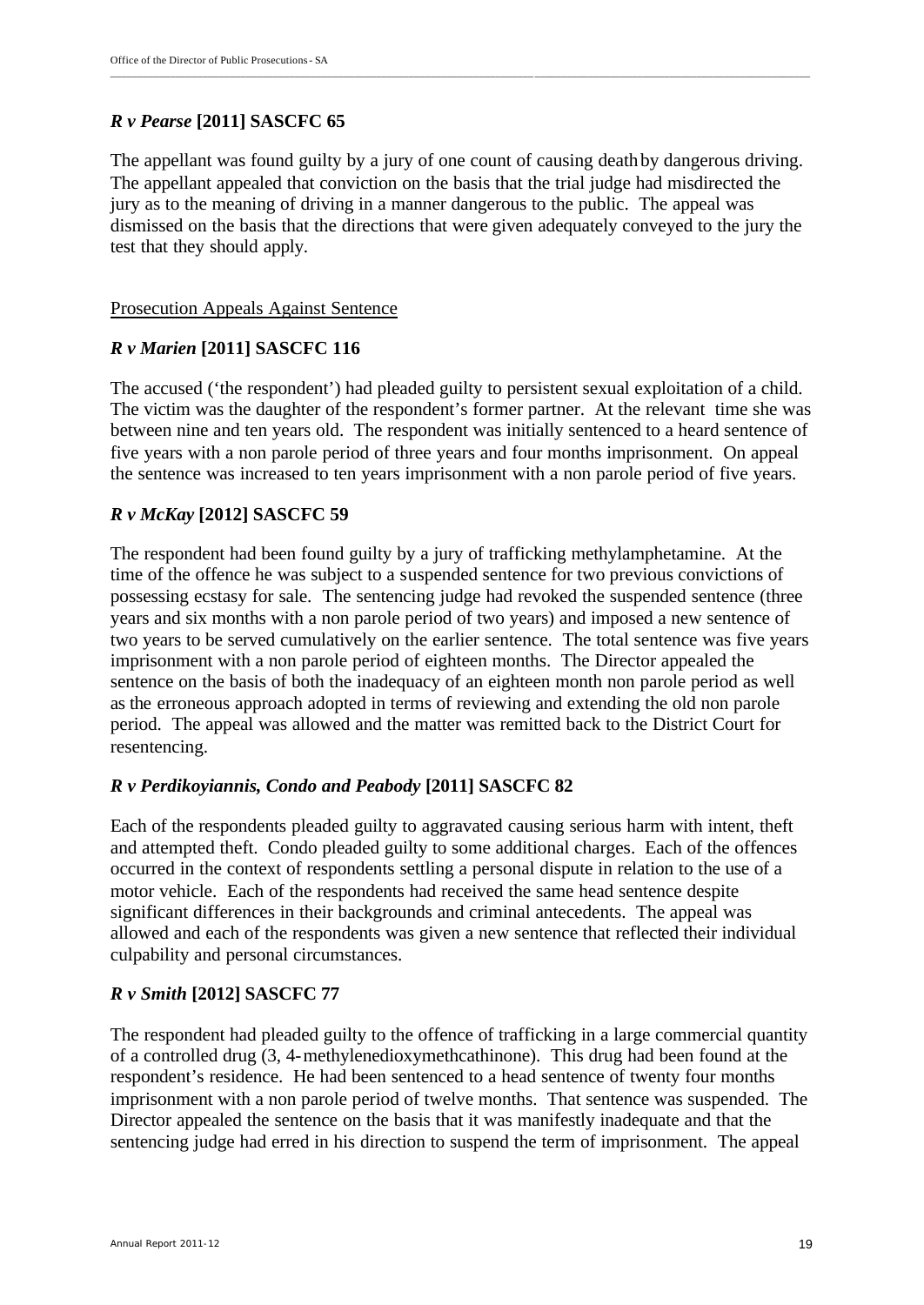was allowed and the respondent received a new sentence of six years imprisonment with a non parole period of three years. That sentence was not suspended.

\_\_\_\_\_\_\_\_\_\_\_\_\_\_\_\_\_\_\_\_\_\_\_\_\_\_\_\_\_\_\_\_\_\_\_\_\_\_\_\_\_\_\_\_\_\_\_\_\_\_\_\_\_\_\_\_\_\_\_\_\_\_\_\_\_\_\_\_\_\_\_\_\_\_\_\_\_\_\_\_\_\_\_\_\_\_\_\_\_\_\_\_\_\_\_\_\_\_\_\_\_\_\_\_\_\_\_\_\_\_\_\_\_\_\_\_\_\_\_\_\_\_\_\_\_\_\_\_\_

## *R v Freer* **[2011] SASCFC 73**

The respondent pleaded guilty to two counts of unlawful sexual intercourse with a person under the age of fourteen years. At the time of the offending the victim was between the ages of ten and thirteen years. The respondent was in a de facto relationship with the victim's mother. The respondent received a head sentence of ten years imprisonment with a non parole period of four years. On appeal the non parole period was increased to six years.

The Director also sought permission to appeal the sentences in the matters of *R v Narayan, R v Pauly, R v Tran and Tran* and *R v Verrall*. In each of these permission to appeal was refused.

#### **Witness Assistance Service**

In 2011-12 the Witness Assistance Service (WAS) continued to assist victims of crime and crown witnesses in many of the Office's most serious criminal prosecutions.

Demand for witness support rose in 2011-12. Despite a small staff reduction, more personal assistance was delivered, including to witnesses and victims living in regional and remote areas.

The Office of the Commissioner for Victims' Rights continued to fund 3.6FTE social workers specifically to assist some of the most vulnerable victims of crime, children.

| <b>New Referrals</b>                             | $2010 - 11$ | 2011-12 | <b>Change</b> |
|--------------------------------------------------|-------------|---------|---------------|
| <b>Total New Referrals</b>                       | 1,025       | 1,041   | $+1.6%$       |
| New Adult Referrals                              | 761         | 766     | $+0.7\%$      |
| New Child Referrals                              | 264         | 275     | $+4.2%$       |
| <b>Activity - Face-to-Face</b>                   |             |         |               |
| Face-to-Face Services                            | 2,165       | 2587    | $+19.5%$      |
| Time Spend Providing Face-to-Face Services (hrs) | 2,663       | 3,609   | $+35.5%$      |
| Attendance at Proofing Meetings                  | 1159        | 1374    | $+18.6%$      |
| Court Attendance / Support                       | 583         | 737     | $+26.4%$      |
| Court familiarisation / Preparation              | 160         | 182     | $+13.8%$      |
| Assistance with Victim Impact Statement          | 129         | 135     | $+4.7%$       |
| <b>Court Companion Support</b>                   | 134         | 159     | $+18.7%$      |

#### *WAS Service Delivery*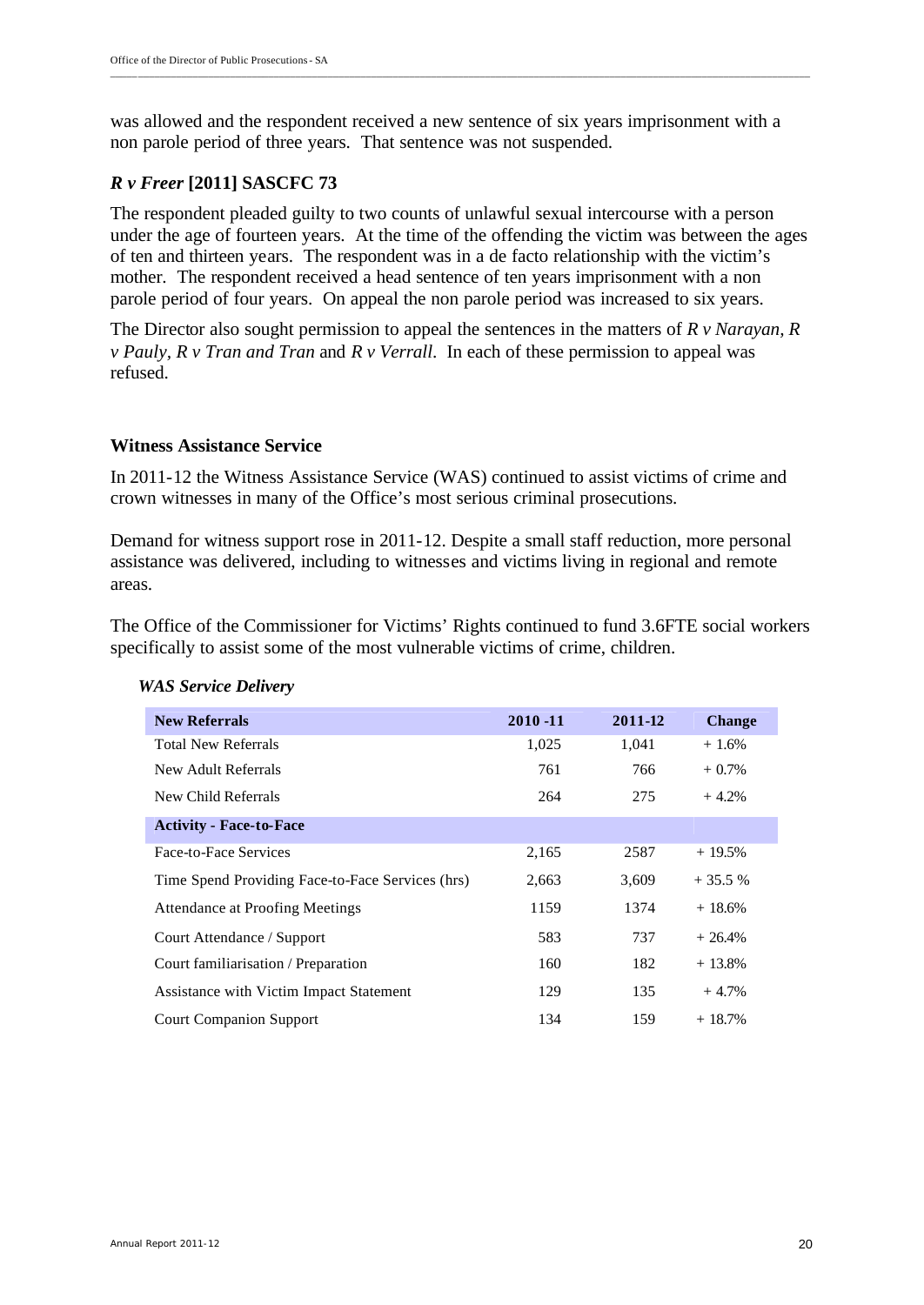## *Other WAS Highlights*

Recognising that formal and relatively austere interview rooms can be stressful places for children—and with generous assistance from the Commissioner for Victims Rights—the Office commissioned a Child Interview space specifically designed for children. The welcoming and colourful environment is designed to reduce stress on children participating in pre-trial proofings with prosecutors, police and the WAS social workers.

The WAS continued its education role with training for SAPOL Victim Contact Officers and new detectives. In a new initiative, the WAS delivered victim awareness and criminal court procedure training to Community Corrections and Disability Services staff.



## **Confiscation of Assets of Crime**

The *Criminal Assets Confiscation Act 2005* gives the Director of Public Prosecutions the power to seek to confiscate proceeds and instruments of crime. The Act allows, among other things, the following:

- The court can make a restraining order over property, so that it is not disposed of while criminal proceedings run their course.
- The court can make a forfeiture order, forfeiting property which is the proceeds of an offence, or was used in connection with the commission of an offence.
- The court can make a pecuniary penalty order, which is an order that a monetary sum be paid to the Crown, based on the value of benefits received from the commission of an offence, or the value of property used in connection with the commission of an offence.

Money received from the sale of forfeited property and pecuniary penalty orders is paid into the Victims of Crime Fund.

The ODPP deposited \$2,281,169 into the Victims of Crime Fund for the financial year ending 30 June 2012.

| <b>Criminal Assets Confiscation</b> | 2009-10   | 2010-11     | 2011-12     |
|-------------------------------------|-----------|-------------|-------------|
| Briefs received                     | 209       | 186         | 327         |
| Briefs finalised                    | 167       | 214         | 195         |
| Deposited to Victims of Crime Fund  | \$924,728 | \$2,219,598 | \$2,281,169 |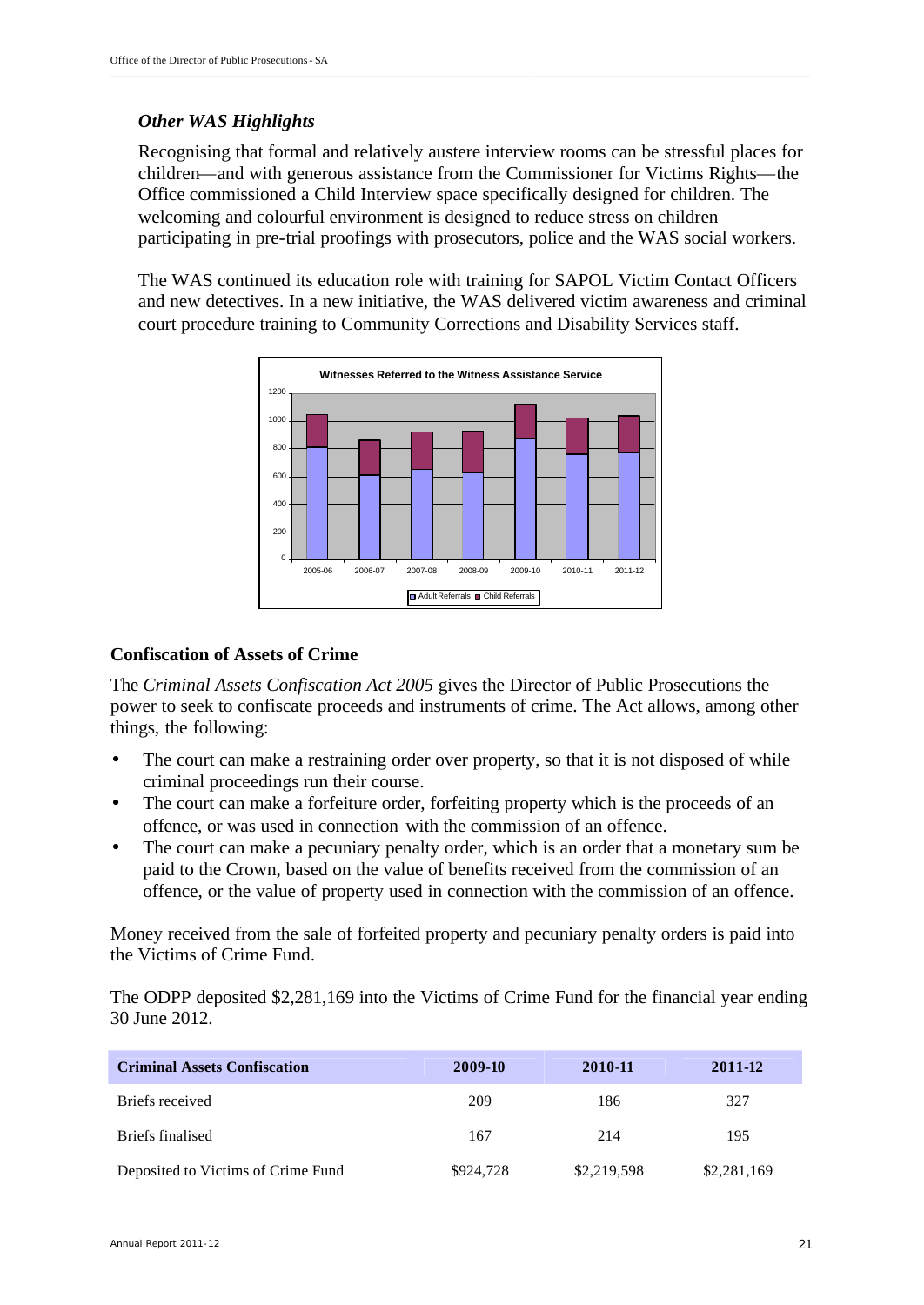## **Drug Court Files**

Under a 2004 Memorandum of Administrative Arrangement between the Courts Administration Authority, the Departments of Health and Correctional Services and the Attorney-General's Department, the Office participates in the Drug Court Program. Drug Court offers a diversionary program to eligible offenders under which they receive supervision, monitoring and assistance in dealing with their drug dependence. Satisfactory completion of the program, typically lasting about twelve months, is taken into account at sentencing. The Office receives ongoing funding for one lawyer and one law clerk to conduct the Drug Court business on behalf of the Director.

\_\_\_\_\_\_\_\_\_\_\_\_\_\_\_\_\_\_\_\_\_\_\_\_\_\_\_\_\_\_\_\_\_\_\_\_\_\_\_\_\_\_\_\_\_\_\_\_\_\_\_\_\_\_\_\_\_\_\_\_\_\_\_\_\_\_\_\_\_\_\_\_\_\_\_\_\_\_\_\_\_\_\_\_\_\_\_\_\_\_\_\_\_\_\_\_\_\_\_\_\_\_\_\_\_\_\_\_\_\_\_\_\_\_\_\_\_\_\_\_\_\_\_\_\_\_\_\_\_

Over the years the volume of work has remained relatively static, with 142 Drug Court Briefs received in 2011-12.

## **Information Technology**

During 2011-12 Justice Business services conducted a review of IJP Case Tracking, the Office's 2003-vintage information system for its core business activity, criminal prosecutions. Having confirmed and documented significant shortcomings in the current system and identified significant opportunities for improvement, a business case for a commercial off-theshelf replacement and a budget bid for funding this were developed. However, the funding was not approved.

As a result, opportunities to improve business practice and build capability for current and future needs will need to be deferred. Nevertheless, the Office is indebted to Justice Business Services for its conduct and resourcing of the review and development of the business case and budget bid.

The Office also appreciates the cooperation of the JIS (Justice Information System) partners. During the year Justice Technology Services developed a number of enhancements to address identified deficiencies, adapt the system to new legislation and to provide additional capability. With the support of SAPOL and the Courts Administration Authority, a Bail Information module incorporated within IJP Case Tracking. This welcome enhancement gives Solicitors and Law Clerks immediate access to complete and up to date bail agreements for current defendants and the conditions associated with that bail.

## *DPP Website*

During 2011-12, the Office website (www.dpp.sa.gov.au) averaged over 2200 'hits' each month. (A 'hit' is counted each time a visitor opens a page.)

## **Community Engagement**

The Office's Client Satisfaction Survey results for 2011-12 were consistent with those of previous years with, over 90 responding that ODPP staff were professional at all times, 85% were satisfied with the services they received, with 81% having their needs fully met.

The results also show room for improvement in the timely provision of information and updates (78% satisfied) and access to information and support (79% satisfied).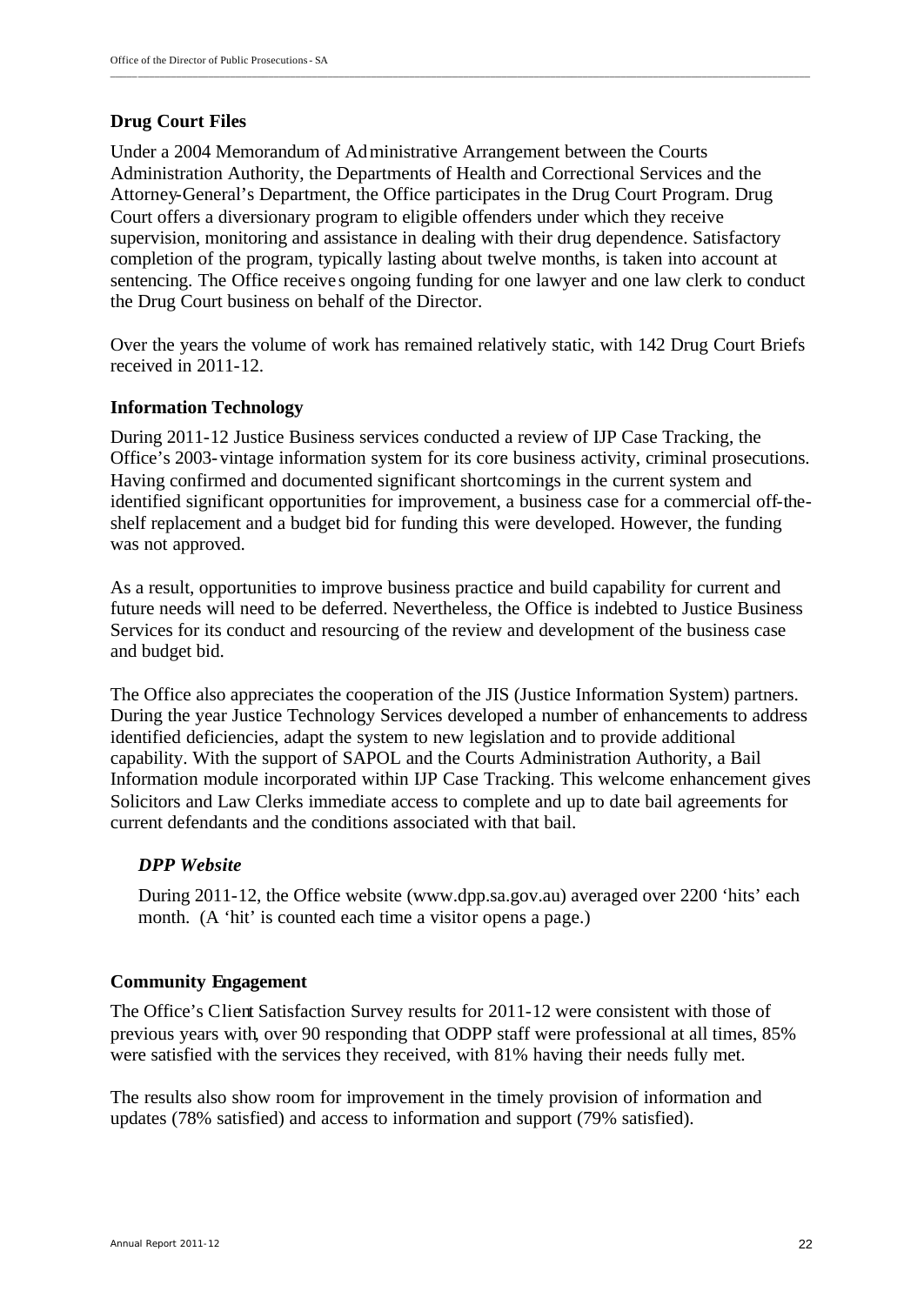Encouragingly, where 72.5% of respondents had a neutral impression of the ODPP prior to their involvement with the Office, 83.3% reported a positive or very positive impression following their involvement.

\_\_\_\_\_\_\_\_\_\_\_\_\_\_\_\_\_\_\_\_\_\_\_\_\_\_\_\_\_\_\_\_\_\_\_\_\_\_\_\_\_\_\_\_\_\_\_\_\_\_\_\_\_\_\_\_\_\_\_\_\_\_\_\_\_\_\_\_\_\_\_\_\_\_\_\_\_\_ \_\_\_\_\_\_\_\_\_\_\_\_\_\_\_\_\_\_\_\_\_\_\_\_\_\_\_\_\_\_\_\_\_\_\_\_\_\_\_\_\_\_\_\_\_\_\_\_\_\_\_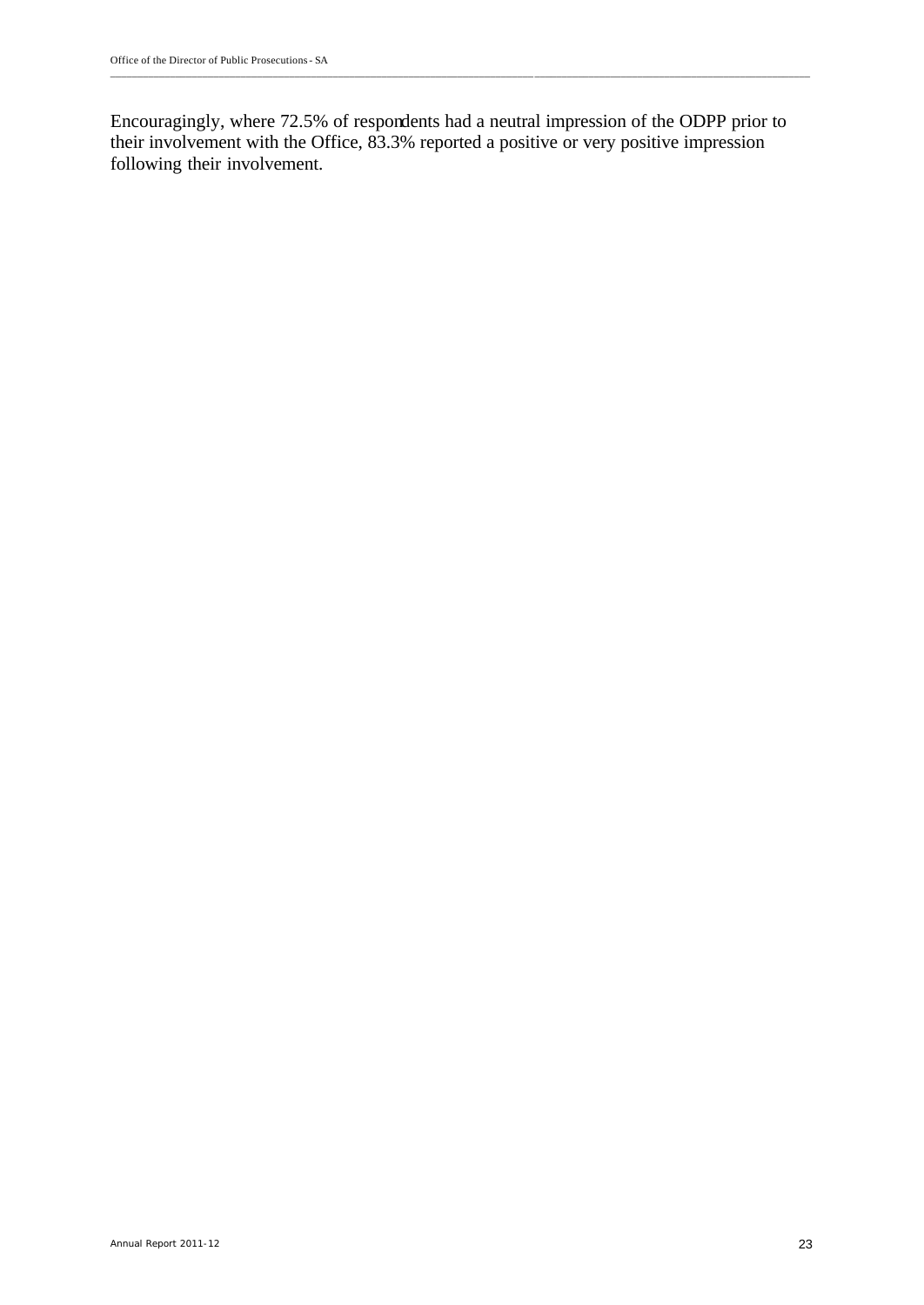## *APPENDIX A*

## **Directions Under the DPP Act 1991**

## *Directions from the Attorney-General*

There was no direction or guideline given by the Attorney-General to the Director of Public Prosecutions pursuant to Section 9 of the Director of Public Prosecutions Act 1991 during the year.

\_\_\_\_\_\_\_\_\_\_\_\_\_\_\_\_\_\_\_\_\_\_\_\_\_\_\_\_\_\_\_\_\_\_\_\_\_\_\_\_\_\_\_\_\_\_\_\_\_\_\_\_\_\_\_\_\_\_\_\_\_\_\_\_\_\_\_\_\_\_\_\_\_\_\_\_\_\_\_\_\_\_\_\_\_\_\_\_\_\_\_\_\_\_\_\_\_\_\_\_\_\_\_\_\_\_\_\_\_\_\_\_\_\_\_\_\_\_\_\_\_\_\_\_\_\_\_\_\_

## *Directions to the Commission of Police*

There was no direction issued to the Commissioner of Police by the Director of Public Prosecutions pursuant to section 11 of the *Director of Public Prosecutions Act 1991* during the year.

## *Listening and Surveillance Devices Act 1972*

Pursuant to section 12 (1) of the *Director of Public Prosecutions Act 1991*, the Office reports that during the year the DPP considered 46, and approved 44 applications for warrants under the *Listening and Surveillance Devices Act 1972*.

## **Compliance Reporting**

The following matters are incorporated within the Annual Report of the Attorney-General's Department.

- Aboriginal reconciliation Statement
- Asbestos Management
- Consultants
- Contractual arrangement
- Disability Action Plan Reporting
- Energy Efficiency Action Plan Reporting
- Equal Employment Opportunity
- Executive Employment Reporting
- Financial Reporting
- Fraud
- Greening of Government
- Human Resource Reporting
- Occupational Health, Safety & Injury Management
- Regional Impact Assessment Statements

## *Freedom of Information*

The Office of the DPP is an 'exempt agency' for the purposes of the *Freedom of Information Act 1991.*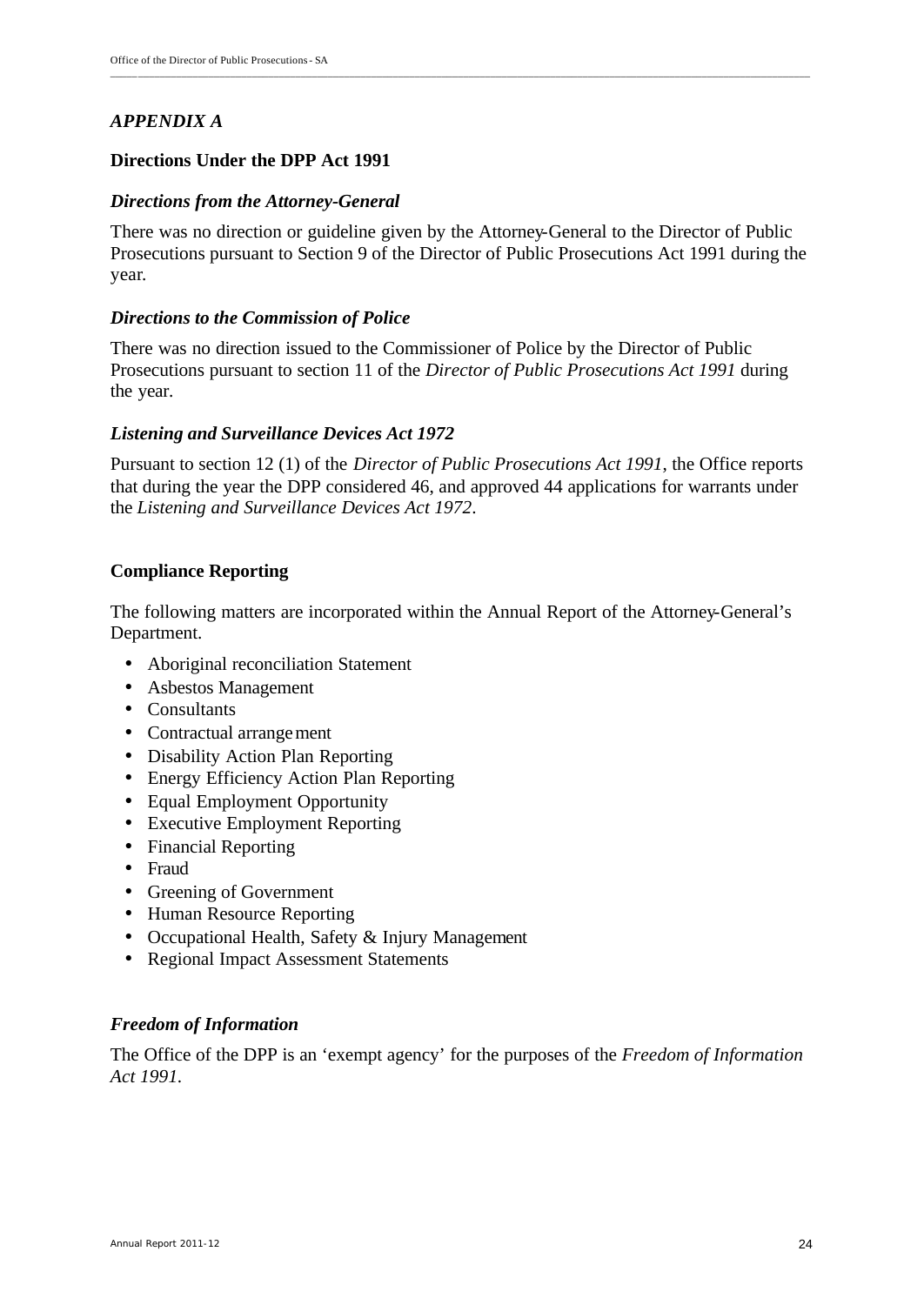### *Overseas Travel*

| <b>Officer travelling:</b><br><b>Destination:</b><br><b>Purpose:</b> | Stephen Pallaras QC, DPP<br>Marrakesh, Morocco<br>Fifth Annual Conference & General Meeting of International |
|----------------------------------------------------------------------|--------------------------------------------------------------------------------------------------------------|
| Date:                                                                | Association of Anti-Corruption Authorities (IAACA)<br>18-27 October 2011                                     |
| <b>Cost to ODPP:</b>                                                 | \$157.35                                                                                                     |
| NB:                                                                  | Travel associated costs met by IAACA                                                                         |
| <b>Officer travelling:</b>                                           | Stephen Pallaras QC, DPP                                                                                     |
| <b>Destination:</b>                                                  | Hong Kong                                                                                                    |
| <b>Purpose:</b>                                                      | International Association of Anti-Corruption Authorities (IAACA)                                             |
|                                                                      | Public Service Announcement Competition & Workshop                                                           |
| Date:                                                                | 5-12 December 2011                                                                                           |
| <b>Total Cost to ODPP:</b>                                           | \$8,049.65                                                                                                   |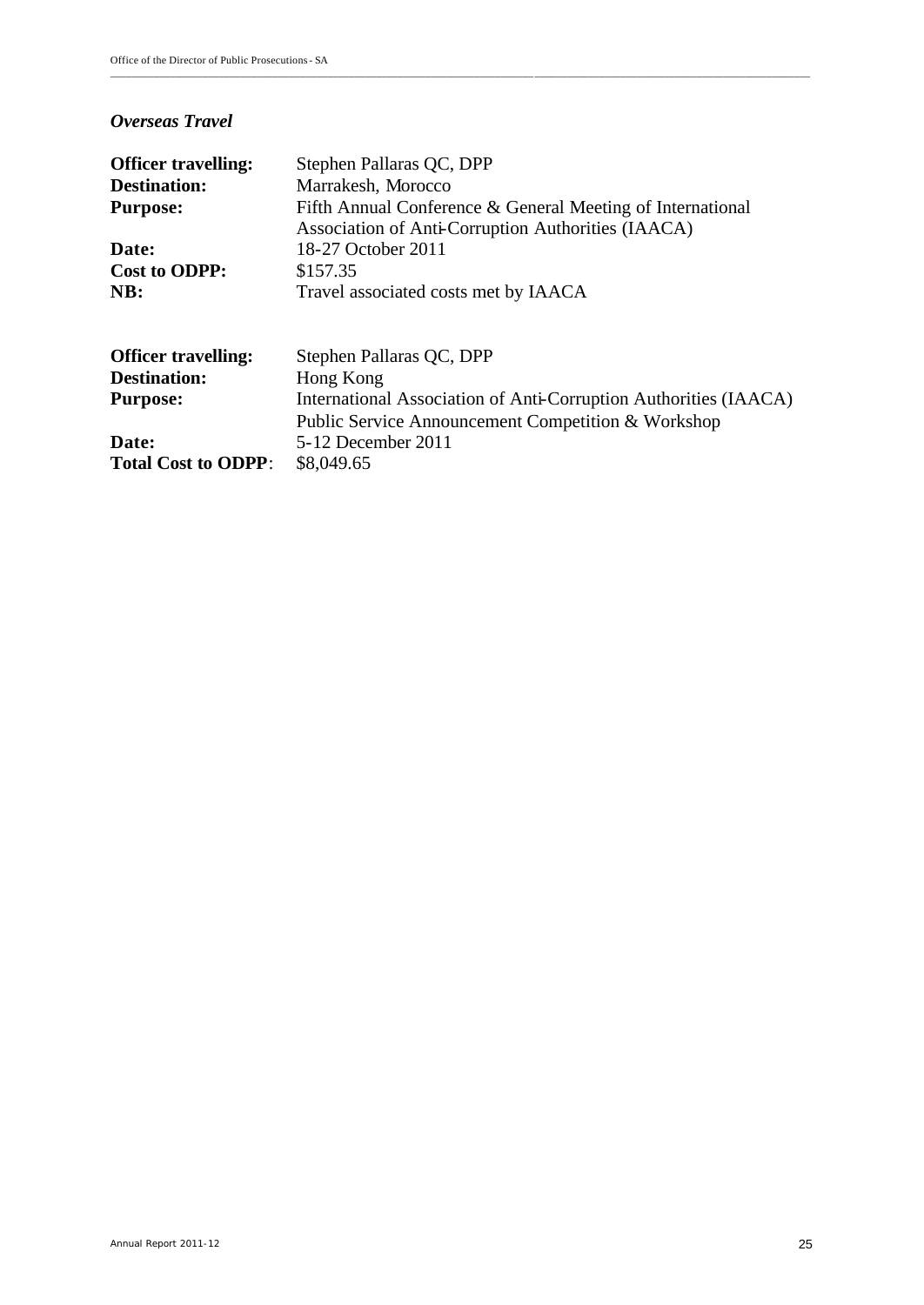# **APPENDIX B**

## *Statistical Overview*

The Office provides statistical information on the number of matters completed during the year and other performance indicators.

## **General counting rules**

Unless otherwise stated all tables and charts report the number of *Briefs*.

Example: If the DPP is prosecuting John Citizen on multiple charges arising from a single police investigation, one Brief will be reported. If the DPP is prosecuting him on charges arising from two unrelated police investigations, two Briefs will be reported. If John and Jane Citizen are both charged in relation to the same offence, two Briefs (one for each defendant) will be reported.

*The Glossary at Appendix C will assist with terms used in the following charts.*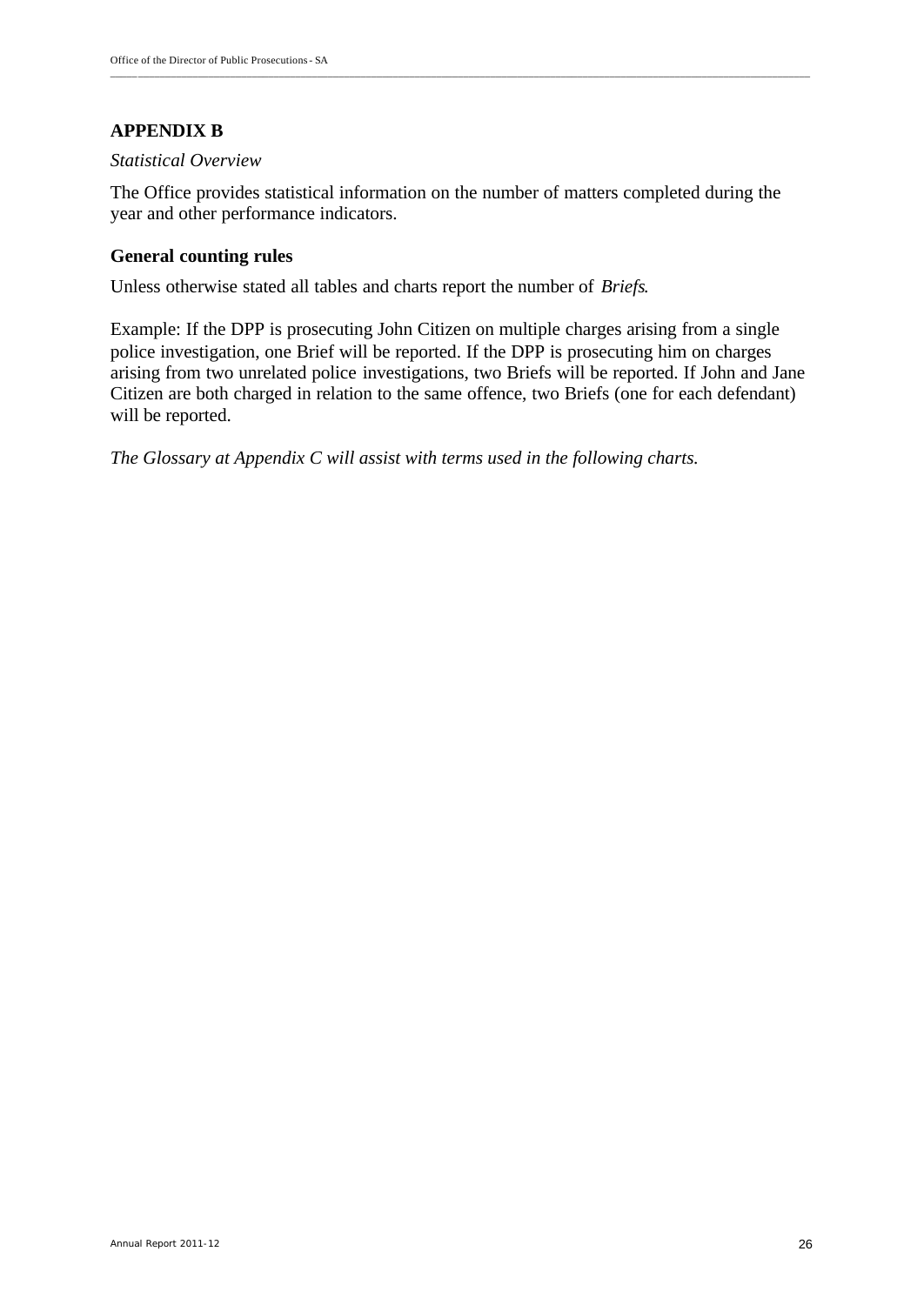| <b>Prosecutions Briefs - Received and Outcomes (Committal)</b>                                                                                                                                                                                                                                         |      |      |  |  |  |  |
|--------------------------------------------------------------------------------------------------------------------------------------------------------------------------------------------------------------------------------------------------------------------------------------------------------|------|------|--|--|--|--|
| 2011-12<br>2010-11                                                                                                                                                                                                                                                                                     |      |      |  |  |  |  |
| <b>Total Prosecution Briefs Received</b>                                                                                                                                                                                                                                                               | 2831 | 2780 |  |  |  |  |
| Outcomes of Briefs During Committal Stage (Table A)                                                                                                                                                                                                                                                    | 2564 | 2543 |  |  |  |  |
| Please note that "Outcomes of Briefs" during the reporting period do not correlate directly with<br>the 'Briefs Received' during the reporting period. A percentage of the Brief Outcomes will have<br>been received in a previous reporting period, and a percentage of the 'Briefs Received' will be |      |      |  |  |  |  |

\_\_\_\_\_\_\_\_\_\_\_\_\_\_\_\_\_\_\_\_\_\_\_\_\_\_\_\_\_\_\_\_\_\_\_\_\_\_\_\_\_\_\_\_\_\_\_\_\_\_\_\_\_\_\_\_\_\_\_\_\_\_\_\_\_\_\_\_\_\_\_\_\_\_\_\_\_\_ \_\_\_\_\_\_\_\_\_\_\_\_\_\_\_\_\_\_\_\_\_\_\_\_\_\_\_\_\_\_\_\_\_\_\_\_\_\_\_\_\_\_\_\_\_\_\_\_\_\_\_

finalised in a future reporting period.

| <b>Table A</b>                       |      |                            |      |                            |  |  |  |  |
|--------------------------------------|------|----------------------------|------|----------------------------|--|--|--|--|
| <b>Committal - Brief Outcomes</b>    |      |                            |      |                            |  |  |  |  |
| <b>Outcomes - at Committal Stage</b> |      | <b>Adelaide</b><br>2011-12 |      | <b>Adelaide</b><br>2010-11 |  |  |  |  |
| Committed for Sentence               | 257  | 10.02%                     | 273  | 10.74%                     |  |  |  |  |
| Commtted for Trial                   | 1124 | 43.84%                     | 1043 | 41.01%                     |  |  |  |  |
| Resolved in Mag. Crt by ODPP         | 80   | 3.12%                      | 46   | 1.81%                      |  |  |  |  |
| Returned to Police                   | 430  | 16.77%                     | 366  | 14.39%                     |  |  |  |  |
| No case to answer                    | 9    | 0.35%                      | 5    | 0.20%                      |  |  |  |  |
| Tender no evidence                   | 588  | 22.93%                     | 666  | 26.19%                     |  |  |  |  |
| Pleads guilty all charges            | 18   | 0.70%                      | 43   | 1.69%                      |  |  |  |  |
| Pleads guilty some/lesser charges    | 26   | 1.01%                      | 46   | 1.81%                      |  |  |  |  |
| Other                                | 32   | 1.25%                      | 55   | 2.16%                      |  |  |  |  |
| <b>Total</b>                         | 2564 | 100.00%                    | 2543 | 100.00%                    |  |  |  |  |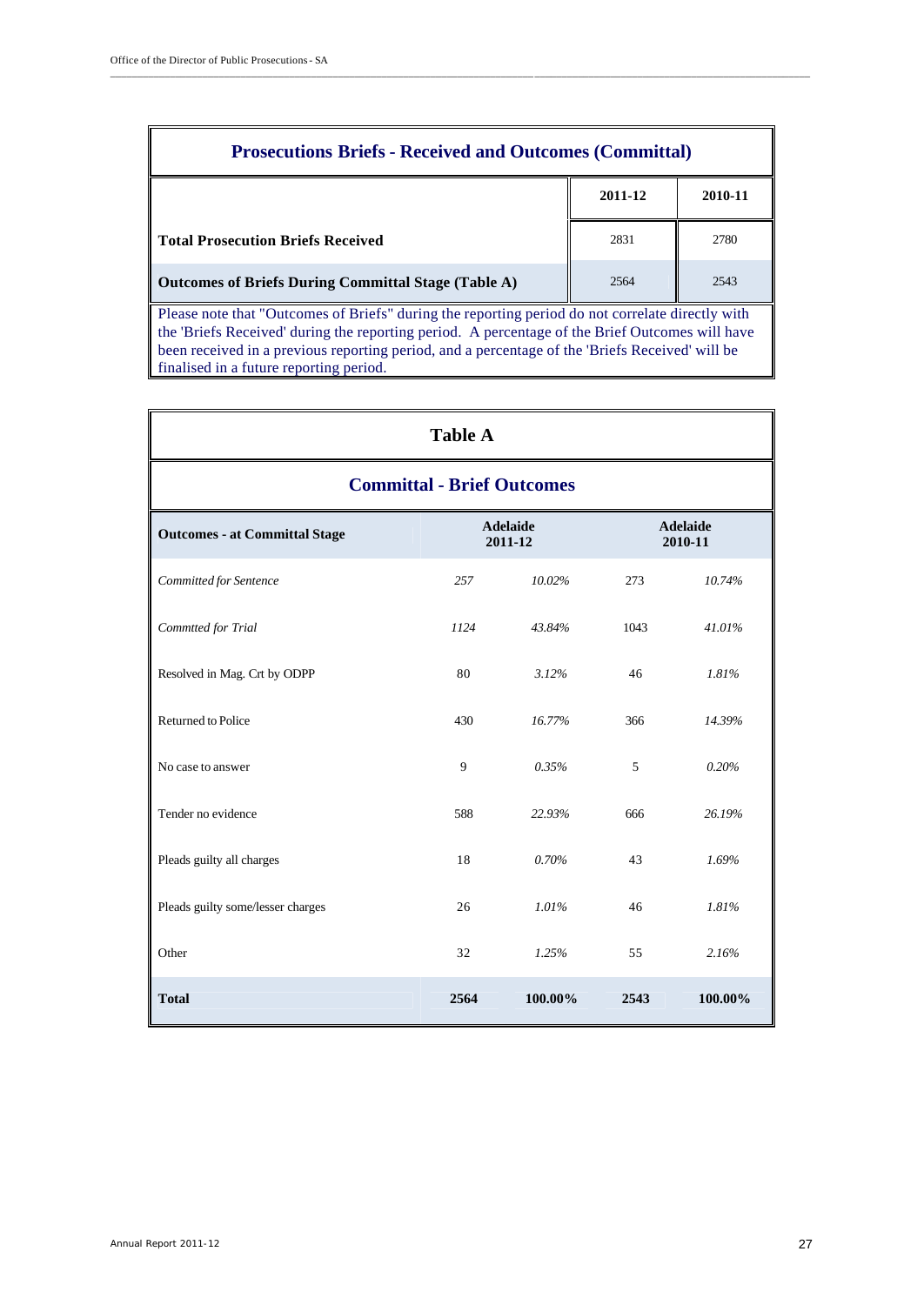

| <b>Prosecutions Briefs - Received and Finalised (District and Supreme Courts)</b>                                                                                                                                                                                                                                                                                                                                                                             |         |         |  |  |  |  |
|---------------------------------------------------------------------------------------------------------------------------------------------------------------------------------------------------------------------------------------------------------------------------------------------------------------------------------------------------------------------------------------------------------------------------------------------------------------|---------|---------|--|--|--|--|
|                                                                                                                                                                                                                                                                                                                                                                                                                                                               | 2011-12 | 2010-11 |  |  |  |  |
| Briefs Committed for Sentence (Adelaide)                                                                                                                                                                                                                                                                                                                                                                                                                      | 257     | 273     |  |  |  |  |
| Briefs Committed for Trial (Adelaide)                                                                                                                                                                                                                                                                                                                                                                                                                         | 1124    | 1043    |  |  |  |  |
| Briefs Received into the Circuit District and Supreme Courts                                                                                                                                                                                                                                                                                                                                                                                                  | 224     | 276     |  |  |  |  |
| Briefs Finalised in the District and Supreme Courts (Adelaide & Circuit)<br>1287<br>(Table B)                                                                                                                                                                                                                                                                                                                                                                 |         |         |  |  |  |  |
| Please note that the 'Briefs Finalised' during the reporting period do not correlate directly with the 'Briefs'<br>Received' during the reporting period. The time that lapses between the receipt of a prosecution brief in the<br>office, and the finalisation of that brief in the District or Supreme Court can be as much as twelve months or<br>more. Therefore, a percentage of the 'Briefs Finalised' will have been received in a previous reporting |         |         |  |  |  |  |

period, and a percentage of the 'Briefs Received' will be finalised in a future reporting period.

#### **Committal Court: Brief Outcomes**

\_\_\_\_\_\_\_\_\_\_\_\_\_\_\_\_\_\_\_\_\_\_\_\_\_\_\_\_\_\_\_\_\_\_\_\_\_\_\_\_\_\_\_\_\_\_\_\_\_\_\_\_\_\_\_\_\_\_\_\_\_\_\_\_\_\_\_\_\_\_\_\_\_\_\_\_\_\_\_\_\_\_\_\_\_\_\_\_\_\_\_\_\_\_\_\_\_\_\_\_\_\_\_\_\_\_\_\_\_\_\_\_\_\_\_\_\_\_\_\_\_\_\_\_\_\_\_\_\_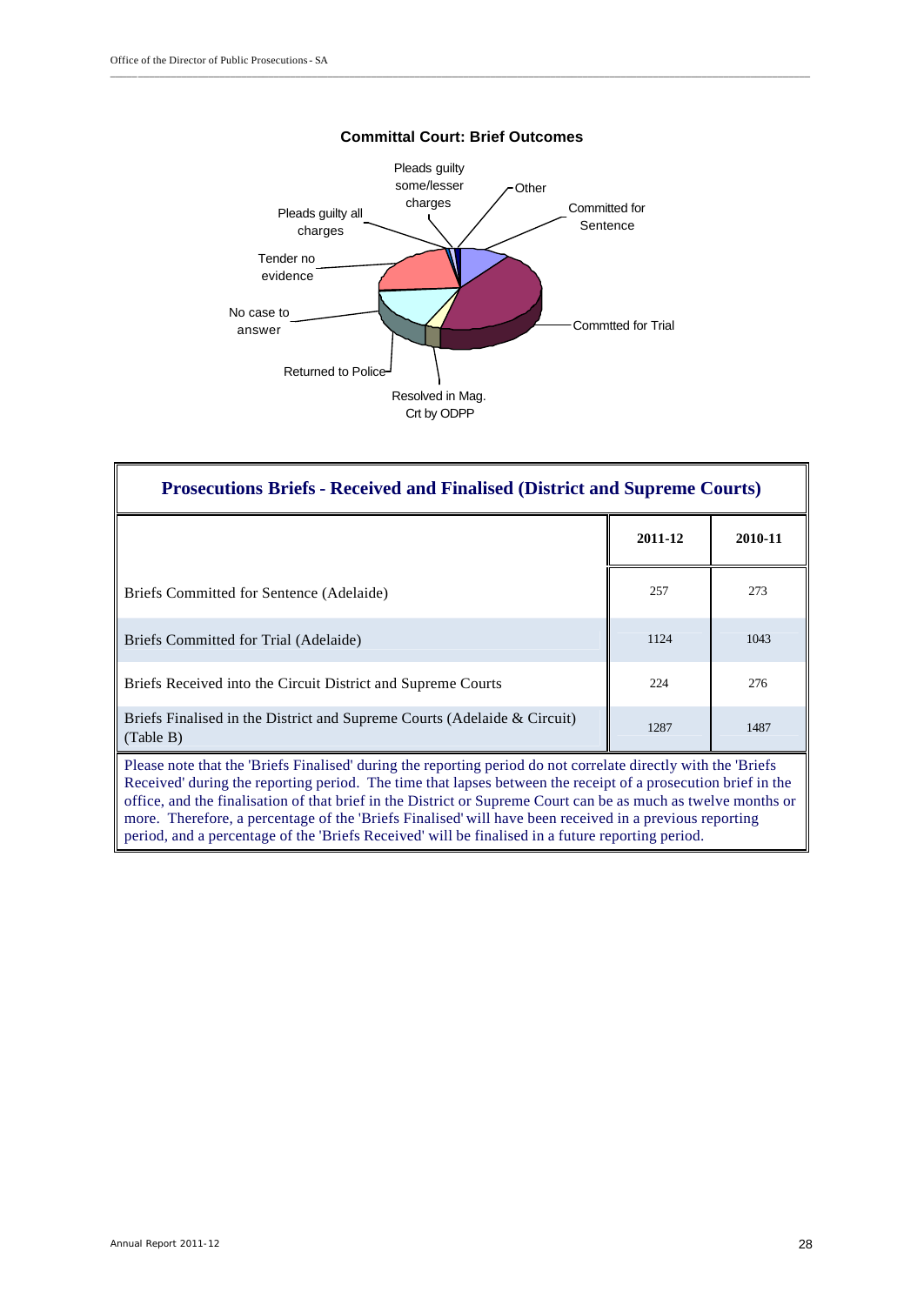| <b>Table B</b>                                                                                                                                                                                    |      |         |                  |          |      |     |      |     |  |
|---------------------------------------------------------------------------------------------------------------------------------------------------------------------------------------------------|------|---------|------------------|----------|------|-----|------|-----|--|
| <b>Brief Outcomes: District and Supreme Courts</b>                                                                                                                                                |      |         |                  |          |      |     |      |     |  |
| <b>Adelaide</b><br><b>Circuit</b><br><b>A</b> delaide<br><b>Circuit</b><br><b>Circuit</b><br><b>Adelaide</b><br><b>Outcomes</b><br>2011-12<br>2011-12<br>2010-11<br>2010-11<br>2009-10<br>2009-10 |      |         |                  |          |      |     |      |     |  |
| Convicted                                                                                                                                                                                         | 695  | 64.53%  | 96               | 45.71%   | 769  | 136 | 719  | 152 |  |
| Nolle Prosequi                                                                                                                                                                                    | 159  | 14.76%  | 40               | 19.05%   | 241  | 61  | 237  | 68  |  |
| Not Guilty                                                                                                                                                                                        | 91   | 8.45%   | 16               | 7.62%    | 90   | 19  | 87   | 23  |  |
| White Paper                                                                                                                                                                                       | 75   | 6.96%   | 58               | 27.62%   | 79   | 43  | 58   | 44  |  |
| Other                                                                                                                                                                                             | 57   | 5.29%   | $\boldsymbol{0}$ | $0.00\%$ | 42   | 7   | 43   | 9   |  |
| <b>Total</b>                                                                                                                                                                                      | 1077 | 100.00% | 210              | 100.00%  | 1221 | 266 | 1144 | 296 |  |

\_\_\_\_\_\_\_\_\_\_\_\_\_\_\_\_\_\_\_\_\_\_\_\_\_\_\_\_\_\_\_\_\_\_\_\_\_\_\_\_\_\_\_\_\_\_\_\_\_\_\_\_\_\_\_\_\_\_\_\_\_\_\_\_\_\_\_\_\_\_\_\_\_\_\_\_\_\_ \_\_\_\_\_\_\_\_\_\_\_\_\_\_\_\_\_\_\_\_\_\_\_\_\_\_\_\_\_\_\_\_\_\_\_\_\_\_\_\_\_\_\_\_\_\_\_\_\_\_\_

**Brief Outcomes: District & Supreme Courts (Adelaide)**



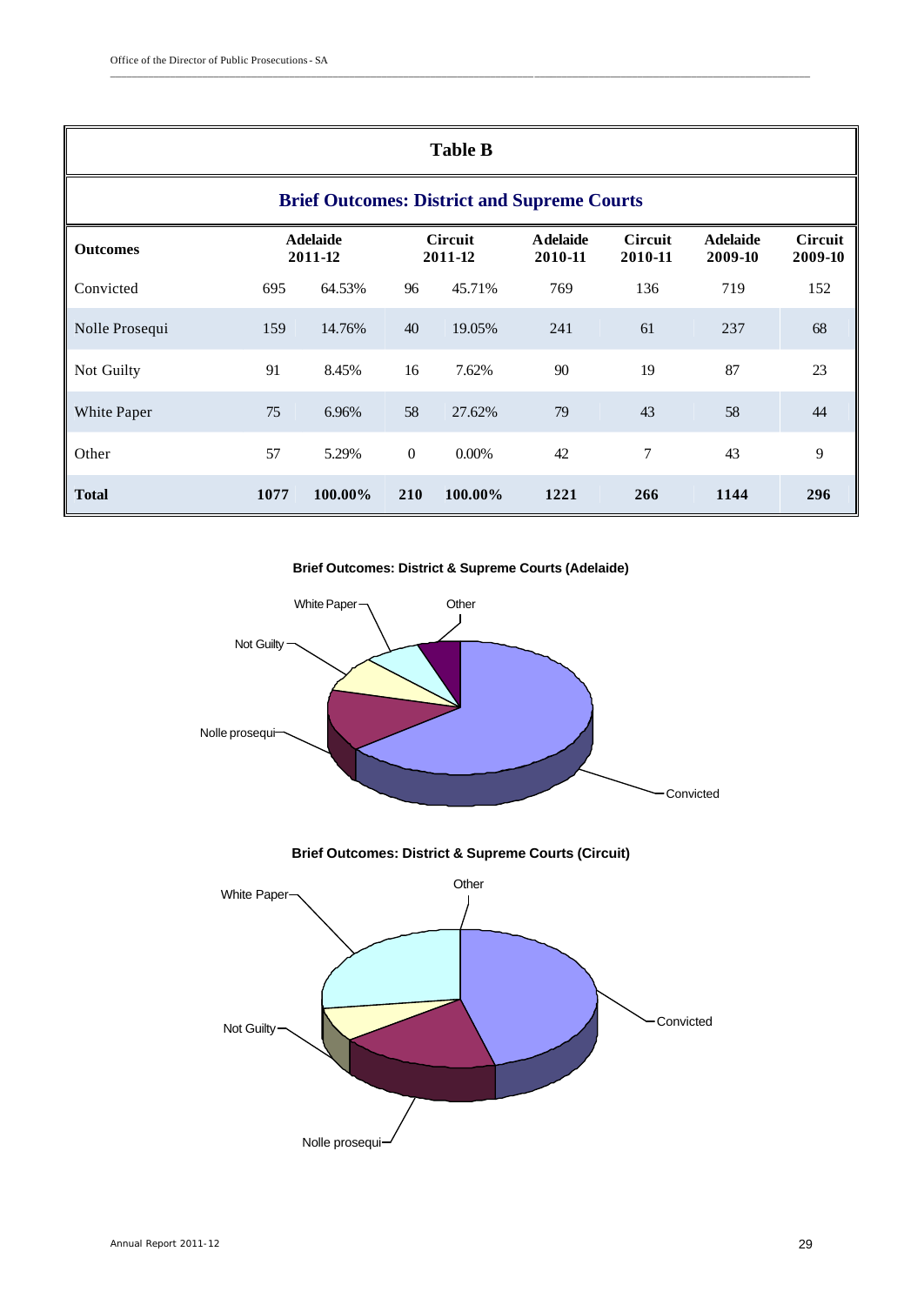| <b>Nolle Prosequi Reasons: District and Supreme Courts</b> |                            |         |                           |         |                            |                             |                            |                           |  |
|------------------------------------------------------------|----------------------------|---------|---------------------------|---------|----------------------------|-----------------------------|----------------------------|---------------------------|--|
| <b>Nolle Prosequi Reasons</b>                              | <b>Adelaide</b><br>2011-12 |         | <b>Circuit</b><br>2011-12 |         | <b>Adelaide</b><br>2010-11 | Circuit<br>2010-11          | <b>Adelaide</b><br>2009-10 | <b>Circuit</b><br>2009-10 |  |
| Complainant did not appear<br>on day                       | $\mathbf{1}$               | 0.63%   | $\mathbf{0}$              | 0.00%   | 2                          | $\overline{0}$              | $\overline{0}$             | $\overline{0}$            |  |
| Complainant did not want to<br>proceed                     | 45                         | 28.30%  | 11                        | 27.50%  | 60                         | 26                          | 75                         | 28                        |  |
| Complainant/Witness not<br>able to be located              | $\mathbf{0}$               | 0.00%   | 3                         | 7.50%   | 9                          | $\mathbf{1}$                | 6                          | $\mathbf{1}$              |  |
| <b>Defendant Deceased</b>                                  | $\mathbf{0}$               | 0.00%   | $\mathbf{0}$              | 0.00%   | $\mathbf{1}$               | $\mathbf{1}$                | $\boldsymbol{0}$           | $\mathbf{0}$              |  |
| Insufficient Evidence/change<br>of circumstances           | 37                         | 23.27%  | $7\phantom{.0}$           | 17.50%  | 10                         | 6                           | 26                         | 3                         |  |
| No reasonable prospect of<br>conviction                    | 32                         | 20.13%  | 8                         | 20.00%  | 97                         | 18                          | 89                         | 22                        |  |
| Not in Public Interest                                     | 3                          | 1.89%   | $\overline{0}$            | 0.00%   | 3                          | $\Omega$                    | $\overline{0}$             | $\Omega$                  |  |
| Other                                                      | $7\phantom{.0}$            | 4.40%   | $\overline{2}$            | 5.00%   | 6                          | $\ensuremath{\mathfrak{Z}}$ | $\overline{4}$             | 6                         |  |
| Plea taken by co-accused in<br>satisfaction                | 24                         | 15.09%  | $\mathbf{1}$              | 2.50%   | 26                         | $\boldsymbol{0}$            | 21                         | $\mathbf{1}$              |  |
| Plea to other charge( $s$ ) in<br>satisfaction             | $\overline{c}$             | 1.26%   | $\mathbf{0}$              | 0.00%   | $\overline{3}$             | $\boldsymbol{0}$            | $\boldsymbol{0}$           | $\overline{0}$            |  |
| Resolved in another way (ie<br>in Mag Crt)                 | 8                          | 5.03%   | 8                         | 20.00%  | 24                         | 6                           | 16                         | $\tau$                    |  |
| <b>Total</b>                                               | 159                        | 100.00% | 40                        | 100.00% | 241                        | 61                          | 237                        | 68                        |  |

\_\_\_\_\_\_\_\_\_\_\_\_\_\_\_\_\_\_\_\_\_\_\_\_\_\_\_\_\_\_\_\_\_\_\_\_\_\_\_\_\_\_\_\_\_\_\_\_\_\_\_\_\_\_\_\_\_\_\_\_\_\_\_\_\_\_\_\_\_\_\_\_\_\_\_\_\_\_\_\_\_\_\_\_\_\_\_\_\_\_\_\_\_\_\_\_\_\_\_\_\_\_\_\_\_\_\_\_\_\_\_\_\_\_\_\_\_\_\_\_\_\_\_\_\_\_\_\_\_

#### **Nolle Prosequi Reasons: District & Supreme Courts (Adelaide)**

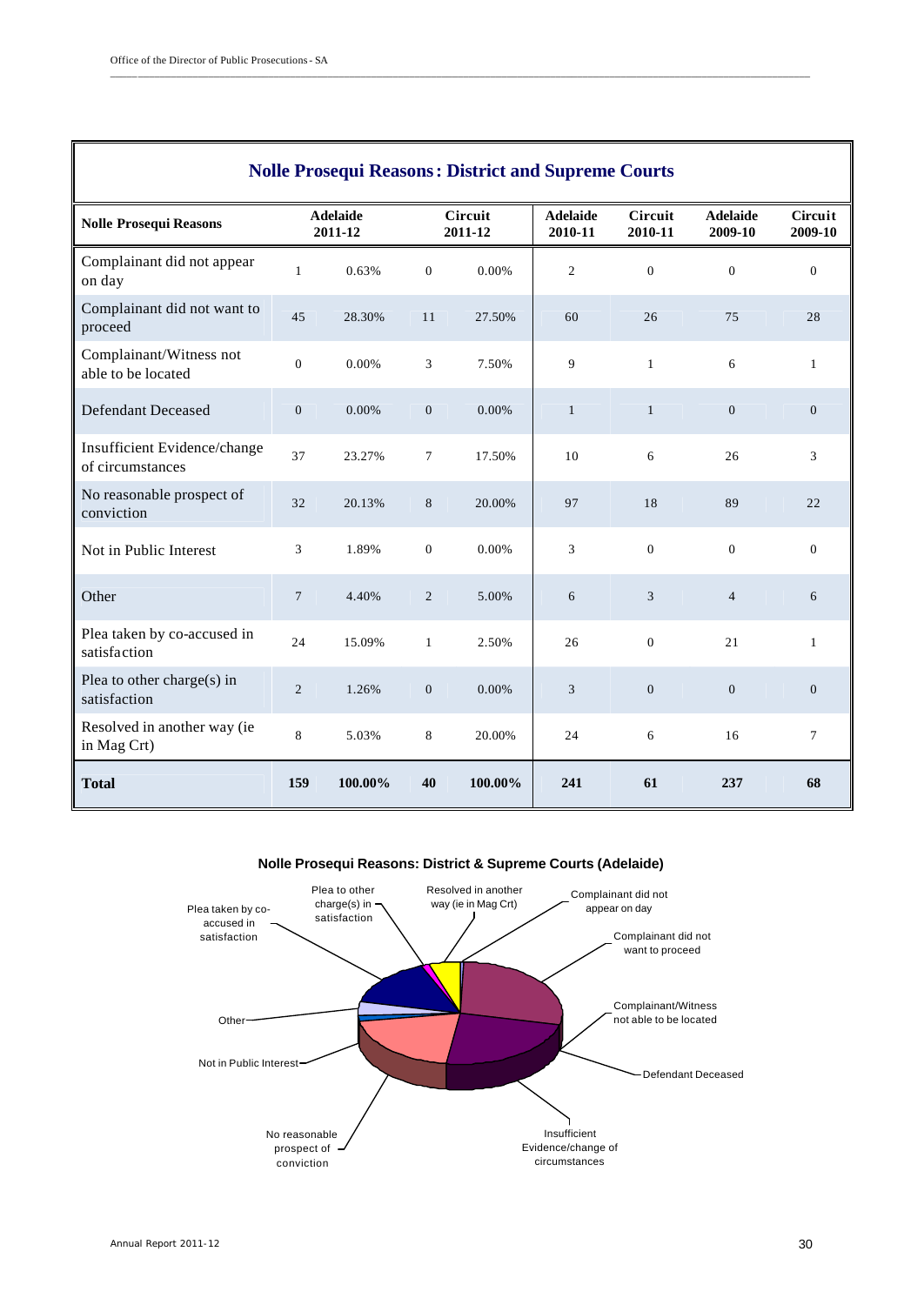

#### **Nolle Prosequi Reaons: District & Supreme Courts (Circuit)**

\_\_\_\_\_\_\_\_\_\_\_\_\_\_\_\_\_\_\_\_\_\_\_\_\_\_\_\_\_\_\_\_\_\_\_\_\_\_\_\_\_\_\_\_\_\_\_\_\_\_\_\_\_\_\_\_\_\_\_\_\_\_\_\_\_\_\_\_\_\_\_\_\_\_\_\_\_\_ \_\_\_\_\_\_\_\_\_\_\_\_\_\_\_\_\_\_\_\_\_\_\_\_\_\_\_\_\_\_\_\_\_\_\_\_\_\_\_\_\_\_\_\_\_\_\_\_\_\_\_

| <b>Trials - Listed, Finalised and Vacated</b>                                                                                                                                                                                        |         |         |         |  |  |
|--------------------------------------------------------------------------------------------------------------------------------------------------------------------------------------------------------------------------------------|---------|---------|---------|--|--|
|                                                                                                                                                                                                                                      | 2011-12 | 2010-11 | 2009-10 |  |  |
| Total Number of Trials Listed in the District and Supreme<br>Court (Adelaide $\&$ Circuit)                                                                                                                                           | 1168    | 1448    | 1245    |  |  |
| Number of Trials Finalised (Adelaide & Circuit) (Table C)                                                                                                                                                                            | 386     | 361     | 371     |  |  |
| Number of Trials Vacated (Adelaide & Circuit) (Table D)                                                                                                                                                                              | 804     | 1073    | 883     |  |  |
| Please note that a single brief may have multiple trials listed during the reporting period. For example, a Trial<br>may be lieted in relation to the brief of John Citizen, but may be yesested. The trial may then be lieted eggin |         |         |         |  |  |

may be listed in relation to the brief of John Citizen, but may be vacated. The trial may then be listed again during the reporting period, and could proceed and finalise. This would be counted as two trials listed, one trial vacated and one trial finalised during the reporting period.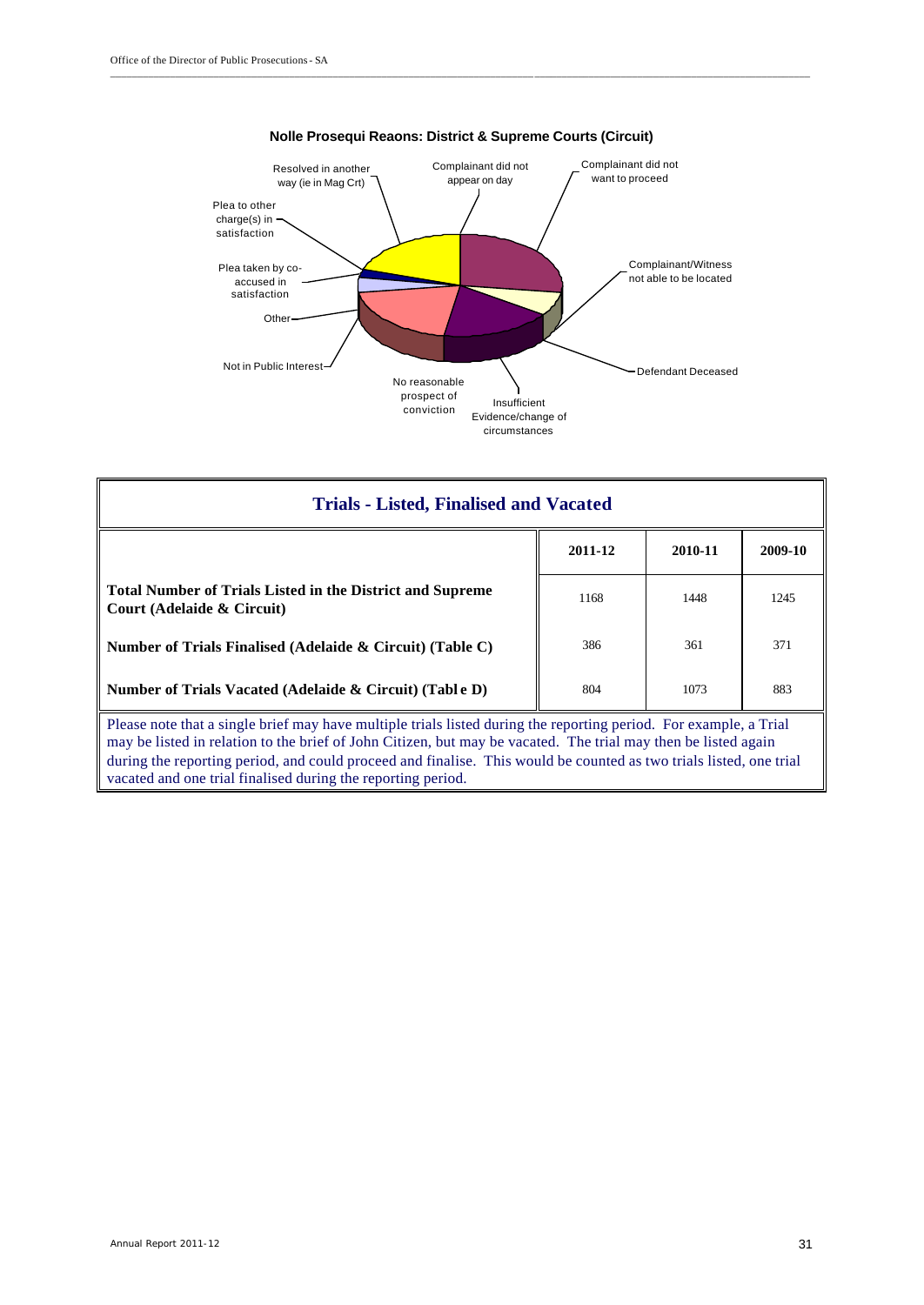| <b>Table C</b>                                                                                                                                              |                  |         |                  |         |                |                |     |                    |
|-------------------------------------------------------------------------------------------------------------------------------------------------------------|------------------|---------|------------------|---------|----------------|----------------|-----|--------------------|
| <b>Trial Outcomes that Proceeded: District and Supreme Courts</b>                                                                                           |                  |         |                  |         |                |                |     |                    |
| <b>Adelaide</b><br>Circuit<br><b>Adelaide</b><br>Circuit<br><b>Adelaide</b><br><b>Trial Outcomes</b><br>2011-12<br>2011-12<br>2010-11<br>2010-11<br>2009-10 |                  |         |                  |         |                |                |     | Circuit<br>2009-10 |
| Guilty                                                                                                                                                      | 139              | 41.00%  | 22               | 46.81%  | 136            | 22             | 117 | 20                 |
| Not Guilty                                                                                                                                                  | 95               | 28.02%  | 19               | 40.43%  | 89             | 19             | 87  | 23                 |
| Nolle Prosequi                                                                                                                                              | 19               | 5.60%   | $\mathbf{1}$     | 2.13%   | 10             | $\mathbf{1}$   | 9   | $\overline{4}$     |
| Not Guilty - Mental<br>incompetence                                                                                                                         | 5                | 1.47%   | $\overline{0}$   | 0.00%   | $\overline{4}$ | $\overline{0}$ | 9   | $\overline{0}$     |
| Guilty Plea at/during<br>trial                                                                                                                              | 39               | 11.50%  | $\overline{2}$   | 4.26%   | 29             | 5              | 35  | 5                  |
| Hung Jury                                                                                                                                                   | $\boldsymbol{7}$ | 2.06%   | $\boldsymbol{0}$ | 0.00%   | 6              | $\mathbf{1}$   | 12  | $\mathbf{1}$       |
| Mistrial                                                                                                                                                    | 23               | 6.78%   | $\mathbf{1}$     | 2.13%   | 25             | $\overline{2}$ | 21  | 3                  |
| Other                                                                                                                                                       | 12               | 3.54%   | 2                | 4.26%   | 11             | $\mathbf{1}$   | 24  | 1                  |
| <b>Total Trials</b><br><b>Finalised</b>                                                                                                                     | 339              | 100.00% | 47               | 100.00% | 310            | 51             | 314 | 57                 |

\_\_\_\_\_\_\_\_\_\_\_\_\_\_\_\_\_\_\_\_\_\_\_\_\_\_\_\_\_\_\_\_\_\_\_\_\_\_\_\_\_\_\_\_\_\_\_\_\_\_\_\_\_\_\_\_\_\_\_\_\_\_\_\_\_\_\_\_\_\_\_\_\_\_\_\_\_\_\_\_\_\_\_\_\_\_\_\_\_\_\_\_\_\_\_\_\_\_\_\_\_\_\_\_\_\_\_\_\_\_\_\_\_\_\_\_\_\_\_\_\_\_\_\_\_\_\_\_\_

#### **Tiral Outcomes: District & Supreme Courts (Adelaide)**

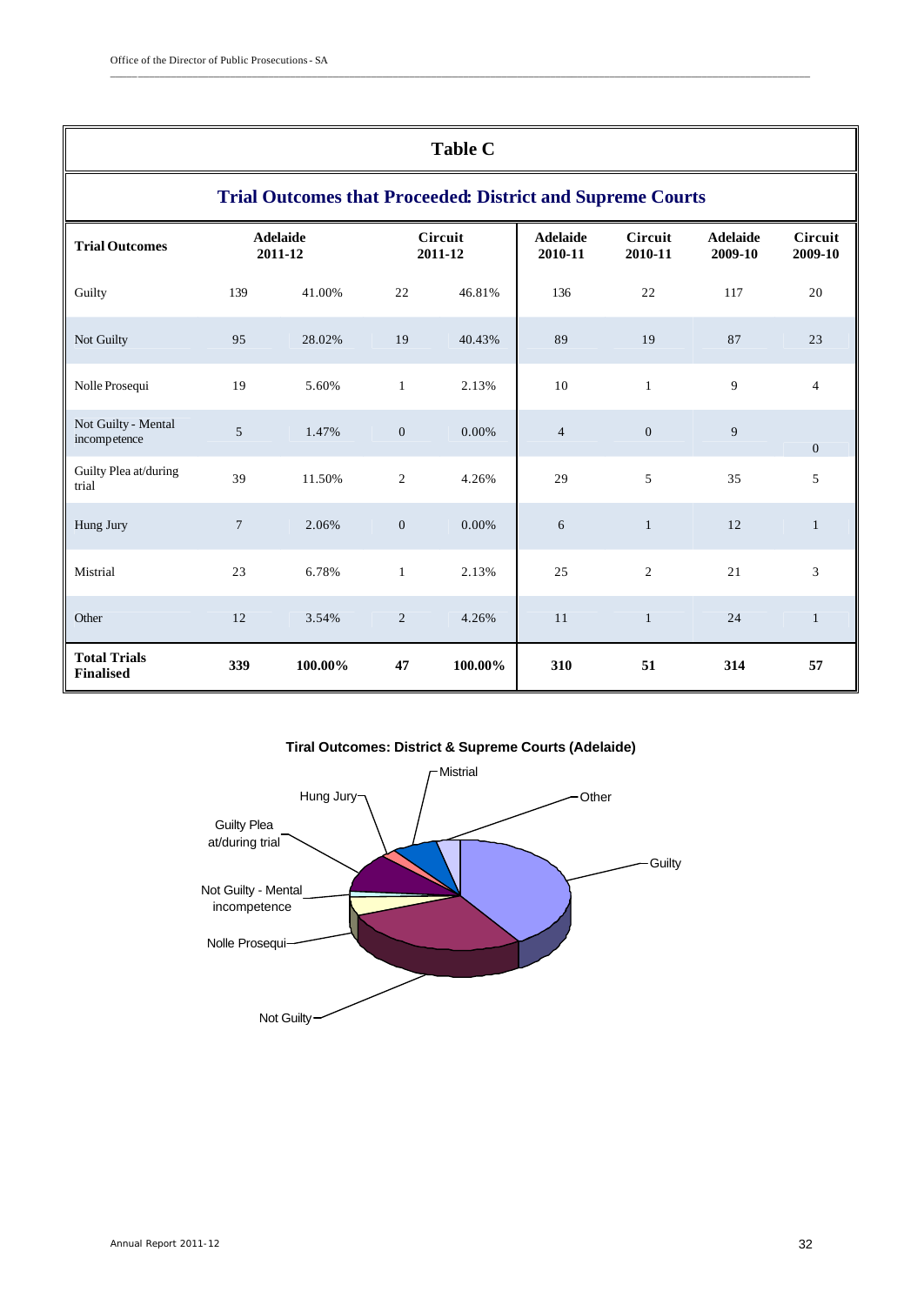



\_\_\_\_\_\_\_\_\_\_\_\_\_\_\_\_\_\_\_\_\_\_\_\_\_\_\_\_\_\_\_\_\_\_\_\_\_\_\_\_\_\_\_\_\_\_\_\_\_\_\_\_\_\_\_\_\_\_\_\_\_\_\_\_\_\_\_\_\_\_\_\_\_\_\_\_\_\_ \_\_\_\_\_\_\_\_\_\_\_\_\_\_\_\_\_\_\_\_\_\_\_\_\_\_\_\_\_\_\_\_\_\_\_\_\_\_\_\_\_\_\_\_\_\_\_\_\_\_\_

| <b>Table D</b>                                                 |                |                            |                  |                           |                                |                    |                                |                           |
|----------------------------------------------------------------|----------------|----------------------------|------------------|---------------------------|--------------------------------|--------------------|--------------------------------|---------------------------|
| <b>Reasons for Vacated Trials: District and Supreme Courts</b> |                |                            |                  |                           |                                |                    |                                |                           |
| <b>Reason Trial Vacated</b>                                    |                | <b>Adelaide</b><br>2011-12 |                  | <b>Circuit</b><br>2011-12 | <b>Adelaid</b><br>e<br>2010-11 | Circuit<br>2010-11 | <b>Adelaid</b><br>e<br>2009-10 | <b>Circuit</b><br>2009-10 |
| <b>DPP</b> Application                                         | 49             | 6.83%                      | 9                | 10.34%                    | 23                             | $\tau$             | 47                             | 5                         |
| Defence Application                                            | 96             | 13.39%                     | 8                | 9.20%                     | 101                            | 19                 | 77                             | 20                        |
| Joint Application                                              | 20             | 2.79%                      | $\mathbf{1}$     | 1.15%                     | 11                             | 3                  | $\boldsymbol{0}$               | $\boldsymbol{0}$          |
| Defendant not represented                                      | $\mathbf{1}$   | 0.14%                      | $\boldsymbol{0}$ | 0.00%                     | $\overline{2}$                 | $\mathbf{1}$       | $\mathbf{1}$                   | $\boldsymbol{0}$          |
| No Court Available                                             | 6              | 0.84%                      | 6                | 6.90%                     | $\overline{2}$                 | 40                 | 8                              | 89                        |
| No Judge Available                                             | 102            | 14.23%                     | $\mathbf{1}$     | 1.15%                     | 256                            | 9                  | 104                            | $\boldsymbol{0}$          |
| Bench Warrant (on day/prior)                                   | 11             | 1.53%                      | $\overline{2}$   | 2.30%                     | 9                              | 3                  | 12                             | $\overline{2}$            |
| Negotiations pending                                           | $\overline{4}$ | 0.56%                      | $\mathbf{1}$     | 1.15%                     | 17                             | $\boldsymbol{0}$   | 3                              | $\overline{0}$            |
| Nolle Prosequi (on day/prior)                                  | 92             | 12.83%                     | 14               | 16.09%                    | 136                            | 22                 | 136                            | 17                        |
| Late Guilty Plea                                               | 276            | 38.49%                     | 36               | 41.38%                    | 313                            | 41                 | 277                            | 31                        |
| Witness Unavailable                                            | 22             | 3.07%                      | $\mathbf{1}$     | 1.15%                     | 11                             | 3                  | 24                             | $\boldsymbol{0}$          |
| Other                                                          | 38             | 5.30%                      | 8                | 9.20%                     | 35                             | 9                  | 27                             | 3                         |
| <b>Total Trials Vacated</b>                                    | 717            | 100.00%                    | 87               | 100.00%                   | 916                            | 157                | 716                            | 167                       |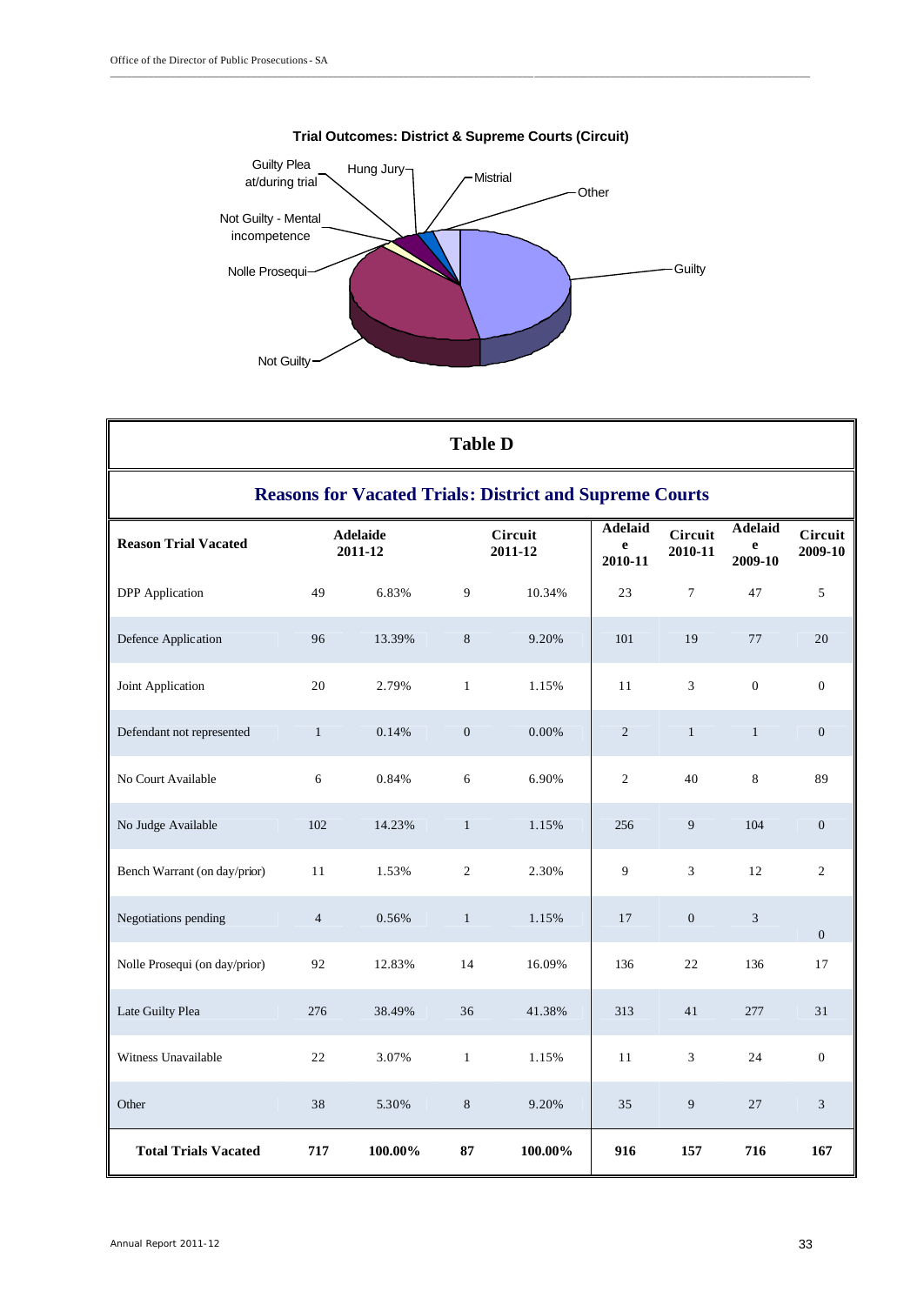

#### **Reasons for Vacated Trials: District and Supreme Courts (Adelaide)**

\_\_\_\_\_\_\_\_\_\_\_\_\_\_\_\_\_\_\_\_\_\_\_\_\_\_\_\_\_\_\_\_\_\_\_\_\_\_\_\_\_\_\_\_\_\_\_\_\_\_\_\_\_\_\_\_\_\_\_\_\_\_\_\_\_\_\_\_\_\_\_\_\_\_\_\_\_\_\_\_\_\_\_\_\_\_\_\_\_\_\_\_\_\_\_\_\_\_\_\_\_\_\_\_\_\_\_\_\_\_\_\_\_\_\_\_\_\_\_\_\_\_\_\_\_\_\_\_\_

**Reasons for Vacated Trials: District & Supreme Courts (Circuit)**

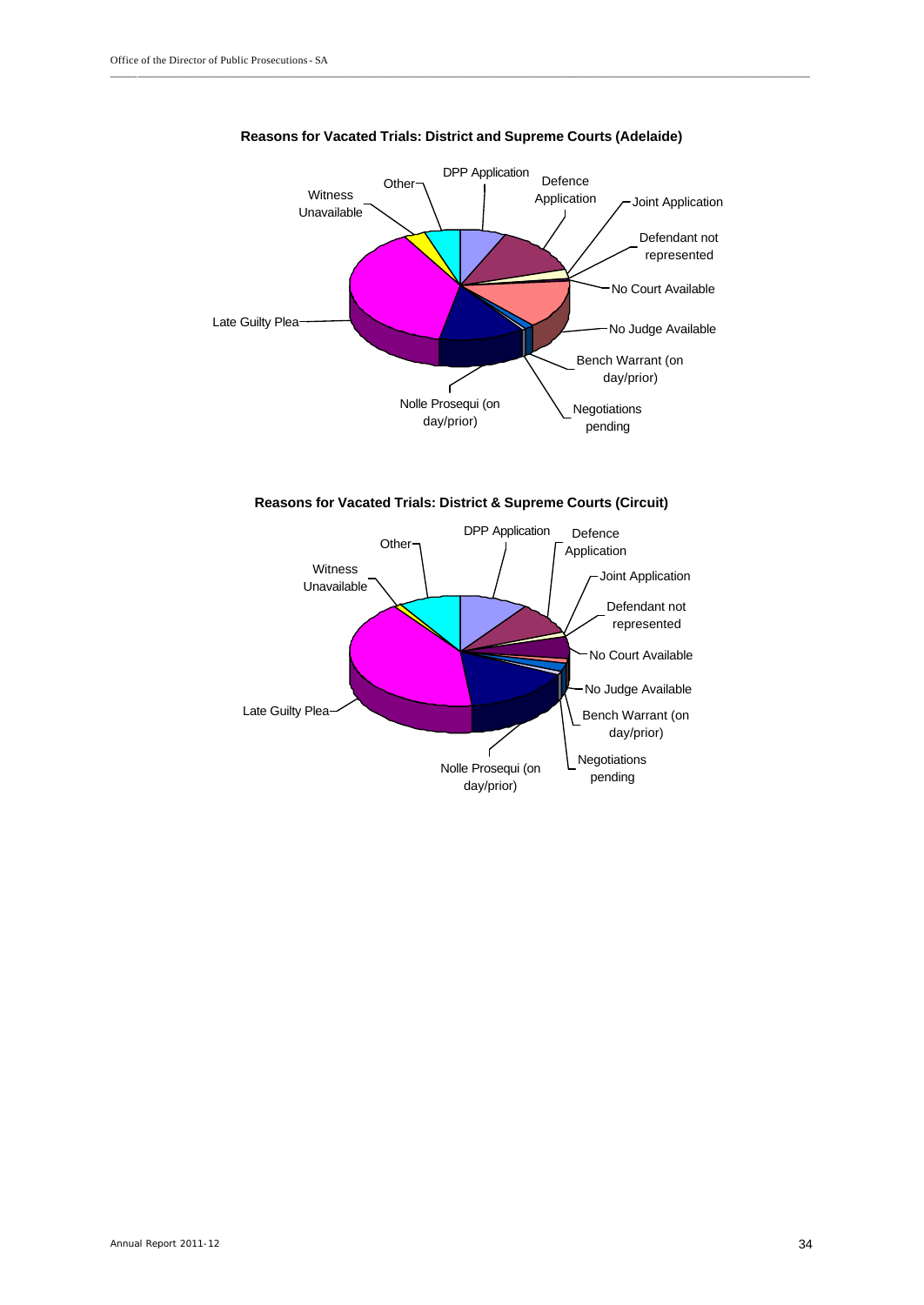| <b>Appeals</b>                       |                |                                          |                                              |                           |                                                |                      |
|--------------------------------------|----------------|------------------------------------------|----------------------------------------------|---------------------------|------------------------------------------------|----------------------|
| <b>Crown Appeals</b>                 |                | <b>Against Sentence</b>                  |                                              | <b>Against Conviction</b> |                                                | <b>Other Grounds</b> |
|                                      | 2011-12        | 2010-11                                  | 2011-12                                      | 2010-11                   | 2011-12                                        | 2010-11              |
| Allowed                              | $\tau$         | 8                                        | $\overline{c}$                               |                           | $\mathbf{1}$                                   | $\Omega$             |
| Dismissed                            | 9              | 12                                       | $\theta$                                     |                           | $\overline{c}$                                 | $\theta$             |
| <b>Total Crown Appeals decided</b>   | 16             | 20                                       | $\overline{2}$                               | $\boldsymbol{0}$          | $\overline{2}$                                 | $\bf{0}$             |
|                                      |                |                                          |                                              |                           |                                                |                      |
| <b>Defence Appeals</b>               |                | <b>Against Sentence</b>                  |                                              | <b>Against Conviction</b> | <b>Other Grounds</b>                           |                      |
|                                      | 2011-12        | 2010-11                                  | 2011-12                                      | 2010-11                   | 2011-12                                        | 2010-11              |
| Conviction quashed                   | $\mathbf{0}$   | $\mathbf{0}$                             | 13                                           | 16                        | $\overline{0}$                                 | $\mathbf{0}$         |
| Sentence reduced                     | 19             | 10                                       | $\theta$                                     | $\theta$                  | $\mathbf{1}$                                   | $\mathbf{0}$         |
| <b>Appeal Dismissed</b>              | 31             | 29                                       | 35                                           | 28                        | $\overline{0}$                                 | $\Omega$             |
| Other outcome                        | $\overline{c}$ | $\mathbf{1}$                             | $\overline{2}$                               | $\overline{2}$            | $\mathbf{1}$                                   | $\Omega$             |
| <b>Total Defence Appeals decided</b> | 52             | 40                                       | 50                                           | 46                        | $\overline{2}$                                 | $\bf{0}$             |
|                                      |                |                                          |                                              |                           |                                                |                      |
| <b>Leave to Appeal Applications</b>  |                | <b>By DPP</b><br><b>Against Sentence</b> | <b>By Defence</b><br><b>Against Sentence</b> |                           | <b>By Defence</b><br><b>Against Conviction</b> |                      |
|                                      | 2011-12        | 2010-11                                  | 2011-12                                      | 2010-11                   | 2011-12                                        | 2010-11              |
| Abandoned / Withdrawn                | $\overline{0}$ | $\mathbf{0}$                             | 8                                            | 9                         | 11                                             | $\overline{7}$       |
| Dismissed                            | $\mathbf{0}$   | $\mathbf{0}$                             | 23                                           | 14                        | 11                                             | 5                    |
| Sentence reduced                     | $\Omega$       | $\theta$                                 | $\theta$                                     | $\mathbf{0}$              | $\overline{0}$                                 | $\theta$             |
| To CCA                               | $\mathbf{0}$   | $\mathbf{1}$                             | 49                                           | 30                        | 43                                             | 43                   |

Other 0 0 0 0 0 0

**Total Applications 0 1 80 53 65 55**

\_\_\_\_\_\_\_\_\_\_\_\_\_\_\_\_\_\_\_\_\_\_\_\_\_\_\_\_\_\_\_\_\_\_\_\_\_\_\_\_\_\_\_\_\_\_\_\_\_\_\_\_\_\_\_\_\_\_\_\_\_\_\_\_\_\_\_\_\_\_\_\_\_\_\_\_\_\_ \_\_\_\_\_\_\_\_\_\_\_\_\_\_\_\_\_\_\_\_\_\_\_\_\_\_\_\_\_\_\_\_\_\_\_\_\_\_\_\_\_\_\_\_\_\_\_\_\_\_\_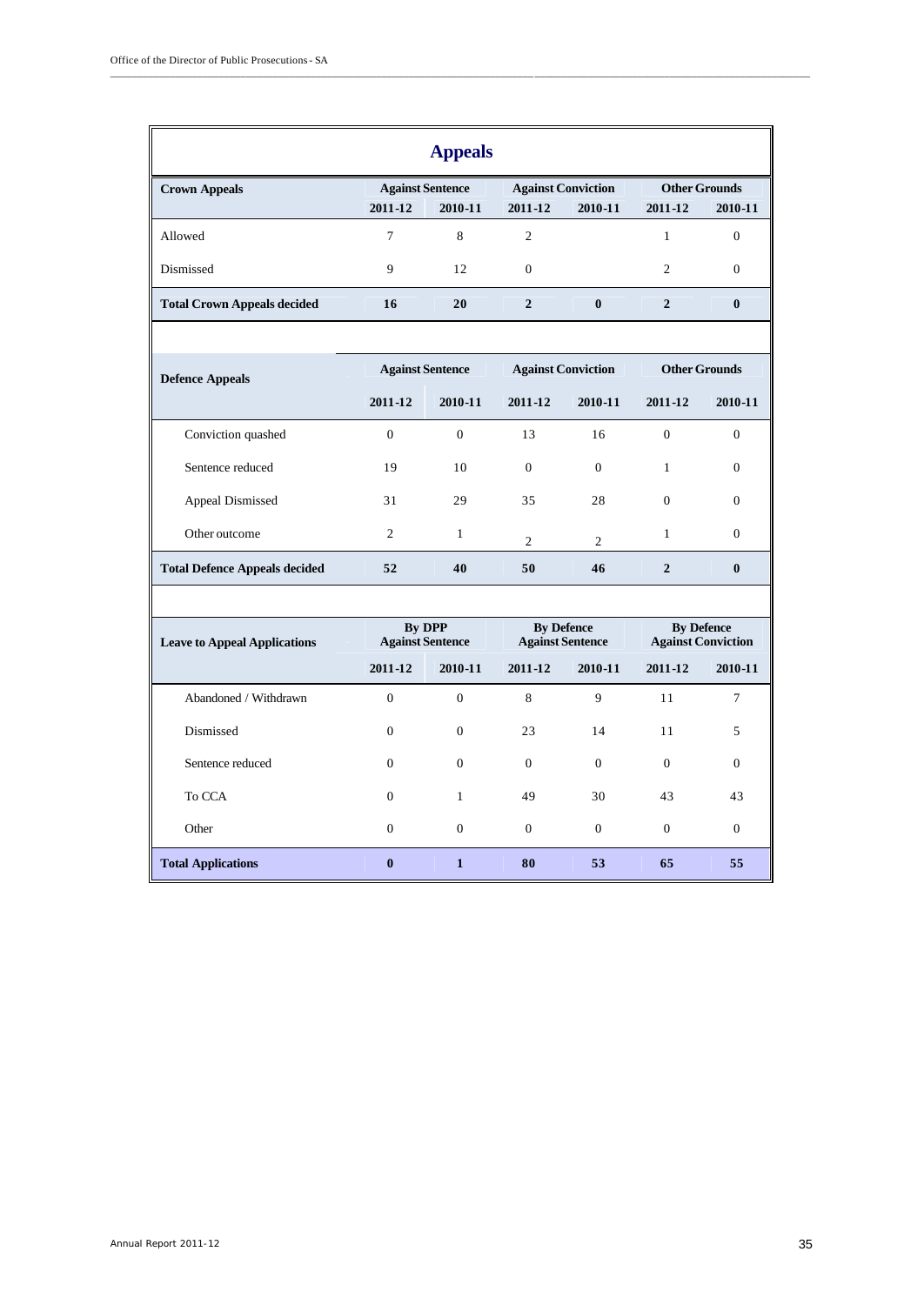| <b>Adjudication and Opinion Outcomes</b> |                 |         |         |                |  |  |
|------------------------------------------|-----------------|---------|---------|----------------|--|--|
| <b>Adjudication Outcomes</b>             |                 | 2011-12 | 2010-11 | 2009-10        |  |  |
| Charge major Indictable                  | 1752            | 84.80%  | 1946    | 2074           |  |  |
| Charge Minor Indictable                  | 169             | 8.18%   | 137     | 158            |  |  |
| <b>Charge Summary</b>                    | 59              | 2.86%   | 58      | 71             |  |  |
| Do not lay charges                       | 34              | 1.65%   | 51      | 47             |  |  |
| Other                                    | 52              | 2.52%   | 163     |                |  |  |
| <b>Total Adjudications finalised</b>     | 2066<br>100.00% |         | 2355    | 255            |  |  |
|                                          |                 |         |         |                |  |  |
| <b>Opinion Outcomes</b>                  |                 | 2011-12 | 2010-11 | 2009-10        |  |  |
| Charge major Indictable                  | 11              | 15.49%  | 48      | 72             |  |  |
| Charge Minor Indictable                  | 3               | 4.23%   | 11      | 15             |  |  |
| <b>Charge Summary</b>                    | $\mathbf{0}$    | 0.00%   | $\,8\,$ | $\overline{2}$ |  |  |
| Do not lay charges                       | 32              | 45.07%  | 68      | 35             |  |  |
| Other                                    | 25              | 35.21%  | 42      | 76             |  |  |
| <b>Total Opinions finalised</b>          | 71              | 100.00% | 177     | 200            |  |  |

\_\_\_\_\_\_\_\_\_\_\_\_\_\_\_\_\_\_\_\_\_\_\_\_\_\_\_\_\_\_\_\_\_\_\_\_\_\_\_\_\_\_\_\_\_\_\_\_\_\_\_\_\_\_\_\_\_\_\_\_\_\_\_\_\_\_\_\_\_\_\_\_\_\_\_\_\_\_\_\_\_\_\_\_\_\_\_\_\_\_\_\_\_\_\_\_\_\_\_\_\_\_\_\_\_\_\_\_\_\_\_\_\_\_\_\_\_\_\_\_\_\_\_\_\_\_\_\_\_

| <b>Other Brief Types</b>                 |     |                                          |    |  |
|------------------------------------------|-----|------------------------------------------|----|--|
| <b>Criminal Assets Confiscation</b>      |     | <b>Mental Impairment</b>                 |    |  |
| No of Briefs received during the period  | 327 | No of Briefs received during the period  | 24 |  |
| No of Briefs finalised during the period | 195 | No of Briefs finalised during the period |    |  |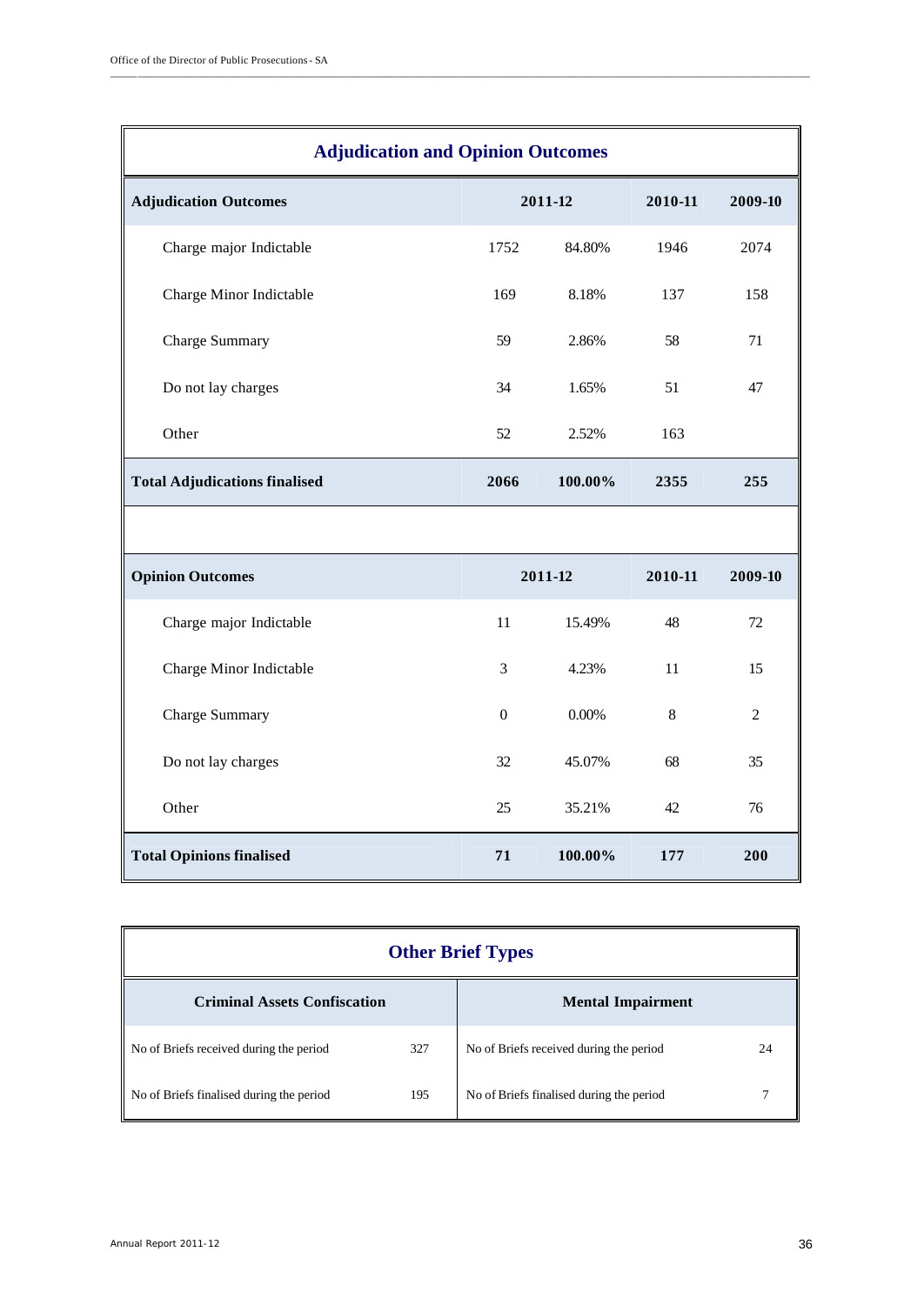## **APPENDIX C**

| Glossary |
|----------|
|----------|

| <b>Accused</b>           | A person who is alleged to have committed an offence.                                                                                                                                                                                                                                                                                                                                                                      |
|--------------------------|----------------------------------------------------------------------------------------------------------------------------------------------------------------------------------------------------------------------------------------------------------------------------------------------------------------------------------------------------------------------------------------------------------------------------|
| Acquit                   | To find an accused person not guilty at a trial.                                                                                                                                                                                                                                                                                                                                                                           |
| <b>Adjourn</b>           | To delay a court hearing, until later that day, to a future date or indefinitely.                                                                                                                                                                                                                                                                                                                                          |
| <b>Adjudication</b>      | Legal advice sought by, and given to, SA Police in the metropolitan area on the<br>appropriateness of draft charges intended to be laid on the first appearance after arrest.<br>Adjudication requests are generally turned around within two hours in time for the<br>accused's first appearance in the Magistrates Court (the morning of the day after<br>arrest if bail has been refused). See also Opinion.            |
| <b>Affidavit</b>         | A sworn or affirmed written statement which may be used as a substitute for oral<br>evidence.                                                                                                                                                                                                                                                                                                                              |
| AGD                      | Attorney-General's Department                                                                                                                                                                                                                                                                                                                                                                                              |
| <b>Antecedent Report</b> | A report that lists a person's previous criminal convictions.                                                                                                                                                                                                                                                                                                                                                              |
| <b>Appeal</b>            | An application to a higher court to review a decision of a lower court regarding a<br>conviction or sentence. If the higher court agrees with the <i>appellant</i> that the lower<br>court made an error, the lower court decision is quashed or overturned. A different<br>sentence will be imposed or, in the case of appeal against conviction, a new trial may<br>be ordered or the <i>appellant</i> may be acquitted. |
|                          | If the higher court affirms (agrees with) the lower court decision, the appeal is<br>dismissed                                                                                                                                                                                                                                                                                                                             |
|                          | Generally, the DPP can appeal against sentence only (not against an acquittal). The<br>defendant can appeal against both a sentence and conviction.                                                                                                                                                                                                                                                                        |
| Appellant                | When a party (prosecution or accused) appeals against a court decision, he/she is<br>referred to as the appellant throughout the appeal process. See also Respondent.                                                                                                                                                                                                                                                      |
| <b>Arraignment</b>       | After a defendant is committed to stand trial in the District or Supreme Court he/she<br>must formally plead to the charges. This first appearance in the District or Supreme<br>Court is the arraignment.                                                                                                                                                                                                                 |
| <b>Arrest</b>            | To apprehend or take into custody a person suspected of having committed a crime.                                                                                                                                                                                                                                                                                                                                          |
| <b>Bail</b>              | Once a person has been arrested and charged with an offence, that person must remain<br>in gaol unless that person has legal authority to remain out of gaol. When a person<br>receives such authority that person is said to have been granted bail. Bail may be on<br>the accused's own undertaking to appear or with sureties (promises made by others)<br>and subject to conditions.                                   |
| <b>Brief</b>             | The DPP file relating to the prosecution of one defendant on one charge or multiple<br>related charges. Co-accused have separate Briefs. Unrelated charges stemming from a<br>separate criminal activity has a separate Brief. Co-accused will each have a Brief in<br>relation to a crime for which they are both being prosecuted. Unless otherwise<br>indicated, ODPP statistics are based on the number of Briefs.     |
| <b>Burden of Proof</b>   | The onus of proving disputed facts. In criminal trials the onus is almost always on the<br>prosecution to prove the facts, including the charge. Defence does not have to prove<br>innocence. See also Standard of Proof.                                                                                                                                                                                                  |
| <b>CLCA</b>              | Criminal Law Consolidation Act 1935                                                                                                                                                                                                                                                                                                                                                                                        |

\_\_\_\_\_\_\_\_\_\_\_\_\_\_\_\_\_\_\_\_\_\_\_\_\_\_\_\_\_\_\_\_\_\_\_\_\_\_\_\_\_\_\_\_\_\_\_\_\_\_\_\_\_\_\_\_\_\_\_\_\_\_\_\_\_\_\_\_\_\_\_\_\_\_\_\_\_\_ \_\_\_\_\_\_\_\_\_\_\_\_\_\_\_\_\_\_\_\_\_\_\_\_\_\_\_\_\_\_\_\_\_\_\_\_\_\_\_\_\_\_\_\_\_\_\_\_\_\_\_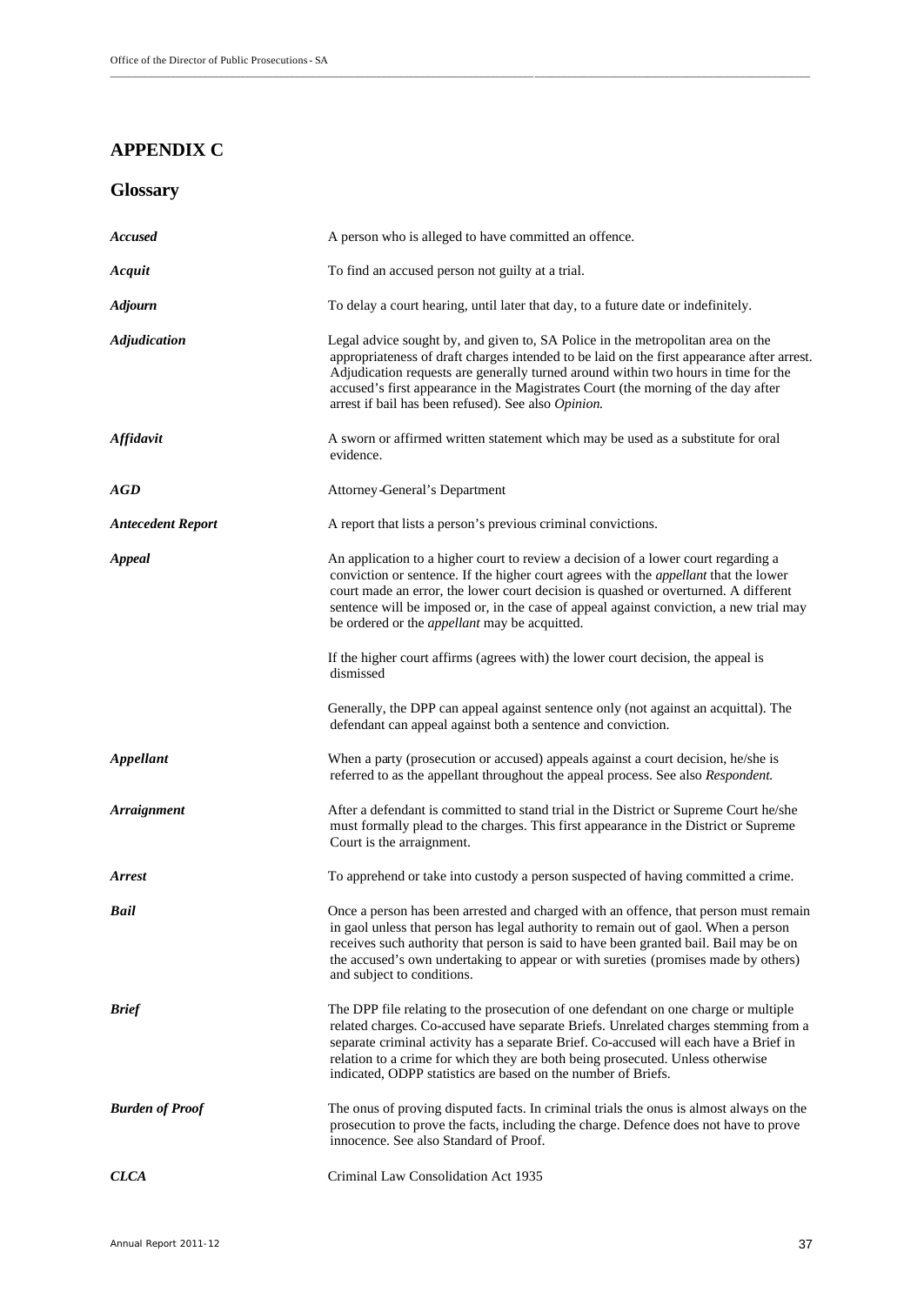| <b>Committal Proceedings</b>    | After a person is charged with an indictable offence they appear before a magistrate<br>who determines if there is sufficient evidence upon which to order that they stand trial<br>before a judge and jury in the District or Supreme Court.                                      |
|---------------------------------|------------------------------------------------------------------------------------------------------------------------------------------------------------------------------------------------------------------------------------------------------------------------------------|
| <b>Committed for Sentence</b>   | If, at the committal proceedings, the accused pleads guilty, the magistrate will order<br>the accused person to appear before a District or Supreme Court to be sentenced<br>according to law.                                                                                     |
| <b>Convicted</b>                | Found guilty of the crime charged or of a lesser charge.                                                                                                                                                                                                                           |
| Crown                           | The Crown means the State.                                                                                                                                                                                                                                                         |
| <b>Declarations</b>             | A written witness statement given to police, or a statement made by a police officer,<br>signed by the person giving the statement.                                                                                                                                                |
| Defendant                       | In the Magistrates Court the <i>Accused</i> may be referred to as the defendant.                                                                                                                                                                                                   |
| <b>Directions Hearing</b>       | A pre-trial administrative hearing to ensure that all parties are ready for trial and to set<br>a trial date.                                                                                                                                                                      |
| Exhibit                         | A document or physical item tendered as evidence in a court hearing or referred to in<br>an affidavit.                                                                                                                                                                             |
| Forensic science                | The use of science or technology to investigate and establish facts or evidence in a<br>court of law. Forensic scientists search for and examine physical evidence to establish<br>or disprove links between material or a person and the scene of the crime or another<br>person. |
| <b>Forfeiture Orders</b>        | Orders granted under the Criminal Assets Confiscation Act, 2005 for the confiscation<br>of property of a person convicted of a criminal offence.                                                                                                                                   |
| Form 7                          | An application to the Full Bench of the Supreme Court for leave to appeal following<br>rejection of an application to appeal by a single judge.                                                                                                                                    |
| <b>Indictable Offence</b>       | An offence, either Major Indictable or Minor Indictable, for which the accused has an<br>initial right to be tried by a judge and jury.                                                                                                                                            |
| <b>Information</b>              | An Information is the document that formally initiates the prosecution process when<br>lodged with the court prior to Arraignment. It names the accused, details of the charge<br>or charges and the names of witnesses.                                                           |
| <b>Major Indictable Offence</b> | Those indictable offences where the maximum term of imprisonment exceeds five<br>years. All major indictable offences are heard and determined in the District and<br>Supreme Courts.                                                                                              |
| <b>Matter</b>                   | The prosecution of one or more defendants charged in relation to a crime. Where two<br>or more defendants are charged (irrespective of the number of charges laid) the Office<br>will have a Brief for each defendant                                                              |
| <b>Major Indictable Offence</b> | Those indictable offences where the maximum term of imprisonment exceeds five<br>years. All major indictable offences are heard and determined in the District and<br>Supreme Courts.                                                                                              |
| <b>Mentally Incompetent</b>     | An accused may be found not guilty on grounds of mental competence at the<br>(1)<br>time the offence was committed (CLCA Part 8A) and declared liable to<br>supervision.                                                                                                           |
|                                 | Where a person is found by a court to be mentally unfit to stand trial because<br>(2)<br>they can not satisfactorily assist in their own defence.                                                                                                                                  |
| <b>Minor Indictable Offence</b> | Those indictable offences where the maximum term of imprisonment exceeds two<br>years but is less than five years. Minor indictable offences are heard and determined<br>in the District Court.                                                                                    |

\_\_\_\_\_\_\_\_\_\_\_\_\_\_\_\_\_\_\_\_\_\_\_\_\_\_\_\_\_\_\_\_\_\_\_\_\_\_\_\_\_\_\_\_\_\_\_\_\_\_\_\_\_\_\_\_\_\_\_\_\_\_\_\_\_\_\_\_\_\_\_\_\_\_\_\_\_\_\_\_\_\_\_\_\_\_\_\_\_\_\_\_\_\_\_\_\_\_\_\_\_\_\_\_\_\_\_\_\_\_\_\_\_\_\_\_\_\_\_\_\_\_\_\_\_\_\_\_\_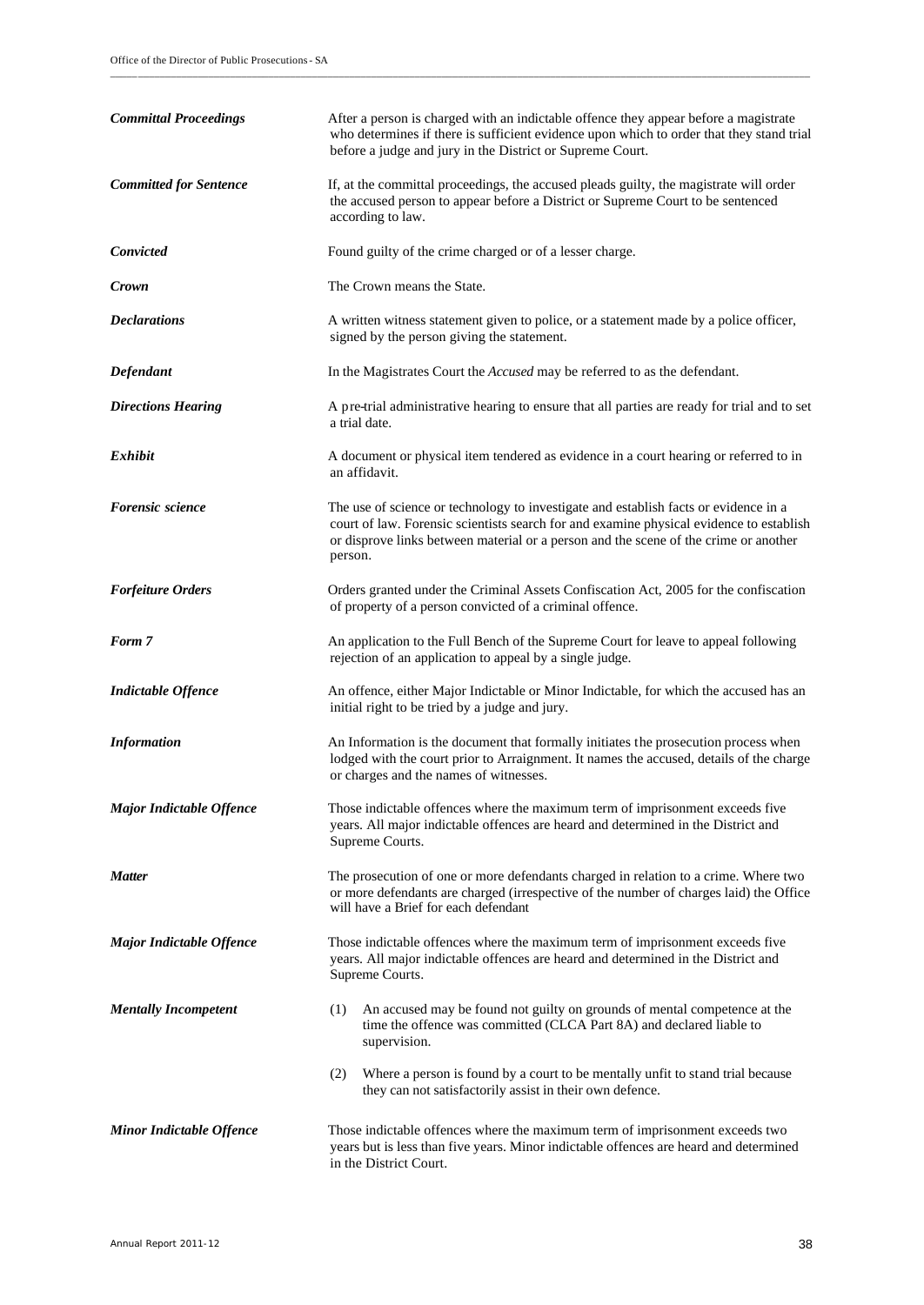| Nolle Prosequi                 | A decision by the DPP not to proceed with the prosecution. The formal recording of<br>that decision by the court. This decision is taken when it is indicated as appropriate by<br>the Statement of Prosecution Policy and Guidelines (available on the ODPP website -<br>http://www.dpp.sa.gov.au.) See also TNE and White Paper.                                                                                                                                                                                                                                                                                                      |
|--------------------------------|-----------------------------------------------------------------------------------------------------------------------------------------------------------------------------------------------------------------------------------------------------------------------------------------------------------------------------------------------------------------------------------------------------------------------------------------------------------------------------------------------------------------------------------------------------------------------------------------------------------------------------------------|
| <b>Non-Parole Period</b>       | The period a prisoner must serve without any eligibility for parole. When a judge<br>imposes a sentence of imprisonment, a non-parole period will generally also be<br>imposed. This is the minimum period the prisoner will serve before he/she is eligible<br>for release. If this period is greater than five years, the release of the prisoner is<br>dependant up on the Parole Board.                                                                                                                                                                                                                                             |
| <b>Not Guilty</b>              | (1)<br>A plea by an accused that he/she did not commit the crime charged.                                                                                                                                                                                                                                                                                                                                                                                                                                                                                                                                                               |
|                                | (2)<br>The finding of a court that the accused is acquitted of the charges.                                                                                                                                                                                                                                                                                                                                                                                                                                                                                                                                                             |
| Objective elements             | The elements of a crime other than the mental state of an alleged offender. If an<br>accused is found unfit to stand trial due to a mental impairment, the court will decide<br>whether the criminal act occurred as alleged without turning its mind to the guilt of an<br>alleged offender.                                                                                                                                                                                                                                                                                                                                           |
| <i><b>Opinion</b></i>          | Advice requested by SA Police from the ODPP in accordance with SAPOL guidelines<br>which permit discretion to request an Opinion in some situations but mandates<br>specified categories of offence be referred to the ODPP for an Opinion. Following a<br>detailed examination of the charges, the available evidence and a review of all<br>statements and the account of interview of the alleged offender, the ODPP may<br>confirm charges should proceed as laid, advise a change of charges or recommend<br>further investigation. It may also confirm an arrest or report is justified on the basis of<br>the material provided. |
| <b>Pecuniary Penalty Order</b> | An order by a court that the defendant pay to the Crown a sum of money based on the<br>value of the benefits derived by the defendant from the commission of the offence or<br>the value of the instrument of the offence.                                                                                                                                                                                                                                                                                                                                                                                                              |
| <b>Police prosecutors</b>      | Members of SA Police who prosecute offences in the Magistrates Court.                                                                                                                                                                                                                                                                                                                                                                                                                                                                                                                                                                   |
| Plea                           | A plea is the formal response of an accused at trial or arraignment. At the accused's<br>trial the charge is read out to the accused (i.e., the accused is arraigned) and the<br>accused then formally responds by saying he or she is <i>guilty</i> or <i>not guilty</i> .                                                                                                                                                                                                                                                                                                                                                             |
| <b>Precedent</b>               | A judicial decision on a point of law which is binding on all courts lower in the<br>hierarchy.                                                                                                                                                                                                                                                                                                                                                                                                                                                                                                                                         |
| <b>Proofing</b>                | A meeting between a witness and the prosecutor taking the matter to trial. The police<br>Investigating Officer is present and, where appropriate, a Witness Assistance Officer.<br>The Proofing allows the prosecutor to test the evidence before trial and provide<br>information about the trial process to the witness.                                                                                                                                                                                                                                                                                                              |
| <b>Resolved Summarily</b>      | Matters where <i>major indictable</i> charges have been reduced to <i>minor indictable</i> or<br>summary charges and finalised by guilty plea or trial in the Magistrates Court.                                                                                                                                                                                                                                                                                                                                                                                                                                                        |
| <b>Respondent</b>              | The party (prosecution or the accused) called to respond in a higher court to an appeal<br>by the other party against a decision of a lower court.                                                                                                                                                                                                                                                                                                                                                                                                                                                                                      |
| <b>Restraining Orders</b>      | Restraints placed by a court to prevent a person from acting in a particular manner—<br>for example, to prevent the accused from contacting or approaching victims or<br>witnesses.                                                                                                                                                                                                                                                                                                                                                                                                                                                     |
|                                | Restraining orders made by a court under section 24 of the Criminal Assets<br>Confiscation Act 2005 prevent person(s) disposing of or otherwise dealing with<br>specified property until criminal offences and confiscations proceedings are resolved.                                                                                                                                                                                                                                                                                                                                                                                  |
|                                | Domestic violence restraining orders prevent a defendant from contact with specific<br>people or visiting specific addresses.                                                                                                                                                                                                                                                                                                                                                                                                                                                                                                           |

\_\_\_\_\_\_\_\_\_\_\_\_\_\_\_\_\_\_\_\_\_\_\_\_\_\_\_\_\_\_\_\_\_\_\_\_\_\_\_\_\_\_\_\_\_\_\_\_\_\_\_\_\_\_\_\_\_\_\_\_\_\_\_\_\_\_\_\_\_\_\_\_\_\_\_\_\_\_ \_\_\_\_\_\_\_\_\_\_\_\_\_\_\_\_\_\_\_\_\_\_\_\_\_\_\_\_\_\_\_\_\_\_\_\_\_\_\_\_\_\_\_\_\_\_\_\_\_\_\_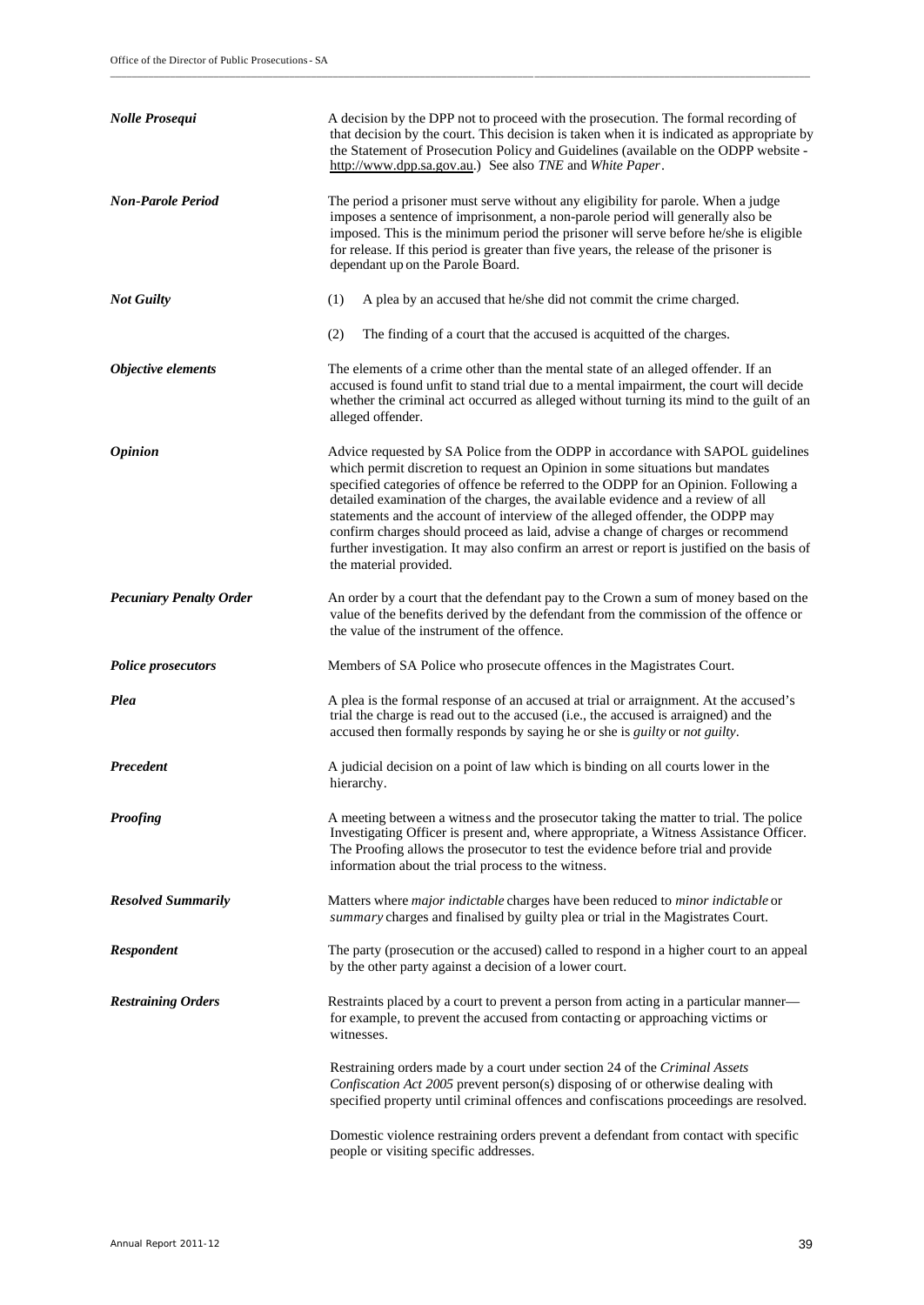|                                 | Paedophile restraining orders prevent a defendant from loitering near children or in<br>the vicinity of specified locations, for example, schools, malls, playgrounds and<br>public toilets.                                                            |
|---------------------------------|---------------------------------------------------------------------------------------------------------------------------------------------------------------------------------------------------------------------------------------------------------|
| <b>SAPOL</b>                    | <b>South Australian Police</b>                                                                                                                                                                                                                          |
| <b>Sentence</b>                 | The penalty imposed on the accused if he/she pleads, or is found guilty of an offence.<br>For murder there is a mandatory head sentence of life imprisonment. The judge will<br>usual set a non-parole period.                                          |
| <b>Subpoena</b>                 | A legal document requiring attendance in court to give evidence and/or the production<br>of a document or exhibit.                                                                                                                                      |
| <b>Standard of proof</b>        | The degree of certainty which must be established to prove a charge. In criminal<br>proceedings facts must be proven 'beyond reasonable doubt'. In civil proceedings the<br>contested facts are proven 'on the balance of probabilities'.               |
| <b>Summary Offence</b>          | An offence with a maximum possible prison sentence less than two years. Summary<br>offences are tried in the Magistrates Court and not sent for trial before a judge and<br>jury. Police prosecutors (not the DPP) normally prosecute summary offences. |
| <b>Suspended Sentence</b>       | A judge giving a sentence of imprisonment may suspend the sentence on condition<br>that the defendant enters into a bond to be of good behaviour and to comply with any<br>other conditions of the bond.                                                |
| <b>TNE</b> (tender no evidence) | A decision by the DPP at the committal stage not to proceed with some or all charges.<br>(See also nolle prosequi)                                                                                                                                      |
| <b>VIS</b>                      | See Victim Impact Statement                                                                                                                                                                                                                             |
| <b>Victim Impact Statement</b>  | A written statement prepared by a victim and read or presented in Court to inform the<br>Court of the impact of a crime on a victim.                                                                                                                    |
| <b>Voir Dire</b>                | Legal argument before the judge in court but without the jury present.                                                                                                                                                                                  |
| <b>White Paper</b>              | Court document lodged following a decision by the DPP at the arraignment stage not to<br>proceed with some or all charges. (See also nolle prosequi)                                                                                                    |

\_\_\_\_\_\_\_\_\_\_\_\_\_\_\_\_\_\_\_\_\_\_\_\_\_\_\_\_\_\_\_\_\_\_\_\_\_\_\_\_\_\_\_\_\_\_\_\_\_\_\_\_\_\_\_\_\_\_\_\_\_\_\_\_\_\_\_\_\_\_\_\_\_\_\_\_\_\_\_\_\_\_\_\_\_\_\_\_\_\_\_\_\_\_\_\_\_\_\_\_\_\_\_\_\_\_\_\_\_\_\_\_\_\_\_\_\_\_\_\_\_\_\_\_\_\_\_\_\_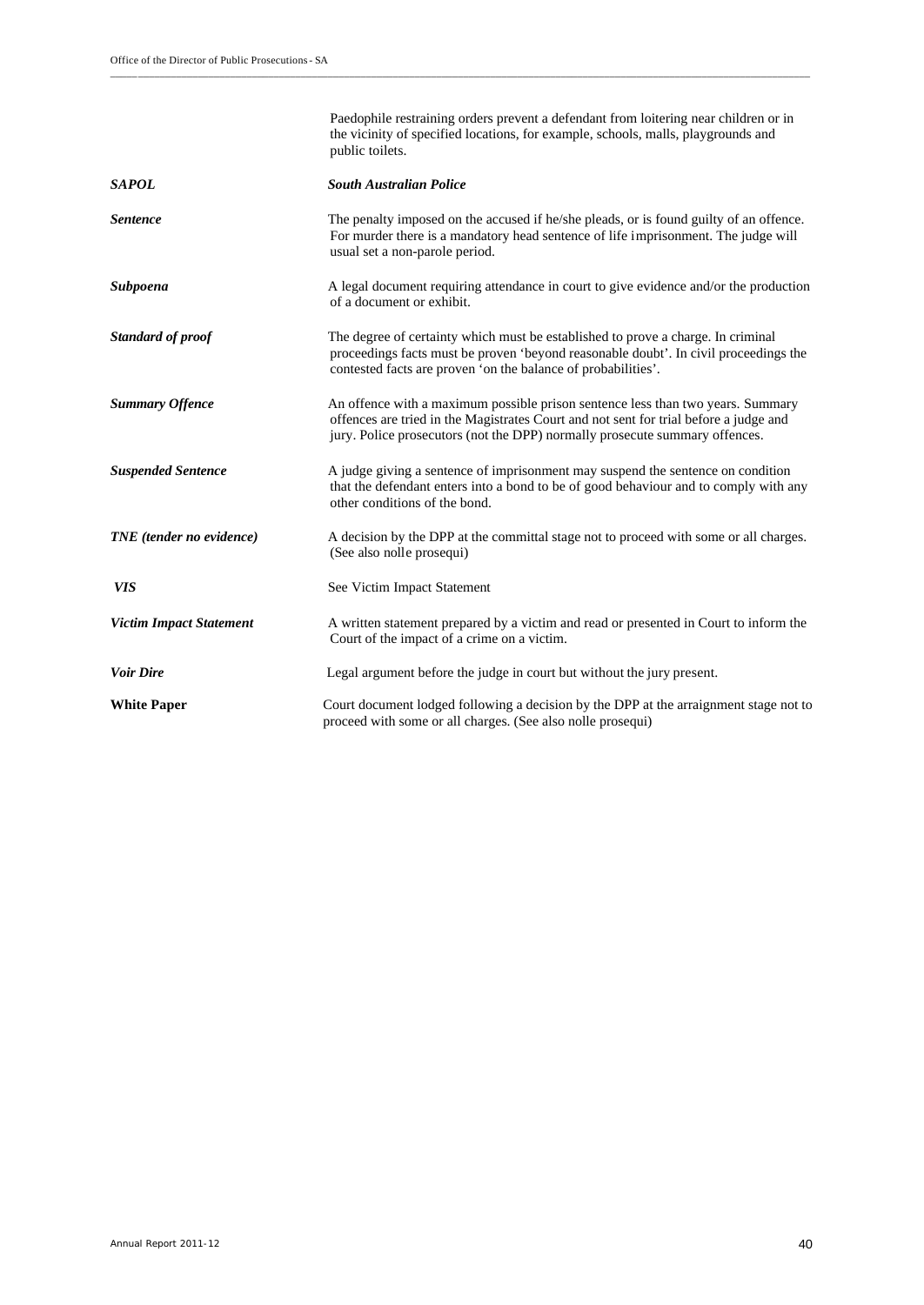# **INDEX**

| $\overline{A}$      |  |
|---------------------|--|
|                     |  |
| $\overline{\bm{B}}$ |  |
|                     |  |
| $\overline{C}$      |  |
|                     |  |
| $\overline{D}$      |  |
|                     |  |
| $\overline{F}$      |  |
|                     |  |
| $\overline{G}$      |  |
| Governance          |  |
| $\overline{\bm{M}}$ |  |
|                     |  |
| $\overline{o}$      |  |
|                     |  |
| $\overline{S}$      |  |
|                     |  |
| $\boldsymbol{V}$    |  |
|                     |  |
| W                   |  |
|                     |  |